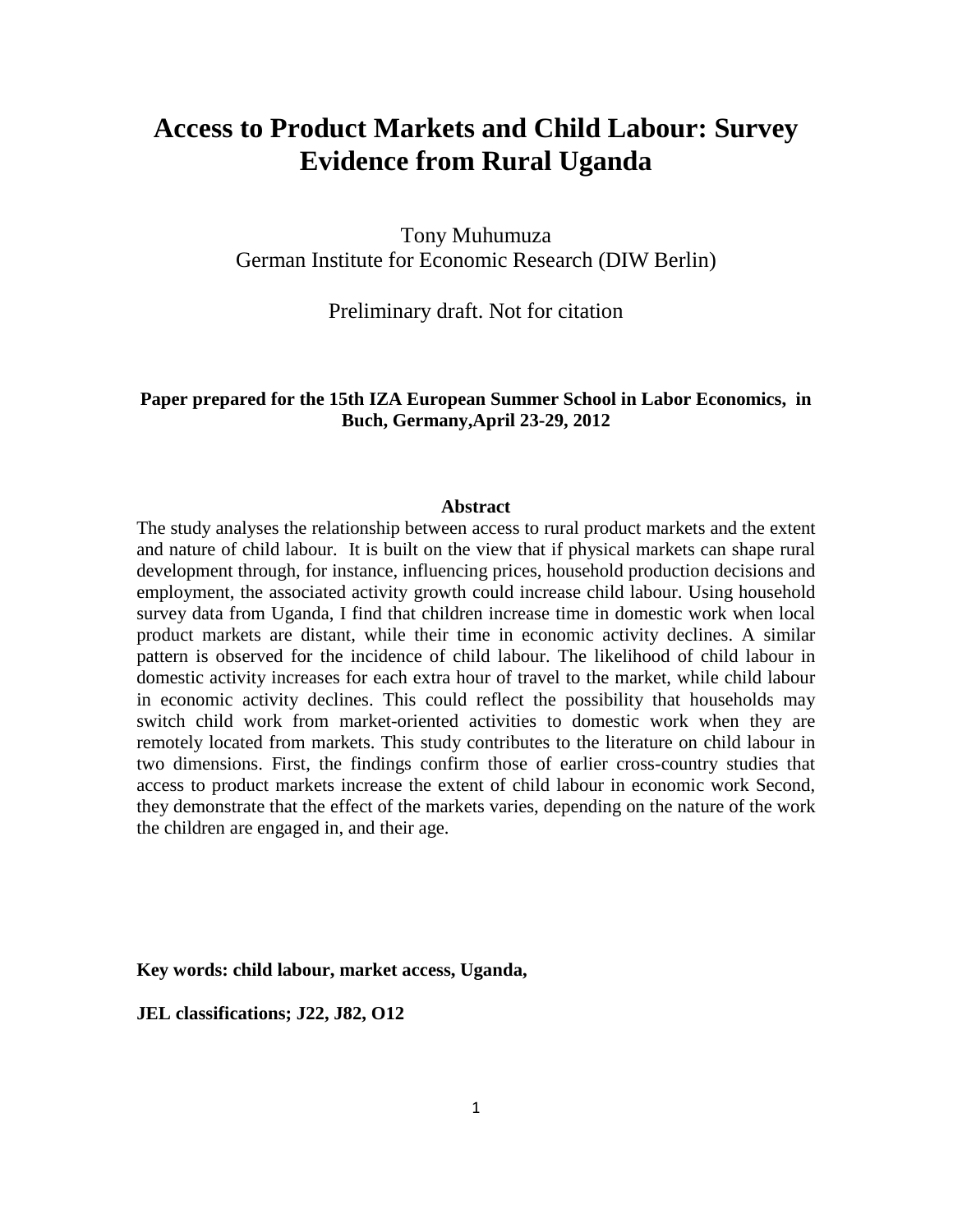#### **1. Introduction**

This paper analyses the relationship between market access and child labour. In particular, I investigate the extent to which proximity to product markets influences child participation in domestic and economic activity. According to the 2009 estimates of the International Labour Organisation, about 215 million children in the world are engaged in child labour (ILO, 2010). The practice is prevalent in developing countries, with the highest number in Asia (113.6 million), followed by Africa (65.1 million). There is considerable evidence that this widespread practice is one of the greatest threats to sustainable development owing to its short-term effects on the schooling and health of the children (UCW, 2008; UNICEF, 2009), and the long-term impact on adult employment, income, health, and education (Ilahi et al., 2001; Gtustafsson-Wright and Pyne, 2002; Betcherman et al., 2004), among other known drivers of development.

In rural areas where agriculture is the mainstay, children have been widely used to supplement adult labour in a variety of tasks, depending on the season. In locations close to urban areas, they have been increasingly involved in a range of economic activities such as the sale of household products and working for a wage (Fafchamp and Wahba, 2006). Although child work in developing countries is culturally regarded as an acceptable aspect of transition to adulthood, certain conditions could push children to work beyond the Pareto efficient level. For instance, insufficient labour in the household may induce households to supplement adult time with child work (Rosenzweug and Evernson, 1977; Murphy and Tamura, 1990). Shortage of adult labour, or the desire for households to increase labour supply in certain activities could in part stem from activities that increase income generation, causing the demand for labour to rise. For instance, markets could be functioning well, such that households may highly value child time in the production of goods for the market, or use children as substitutes for adults (Ranjan, 2011). Market opportunities may thus affect the extent of child labour by influencing production decisions and labour allocation in households.

2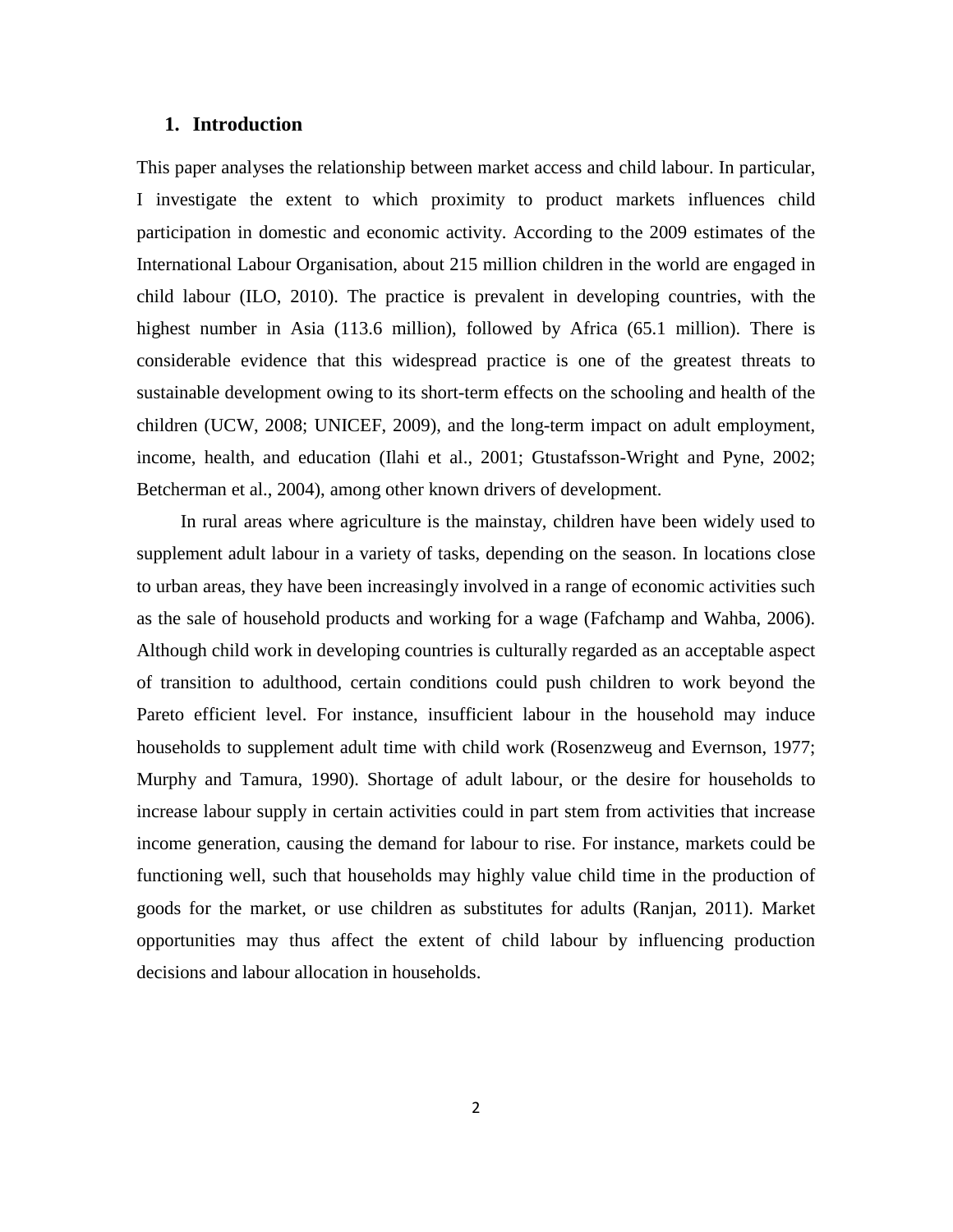While the effect of market access on households is receiving increasing attention<sup>[1](#page-2-0)</sup>, its link to child labour has only been remotely addressed. A few studies on child labour have rather emphasised the effect of access to international markets (Ranjan, 2001; Jafarey, 2002). The major contribution child labour literature at the micro level is a study by Fafchamp and Wahba (2006) that proxies market access with closeness to urban centres. Much as proximity to urban locations could relate to market orientation, certain markets, for instance, product markets have also been seen to prevail in locations that are distant from urban centres (Afeichena and Ogunkola, 2000; Udosen and Adams, 2009; Eff and Jensen, 2007). Afeichena and Ogunkola argue that rural product markets of whatever form are vital for development. Thus, focusing on how close households are to urban areas is likely only to be partly informative, if relevant markets exist also in rural areas. Secondly, urban locations may capture other characteristics, such as education, health and credit facilities, such that the effect of physical markets on labour may be complex to isolate.

Using a household survey for Uganda, this paper empirically tests whether access to local product markets has a bearing on the intensity of child work and child labour.<sup>[2](#page-2-1)</sup> Focusing on different product market types in rural areas, I hypothesise that distant markets might restrict households to subsistence production, which demands less child time. Put differently, proximity to product markets might be detrimental to children by increasing competition for the time they could have spent on activities that are vital for their development.

This paper contributes to the literature on child labour in two dimensions. First, they confirm the results of early studies that access to product markets affects child labour and the intensity of child time in production. Second, they demonstrate that the effect of markets vary, depending on the nature of child work, and age.

I find that the intensity of child work in domestic activity, measured in hours of work, regardless of child labour status increases when daily consumer markets that have

<span id="page-2-0"></span> $1$  See, for instance, Minten, 1999 on productivity; Fally et al. 2010 on wages; Dercon and Hoddinott, 2005 on household welfare

<span id="page-2-1"></span> $2<sup>2</sup>$  I distinguish these two concepts in section 4.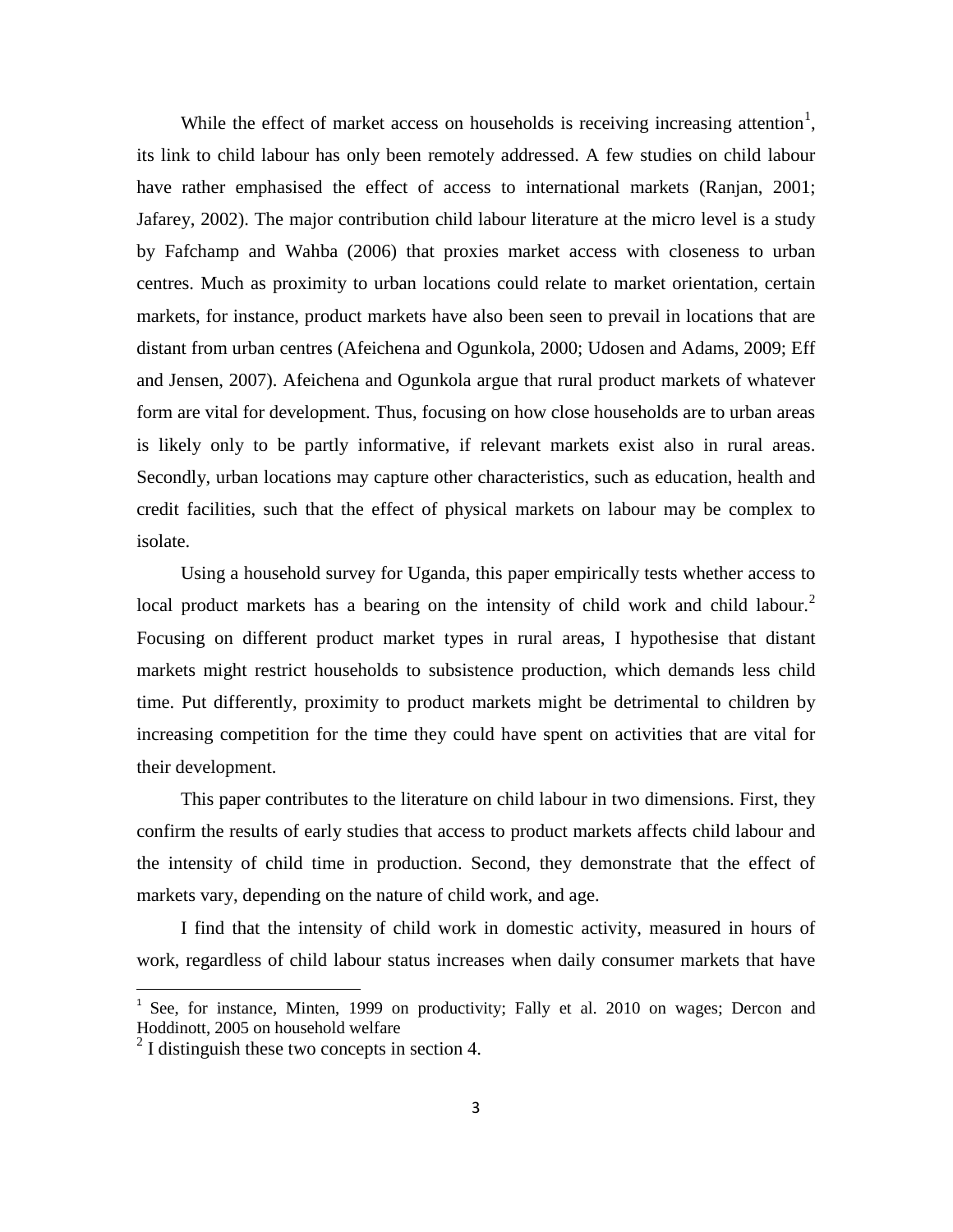limited assortments, and local periodic markets are distant from the village. On the other hand, their time spent in economic activity declines with travel time to these markets. A similar pattern is observed for the incidence of child labour. The likelihood of child labour in domestic activity increases for an extra hour of travel to the market. On the other hand, child labour in economic activity declines. This could be a reflection of the possibility that households may switch child work from market-oriented activities to domestic work, when they are remotely positioned. This result mirrors the findings in literature (Fafchamp and Farhad, 2003) that isolation from markets may keep households in a cycle of subsistence production which is less demanding in terms of household labour. It is also worth noting that the effect of market access is more pronounced for older children, but the burden seems to be highly borne by girls, both overall, and along the age continuum. Policy wise, these results point to the view that, much as access to markets is vital to household livelihood overall, they can be detrimental to children, as households may value child time in economic activity. Designing interventions for households to tap from market opportunities should go hand-in-hand with putting in place mechanisms that can ensure that the impact on children's welfare is minimised. Programmes could for instance focus on interventions that may increase the opportunity cost of sending children to work, from the household's point of view.

The structure of the paper is as follows. The next section discusses the literature on market access and child labour. Section 3 provides an overview of the child labour situation in Uganda. Section 4 introduces the data and descriptive evidence. Section 5 discusses the model of child labour and market access. In section 6, I present the regression results, and discuss the results and conclusions in the last section.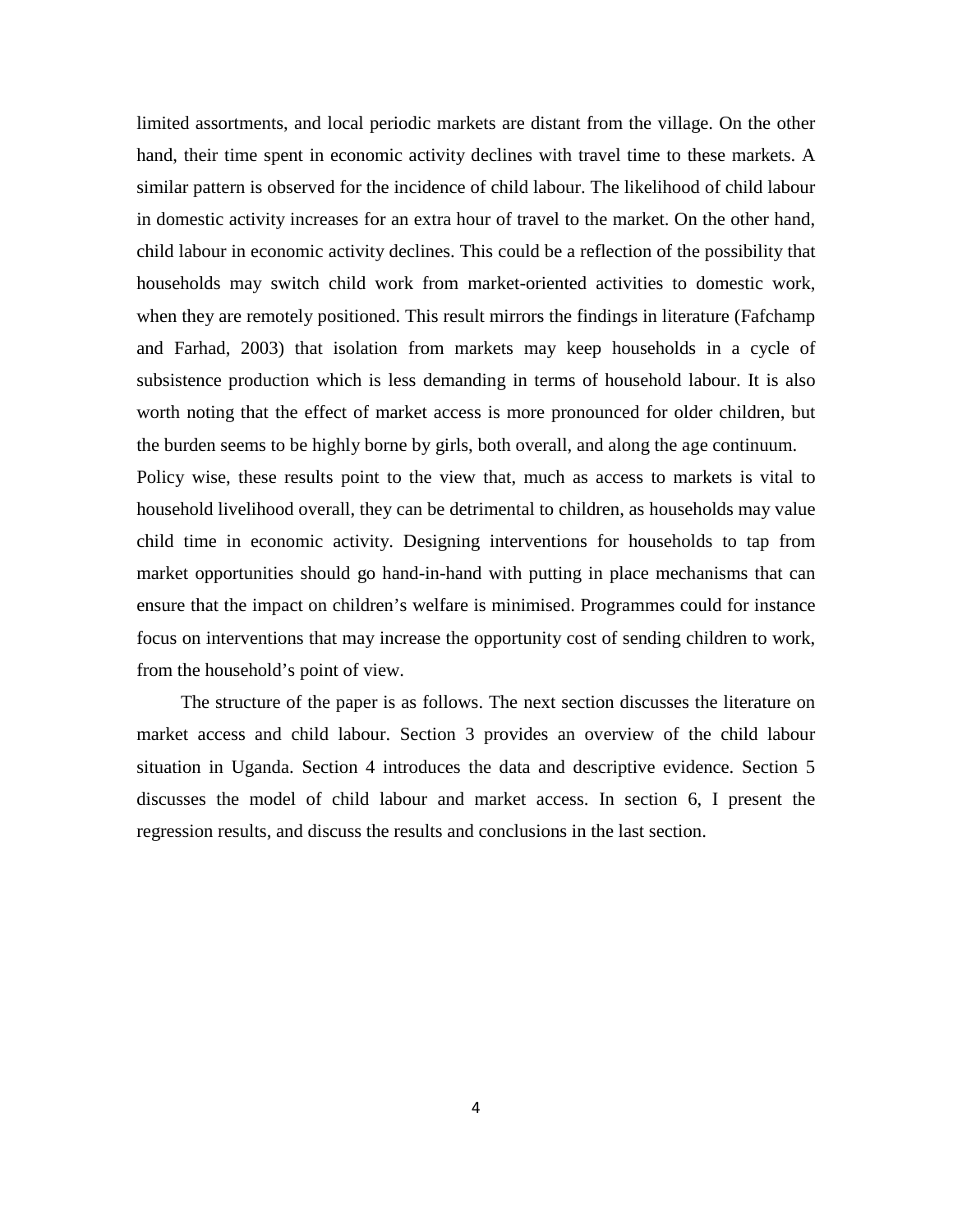## **2. Literature review**

#### **2.1. Access to markets and child labour**

Product markets have been regarded as essential for economic development. Development partners are increasingly advocating investment that ensures that communities have access to markets in order to stimulate productivity and improve household welfare. Market access enhances productivity in many ways: households can reliably sell more output at competitive prices, which may induce them to invest in profitable activities. Markets are also associated with increases in wages, both in the agricultural and in non-agricultural sectors. For households that supply labour, an increase in wages stimulates growth in income (Ijaimi, 1994; Dercon and Hoddinott, 2005). Households are also able to access productive inputs at affordable prices, resulting in intensification of input use, which may increase technical efficiency (Bagamba, 2007).

There is substantial evidence that households with access to markets are more likely to increase participation in non-farm activities (Fafchamp and Forhad, 2003; Fafchamp and Shilpi, 2003; Hou, 2011b). However, Barrett et al. (2007) argue that this shift doesn't necessarily imply that households will move out of farming. The variation in prices and differences among households could result in variability in farm and non-farm activities, thus creating differences in portfolio choices. Yao (2003) notes that for some households, markets may instead facilitate diversification within agriculture. On the other hand, isolated households may not interact with the market, but instead continue to engage in subsistence production (Fafchamp and Forhad, 2003). Fafchamp and Shilpi (2005) find that households closer to urban locations reduce time spent on household chores, indicating a shift towards the market.

Benefits from market access could vary across households, due to the different levels of endowment. While better-off households might find it easier to diversify into farm or non-farm activities, poorer households may instead be pushed into unskilled offfarm labour activities (Barrett and Valdivia, 2007). Households that access improved product markets are also better placed to put their hitherto under-utilized resources to use. Alternatively, they could re-allocate available resources to engage in market-oriented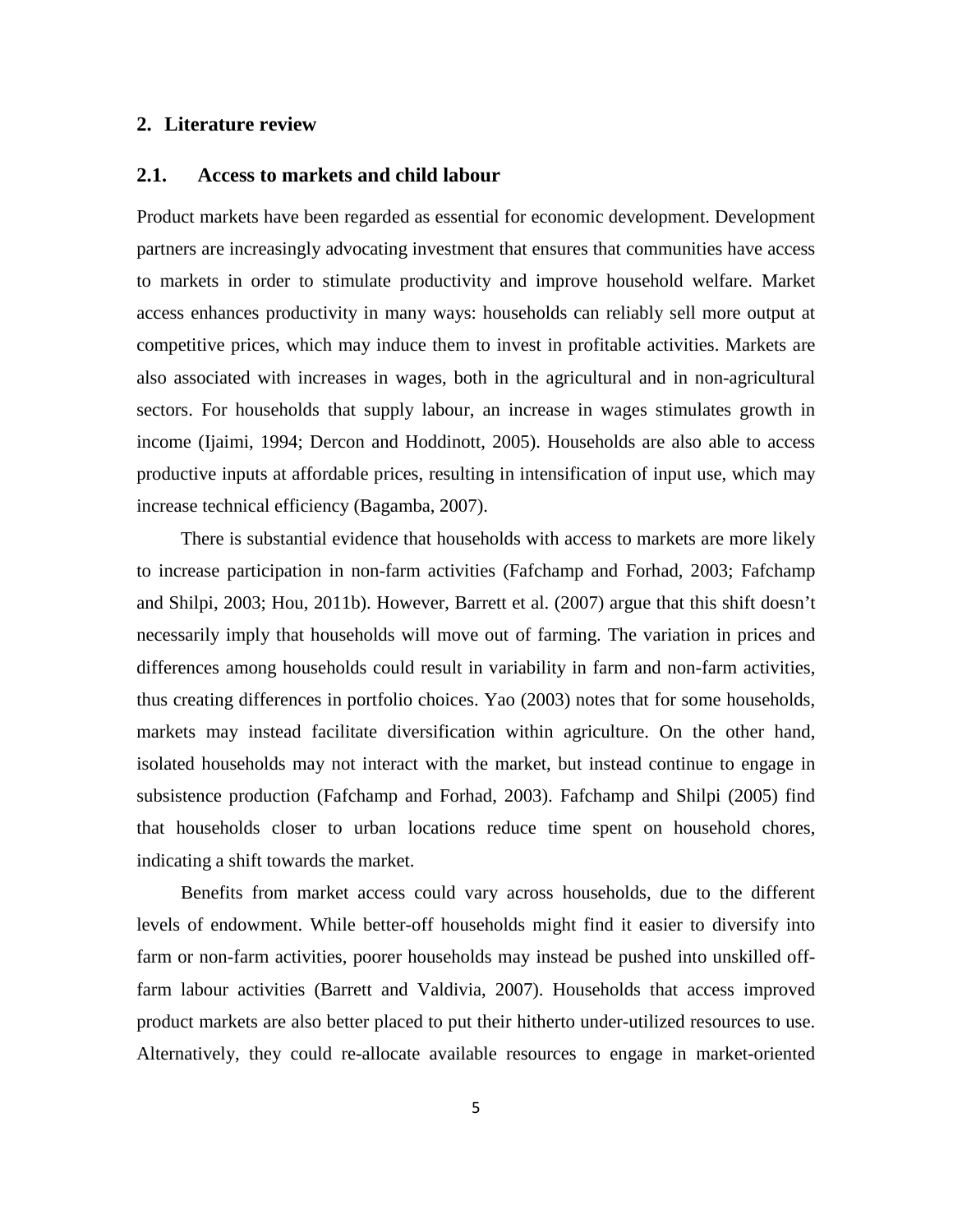activities (Dercon and Hoddinott, 2005; UNCTAD, 2008). For poor and labourconstrained households, children could be a potential resource.

The decision to involve children in work may not always be a desired option, given the evidence that parents care about their children's welfare (Basu and Van, 1998). Ideally, they would prefer to postpone the involvement of children in work against children's future earnings. However, individuals possess different levels of ability. For each level, there exists an income threshold, such that parents who fall below a certain threshold may have limited options for keeping their children out of work (Ranjan, 2001). This may be partly compounded by insufficient labour within the household to perform necessary tasks (Nugent, 1985; Wolpin, 1984). Such a scenario could cause households to highly value child time spent in production to an extent that is Pareto inferior to what they would have chosen if labour was sufficient.

Child work can take one of two forms. Some households highly value child time spent in domestic activities such as childcare, collecting wood or cooking, where it may complement or replace adult labour. Alternatively, children may be called upon to contribute to household labour in profitable tasks to meet demand that arise from market access. Fafchamp and Wahba (2006) find that access to markets, proxied by closeness to urban locations induces households to engage children in economic activities, particularly wage employment. If households were in the position to hire labour, the effect of activity growth on child labour would be lessened. However Leinyuy (2008) goes further in arguing that family enterprises finding it difficult to hire labour may end up employing their children when market conditions improve, in order to meet the resulting increase in demand.

Child labour can persist if there exist markets for products that children participate in producing. Considering this notion at the international level, Ranjan (2001) advocates limiting access to markets for such products through trade sanctions, while Grossman and Michaelis (2007) suggest firm-specific tariff rates. The idea is that a decline in output for such products could reduce the demand for children's time, since they become less competitive. On the other hand, studies against sanctions posit that such action could lower the wages that working children obtain, exerting further income constraint on poor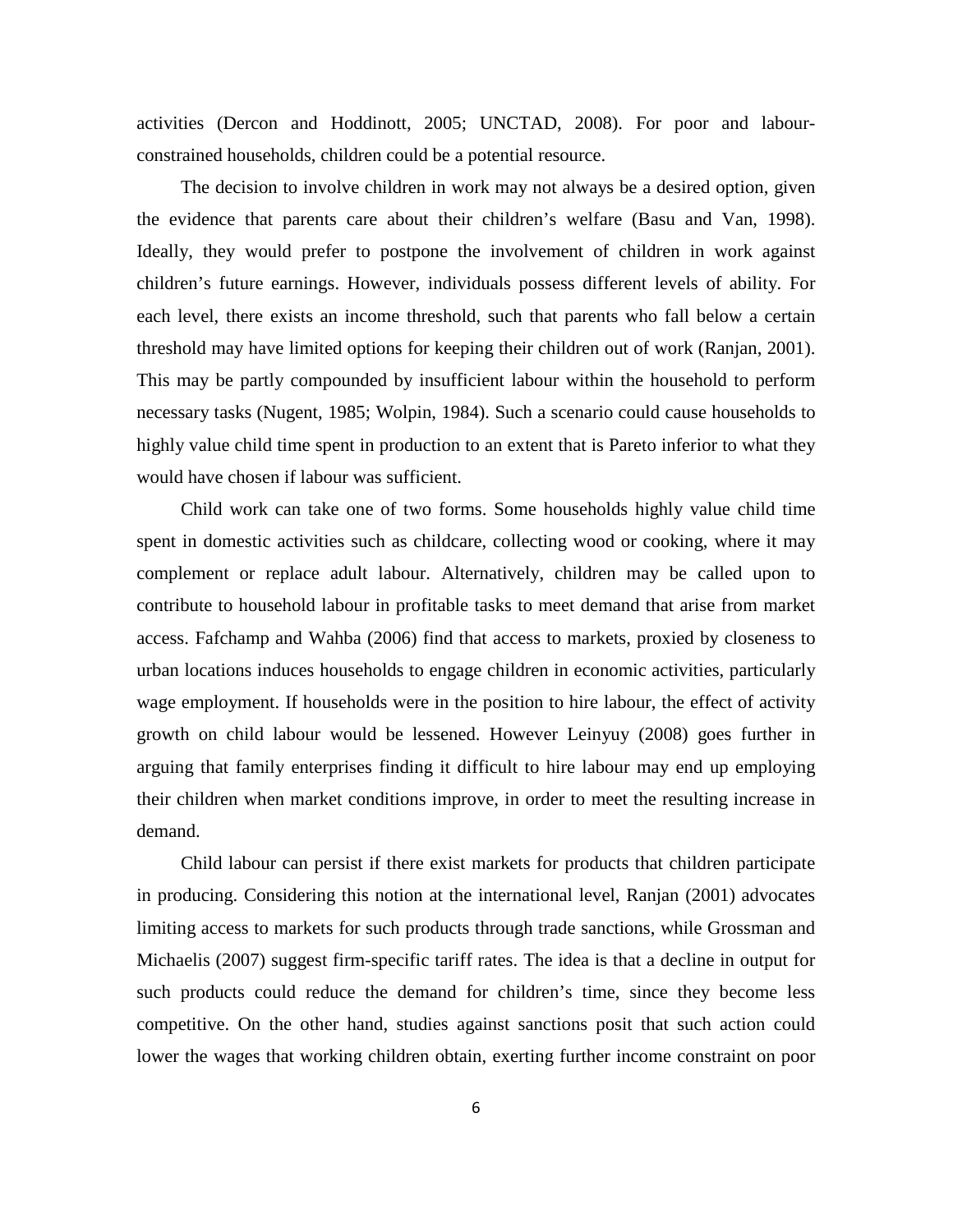households (Jafarey, 2002; Edmonds and Pavcnik, 2005). This could even induce households to increase child labour. This argument concurs with Basu and Van (1998), who contend that just as higher wages could motivate households to withdraw children from school, low wages could leave poor households with limited alternatives to child labour. A cross country study by Cigno et al. (2002) does not find any evidence of an increase in child labour with trade openness. Instead, openness is seen to reduce child labour.

It is evident from the literature that markets play an important role in influencing household behaviour regarding work allocation to children. However, while it sheds light on the effect on children with respect to trade openness, there are limited accounts describing how child labour is affected by local market conditions. For rural households in developing countries, local markets are vital for livelihoods, and may matter more than international markets, if the transactions in the domestic market are significant.

## **2.2. Defining child labour**

Efforts to eliminate child labour have largely been hindered by the absence of a clear definition of the concept. As a result, studies have generated various statistics using different definitions. The ILO has been at the forefront of the campaign to develop a universally accepted definition. The first ILO convention of 1919 set the minimum age at 14 years for children working in an industrial setting. Over time, the definition has been revisited to cover a wide spectrum of activities and settings. For instance, the 1973 ILO convention (138) provides the most comprehensive and authoritative international standards on a minimum age for admission to employment or work (ILO, 1973). Governments are tasked to design policies to eliminate child labour. The convention requires countries to set a minimum age for entry into employment or work. The basic yardstick is that the minimum age should not be lower than the age of completion of compulsory schooling in the respective countries. As a result, different countries have specified their own minimum age, depending on their internal social and economic structures.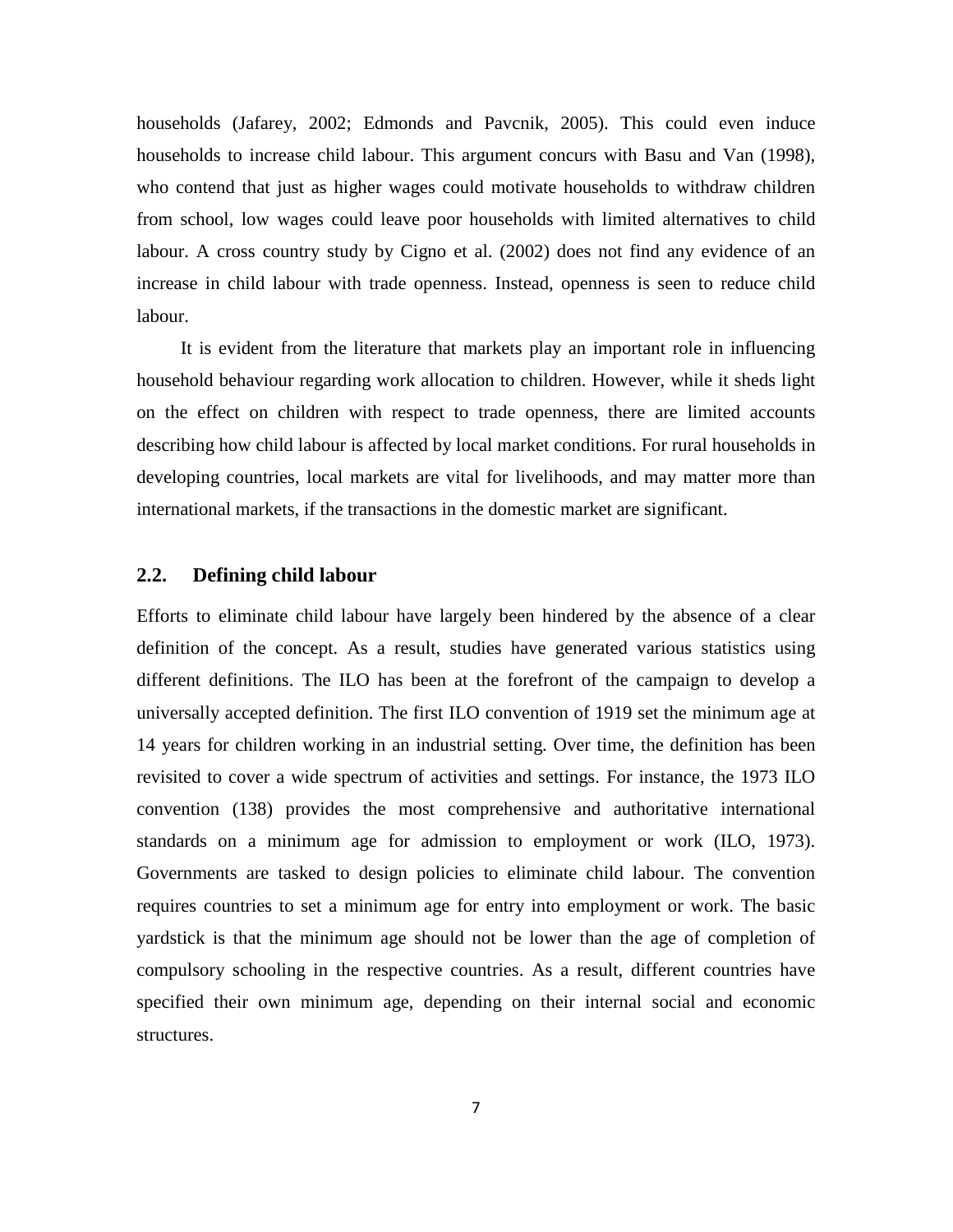A more comprehensive approach was reached in the UN Convention on the Rights of the Child (CRC) in 1979. Child labour was defined based on how activities, regardless of their nature, affect the welfare of the child. In 1999, the ILO adopted this principle through Convention 182 on the worst forms of child labour (ILO, 1999). Activities prohibited under this framework include those that amount to slavery; prostitution and pornography; illicit activities such as drug trafficking; or work that is likely to affect the health or morals of the child. Taken in their totality, these conventions imply that work should not be hazardous to the child's health or physical, mental, moral, or social development. The challenge with these provisions is the difficulty of differentiating between the various forms of child work.

Currently the ILO's Statistical Information and Monitoring Program on Child Labour (SIMPOC) defines children as labourers if: they are aged 12 years and engaged in economic activities for a least one hour a week, aged 12-14, and engaged in these activities for at least 14 hours per week, aged 15-17 years and engaged in economic activities for at least 43 hours per week, or below 18 and involved in work that is regarded as hazardous (IPEC, 2002). These definitions pay less attention to domestic work. Exclusion of domestic activities and therefore their exemption from regulation could result in social exploitation if this impedes the right to leisure or schooling. It may also lead to significant gender bias, since girls participate more in household chores than boys do (Guarcello et al., 2006; Lyon and Valdivia, 2010). The one-hour threshold for children below 12 years could also be questioned. One hour in a reference week, which converts to an average of about 9 minutes per day, may be very low to categorise a child as a labourer, if such activities are not hazardous.

The United Nations Children's Fund (UNICEF) expanded the ILO definition by including a 28-hour threshold for domestic work. This approach has been mostly followed by research under the Understanding Child Work (UCW) programme (see, for instance, Guarcello and Lyon, 2004; Guarcell, 2004; Gibbons et al., 2005). Following this expansion, a child is a labourer if it is aged below 12 and engaged in economic activities for at least one hour, or at least 28 hours in chores, or aged 12-14 and performed economic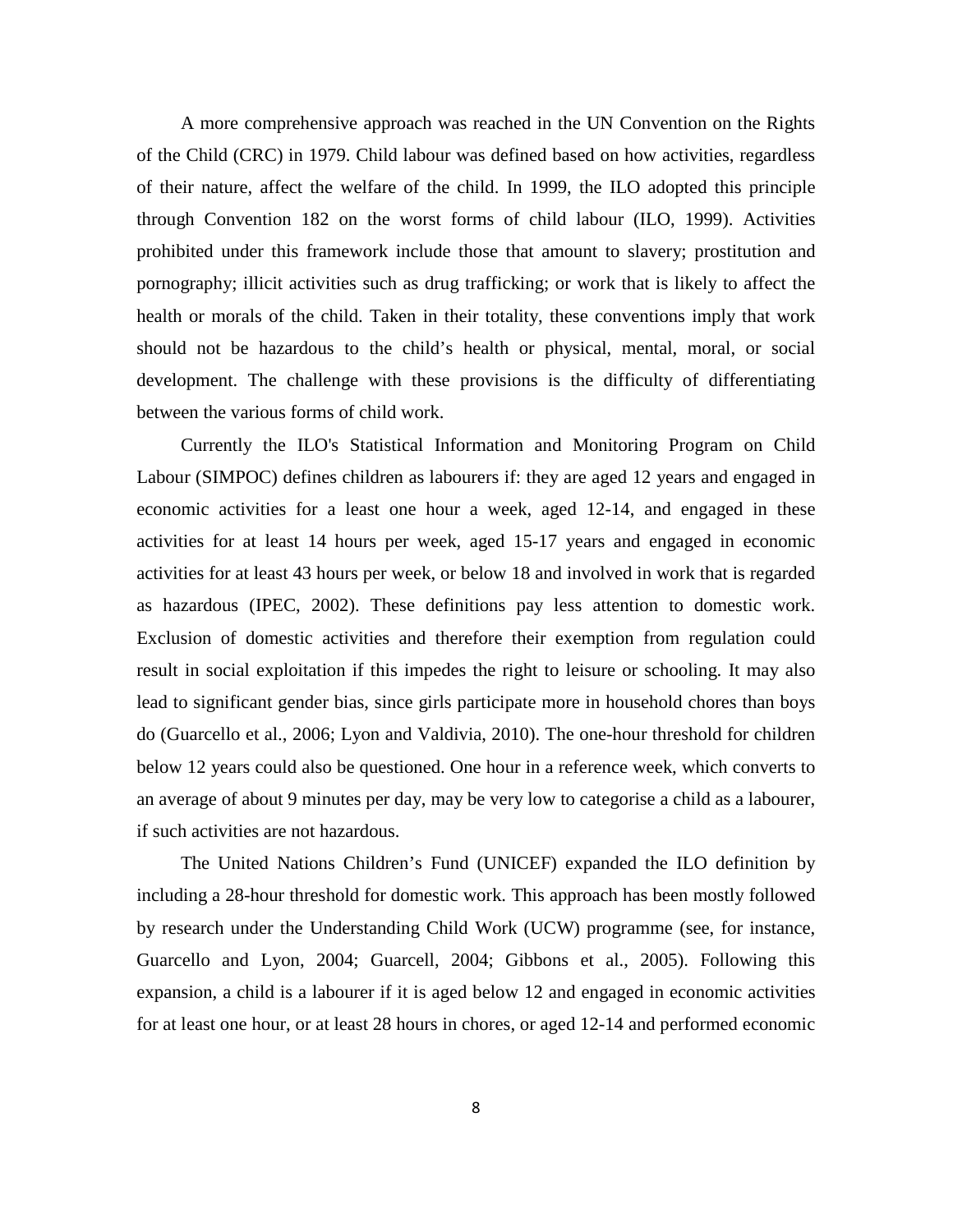work for at least 14 hours, or chores for at least 28 hours during the last week, or aged 15- 17 and worked for 43 hours, or engaged in hazardous activities.

The difficulty with reconciling the two definitions is how to categorise the status of children in cases of variants of thresholds. For instance, using this definition, it is practically difficult to categorise a 12-to-14-year-old child who performed economic activities for 10 hours (below the 14 hour ILO threshold) and domestic work for 20 hours (below the 28 hour UNICEF threshold), which, when combined could constitute child labour. Another shortcoming is that the 28-hour threshold is imposed as a "one size fits all" for the 5-14 year age category, irrespective of the differences in the children's capacities.

The struggle to eliminate child labour could remain a challenge if definitional disparities continue to exist. In spite of their shortcomings, the UNICEF thresholds are an important contribution to the development the definition of child labour, given the impact that domestic work can have on children's development.

#### **3. Child labour in Uganda**

Child labour is a common phenomenon in Uganda. In 2001 the country registered a total of 2.7 economically active children, with more than half aged 10-14 years, and one third below 10 years (IPEC and UBoS, 2001). By 2005, 3.8 million children (32%) were working, of whom 1.7 million (16%) were classified as child labourers, in both domestic and economic activities (ILO, 2007). In 2009, the number of children engaged in economic activities alone rose to 2.7 million (25.4%), with the highest proportion (34.4%) being children aged 5-11 (UBoS, 2010). The latest interagency report on child labour (UCW, 2010) indicates that the proportion of child labourers in the country is one of the highest in Sub Saharan Africa.

The incidence of child labour has been compounded by a number of factors. One such factor has been the HIV/AIDS pandemic that left behind millions of orphans (UBoS, 2003; UCW, 2010). The prolonged armed conflict in the northern region of the country, chronic poverty, and cultural practices that result in girls seeking employment in urban areas and boys working in household farms and enterprises, have also contributed to the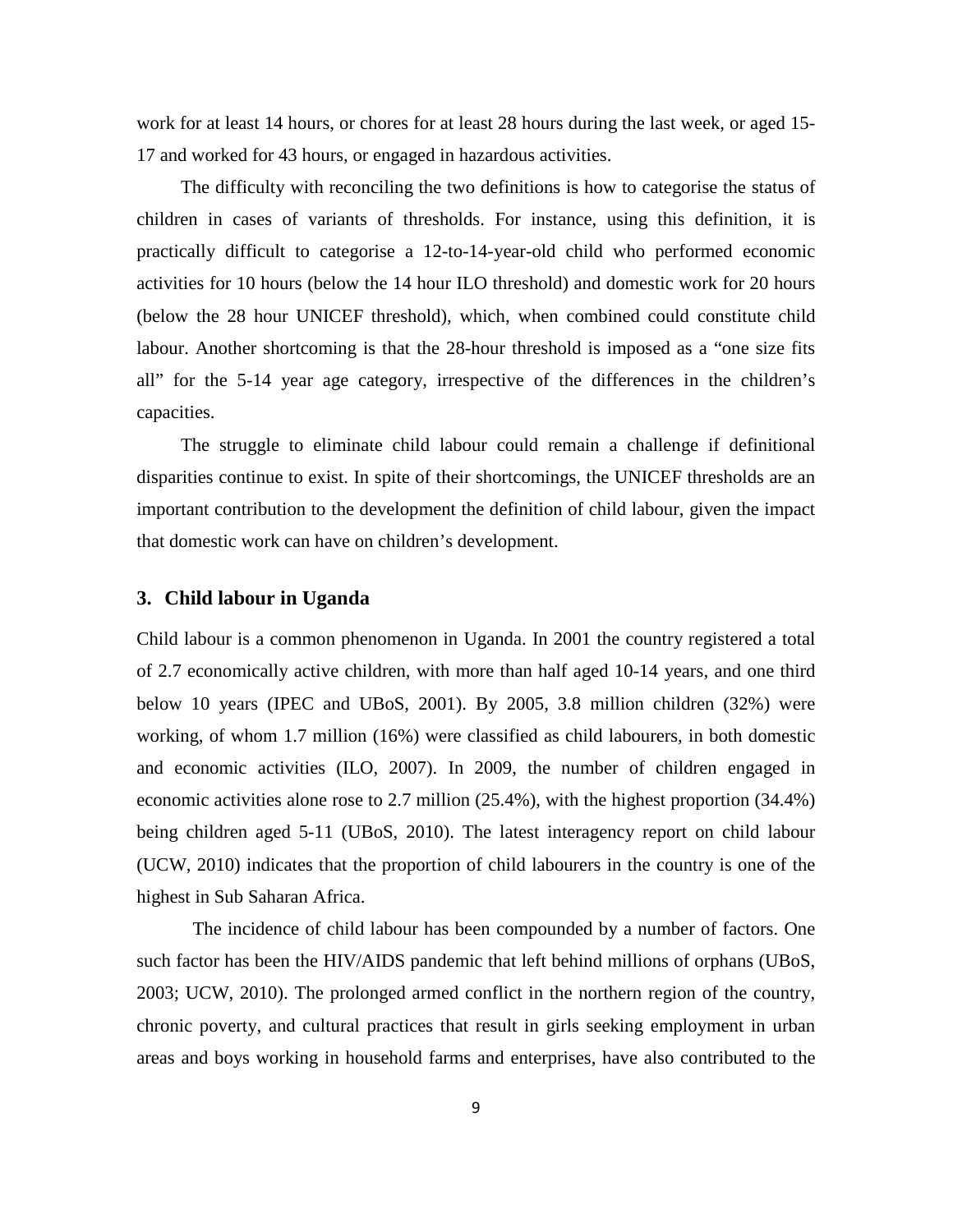high proportion of child labourers (Ssewanyana, 2009; IPEC and UBoS, 2001; United Nations, 2005). In 2005 the Ministry of Finance (MFPED, 2005) also cited as important drivers, the inadequacy of schools, parents valuing children's remunerative work above school as a way of preparing them for adulthood, and children's own desire to earn their own income. Studies on the nature and prevalence of child labour in the country have identified rural areas as hotspots. The school drop-out rate in rural areas has been found to be high partly because children are required in help in farming to supplement household income and money for school fees (IPEC and UBoS, 2011). Reports by Kyomuhendo et al. (2004) and the ECLT foundation (2007) indicate that a large number of child labourers are engaged in economic activity such tobacco and coffee production because of active product markets in rural areas.

Uganda is a signatory to various United Nations conventions to eliminate child labour (Government of Uganda, 2006). The Government has designed several institutions and policies to reduce the phenomenon. Provisions were made in the Employment Decree of 1975, the 1995 Constitution, and the Children's Statute of 1996, prohibiting child labour. The task of eliminating child labour has been placed under the mandate of the Child Labour Unit of the Ministry of Gender, Labour and Social Development. Within the policy framework, children are allowed to perform certain duties at home as they progress to adulthood. Light work such as cooking, fetching firewood, fetching water are permitted for children if these tasks are in line with their capacity, and do not pose a threat to their health or interfere with their right to education. The Government prohibits all economic tasks for children below 11 years, while these are acceptable for older children as long as they are not exploitative, hazardous and fall in line with the recommended hours for children in certain age categories. However, it is clear that despite national efforts, child labour remains widespread in the country.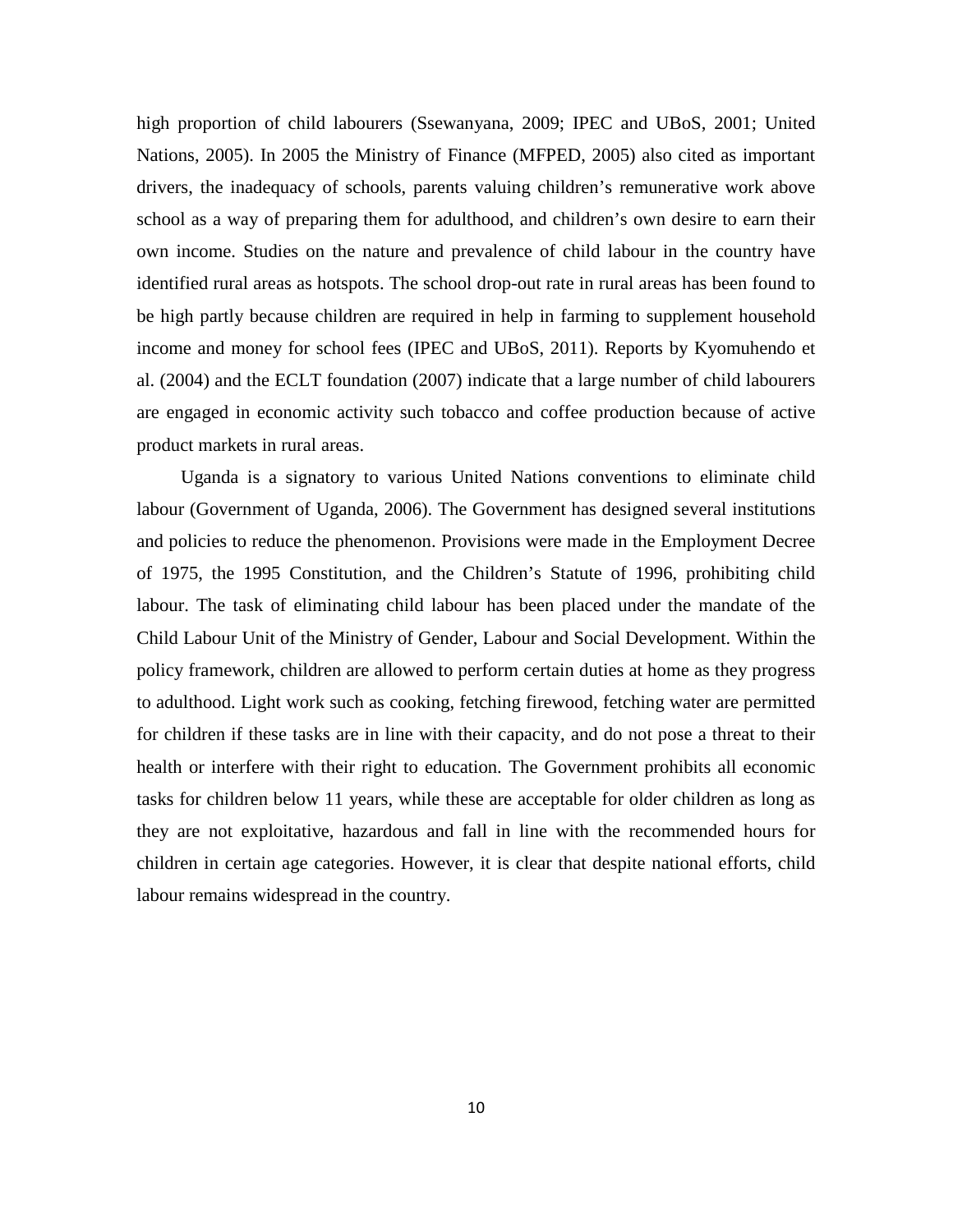#### **3.1. Rural markets in Uganda**

Markets in rural areas exist in different categories. One category comprises of markets that operate on a daily basis. These are usually very small and sparsely distributed outlets that sell a limited assortment of products. Closely related to these, Nkonya, (2002) identified primary fixed traders, who operate in fixed business locations that act as drop-off points for suppliers and pick-up points for customers from mostly urban locations. These may at times travel to producers to make purchases. This evidence supports the view that as long as rural markets are linked to urban markets, they are vital for household livelihoods. Nkonya also identified primary non-fixed traders, who do not have permanent business locations, and do not pay trade licenses. Another key category is periodic markets. These operate at specific intervals, such as weekly or monthly. They involve individuals from within the district or from distant locations who purchase or sell agricultural products, inputs, and a variety of household items at a designated location. These markets often operate in the open air or in temporary structures.

Cooperatives were very active before the mid-1990s, and usually involved transactions in crops such as coffee, cotton and tobacco. With liberalisation, they became less competitive and gave way to traders (Fafchamps and Hill, 2005; Hill et al, 2008). The idea of liberalizing this market was to encourage the development of the private sector to ease access to agricultural inputs, and encourage better product prices and commercialization. However, this form of market remained operational in the eastern parts of the country where coffee production required such markets. Tobacco growing in western and West Nile parts of the country has also seen the persistence of arrangements commensurate with cooperative markets, where farmers sell output to the company and expect payments at a later date. In recent years, the realization that the private sector was not effective enough to link farmers to markets has encouraged the Government to promote the development of formal and informal groups such as village associations and farmers' groups, to undertake the collective sale of outputs and the purchase of inputs (Hill et al, 2008).

It is imperative to note that these markets differ in the volume and frequency of their transactions. Rural markets that operate daily have a limited volume of transactions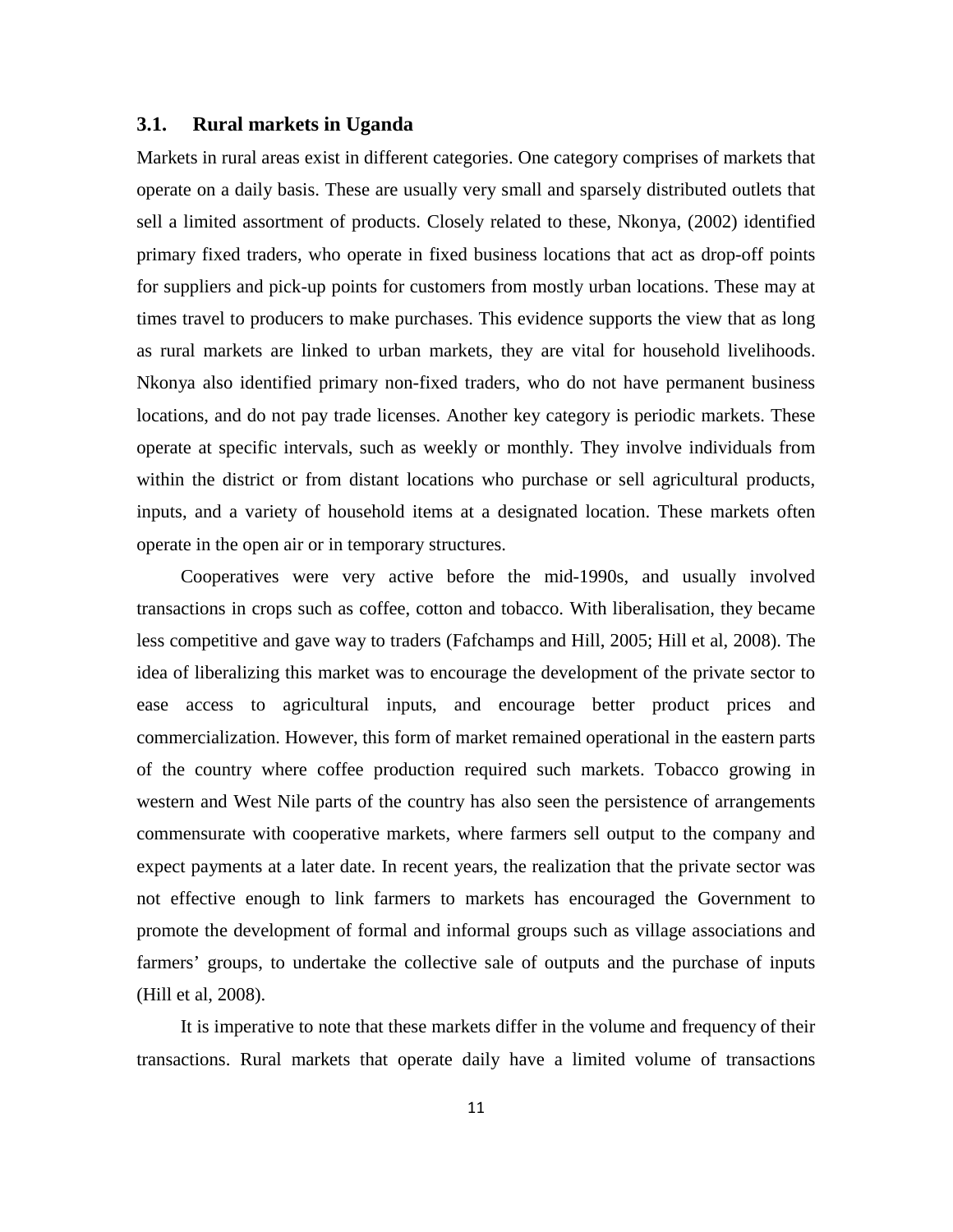compared to periodic markets and cooperatives. While the latter operate during specific agricultural seasons (say harvest time), they are characterized by large transactions. A common feature of rural markets is that they are often associated with high transaction costs (Gollin, and Rogerson, 2010).

#### **4. Data description**

l

The data used in this study come from the Uganda National Household Survey (2005/06). The survey was collected by the Uganda Bureau of Statistics (UBoS, 2006) using a stratified two-stage sampling design. The first stage involved establishing Enumeration Areas, using the 2002 population and housing census framework. The Enumeration Areas were delineated based on the population size of each region. However the number was increased in the northern region to allow for attrition that could result from insecurity, and to account for the population in internally displaced persons' camps. The second stage involved obtaining a simple random sample of 10 households in each Enumeration Area.

In this paper, I make use of the socioeconomic module, which covered 42,268 individuals in 7,426 households. The module provides detailed information on household and individual characteristics. I also use the community module, which was administered in 760 Enumeration Areas. The module has community-level information about access to social and economic infrastructure.

In the socioeconomic module, one can tell the types of activities that each individual aged 5 years and above was engaged in during the 7 days preceding the survey, and the number of hours worked in respective activities on each of those days<sup>[3](#page-11-0)</sup>. The sample for

<span id="page-11-0"></span> $3$  Questions on hours spent in household chores include: (a) During the past 7 days how many hours (including travel time) did you spend: fetching water for the household? (b) fetching firewood for the household? (c) cooking for the household? (d) taking care of children and the elderly? For economic activity, questions include: During the past 7 days, have you worked: (a) for pay for an enterprise or someone who is not a member of your household at least for one hour in any day? (b) on land owned or occupied by a member of your household either in cultivating crops or in farming tasks, or have you cared for livestock belonging to a member of your household or fishing for at least one hour in any day? (c) on your own account or in a business enterprise belonging to you or someone in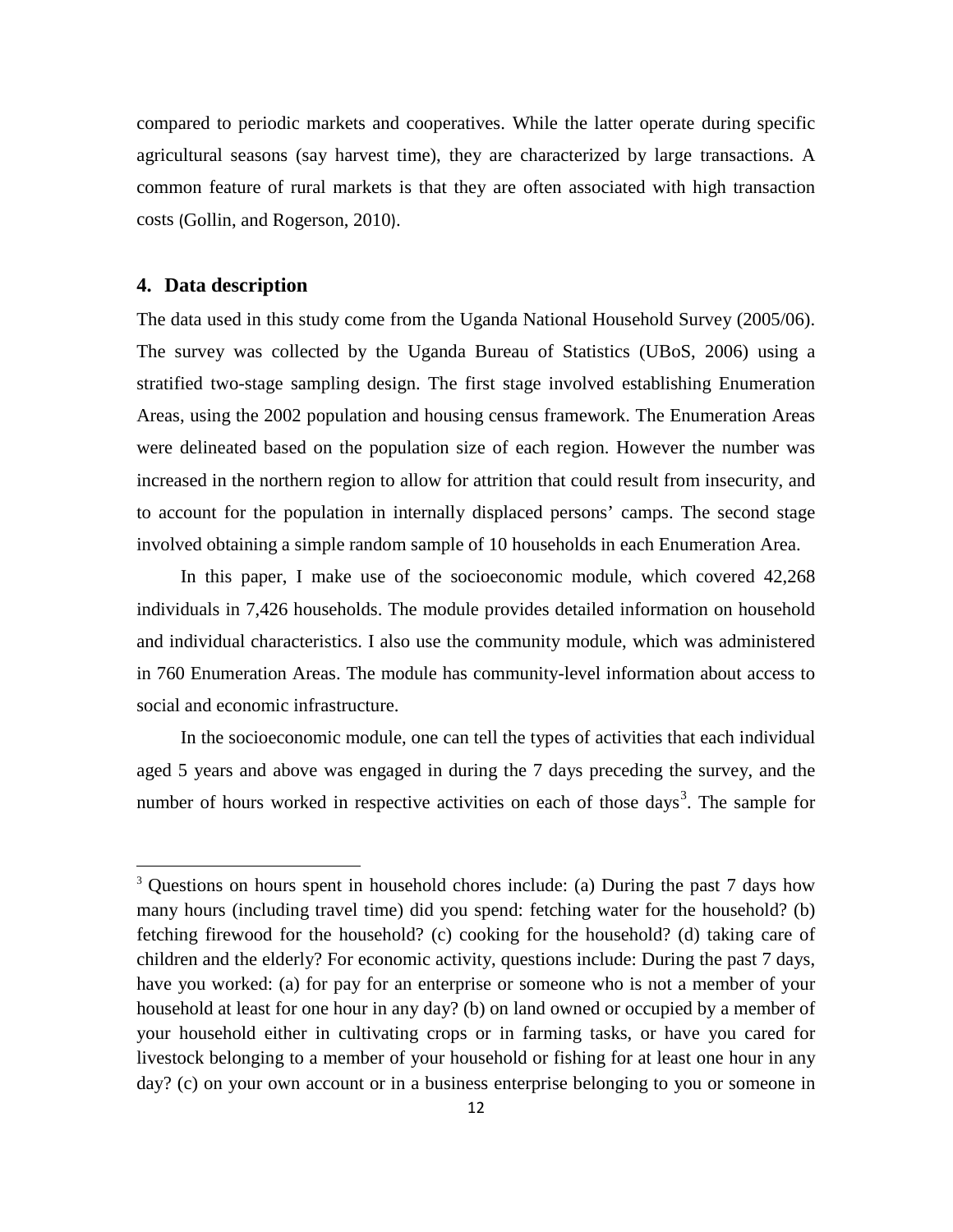this study is restricted to children aged 5-14 years (10,474 observations in 5,257 households) drawn from the rural population. I chose this age category for comparability with other studies that use an age 14 cut-off (Whetten et al. 2011; Dehija and Gatti, 2002; Rosati, and Rossi, 2001). I dropped the urban sample because of the observation that child labour has been largely regarded as a rural phenomenon in Uganda (UCW, 2008; Kyomuhendo et al, 2004; ECLT foundation, 2007). Second, as noted earlier, access to markets in urban locations could be capturing access to other facilities instead. Third, over 80% of the children in the survey were drawn from rural areas.

I construct two sets of variables reflecting child work. The first category are dummy variables indicating whether one is a child labourer. Given that combining both domestic and economic work is methodologically challenging (see section 2.2), I analyse these activities separately. One variable is a dummy for child labour in economic activity, reflecting the ILO definition (described in section 2.2). For domestic work I consider a 28 hour threshold, such that a child is in labour if it is aged 5-14 and worked for at least 28 hours of domestic work. I do not explore the debate regarding the validity of work thresholds, but use the thresholds as institutionally defined. I also construct three continuous variables for hours of child work. These are total hours, hours in domestic activity, and hours in economic activity. Here, I do not consider the thresholds above. Instead, I focus on the intensity of child work in respective activities. It is important to note that increase in work intensity does not necessarily imply child labour. Child labour will exist if in part, hours of work exceed the threshold for acceptable work.

The key explanatory variables are proxies for access to product markets. I focus on three types of markets. One category is the *limited consumer market*, comprising of a cluster of shops selling a limited number of commodities or services, and often operating on a daily basis. The second type is the *periodic local market*, held at fixed locations and fixed intervals, where producers, traders, and buyers from the vicinity and from distant places converge and make transactions. Third, is the *local cooperative market.* This is

l

your household, for at least one hour in any day? How many hours did you work (in each activity) on each day.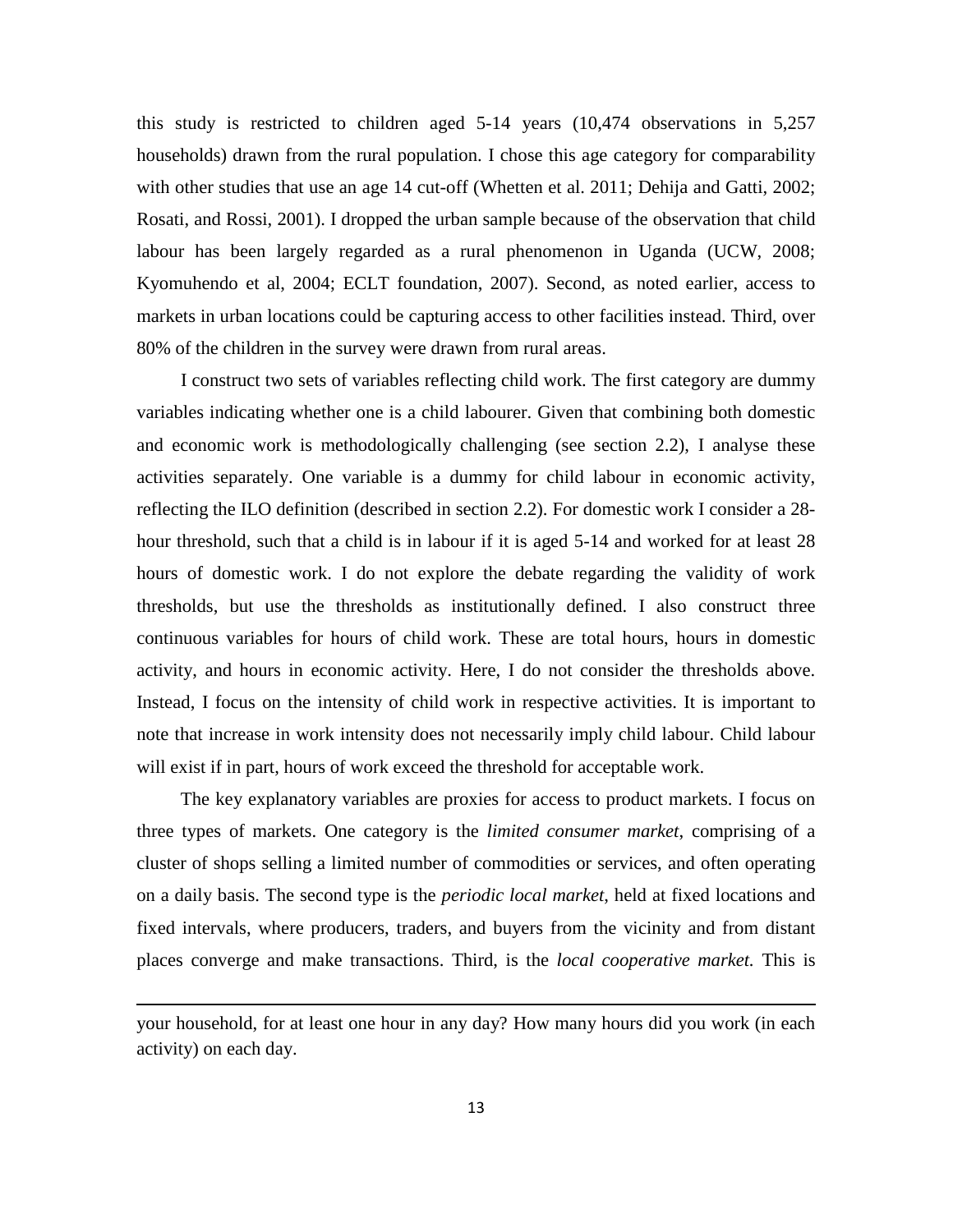defined in the survey as consisting of official cooperatives registered under the Cooperative Societies Act. They could also be established informally, consisting of a group of households or individuals that unite to buy or sell outputs and perform related activities jointly. The challenge with the dataset is that it does not provide travel times to the market for each household in the sample. Analysis therefore cannot capture the variation in market access across households in each village. Nonetheless, this shortcoming may not be substantial, given that villages tend to be small in geographic coverage.

I also include a number of controls used in most of the empirical studies in the literature on child labour. The child's age, gender and whether the mother lives in the household are used to control for child characteristics. Dependence ratio, and the age and gender of the head of the household are included to control for household demographic characteristics. To avoid endogeneity problems, I do not directly control for income because the survey does not explicitly distinguish household earnings that are independent of the children's contribution. Instead, I proxy for household income with a set of variables. In particular, I include the number of members having a higher education (above secondary schooling), and the proportion of adult male and female wage earners. I include the value of household assets, including land. A dummy for ownership of a nonfarm enterprise by at least one member of the household, and that for participation in agricultural activities for the household are constructed to reflect activity status.

At the community level, I construct a dummy variable for the presence of a primary school in the village. I focus on primary schools because the sample belongs to the primary-school age category. The presence of an education facility could provide for schooling as a substitute to child work (Berman, 2008).

To ensure that the market access indicator represents physical markets as much as possible, I control for other variables that might confound the effect of product markets. One of these factors is population density. It is likely that children in more densely populated locations may find more labour opportunities (Fafchamp and Wahba, 2006). Other variables include the distance to the nearest town and the travel time to the nearest all-weather road (in minutes). I also consider regional fixed effects (dummies for the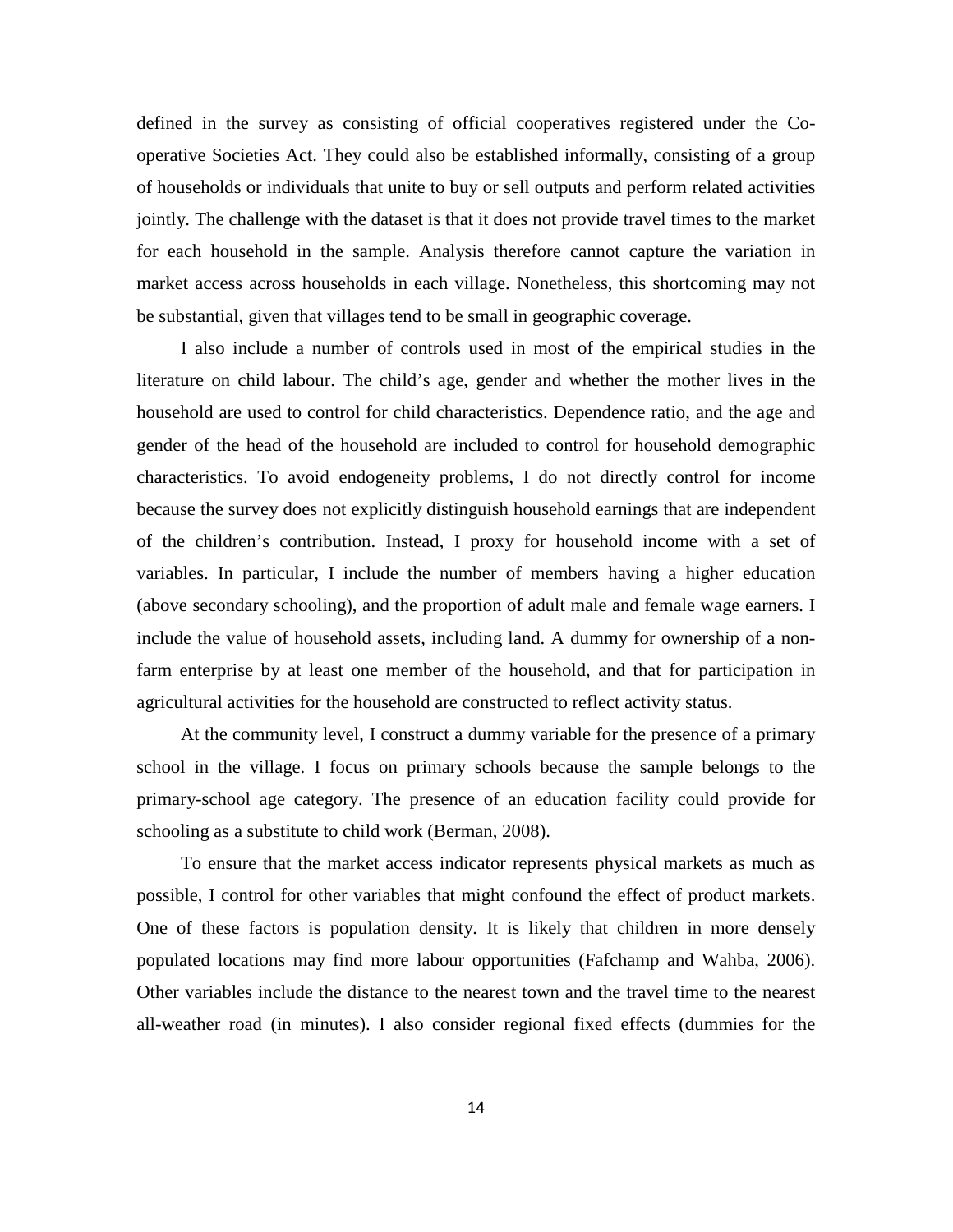central, eastern, northern and western regions), as well as the month of the interview, in order to control for seasonality in child work.

#### **4.1. Descriptive evidence**

The descriptive statistics in table 1 show that overall, more child labourers were involved in economic activity (e.g. working on the farm, in the household's business or market activities outside the household) than in domestic work (such as childcare, fetching water, fetching fuel wood for the household). In domestic work, the difference between these activities is highly marked, with girls bearing the largest burden (16% as opposed to 9.5% for boys), while the proportion of boys is higher than of girls in economic activity (25% compared to 21% for girls). This pattern is evident across all ages (figure 1).

The child labour gap in domestic work between boys and girls widens with children's ages (figure 2). The burden borne by girls in domestic work is also reflected in hours of work (table 2). While boys on average work 2 hours more than girls in economic activities, girls work 3 hours more in domestic work. Considering the total hours worked, girls on average work for 13 hours a week while boys spend 10 hours; and the gap increases with age. The intensity of work (measured by the hours of work), irrespective of activity, is higher for girls (figure 3). Although boys work more than girls in economic activities (figure 4), for almost all ages, the difference is smaller than that between boys and girls in domestic work (figure 5), indicating that the burden of work is placed more on girls on average. Note that the reliability of responses to questions on domestic work depends on how well they were administered. Although the questionnaire explicitly defines the activities for domestic work, bias could arise if some of the resources extracted were used for the production of goods, in which case a separate analysis of participation in economic activities would lead to an underestimation of results.

The average age of the children in the sample is 9 years. This age corresponds to the third year of primary schooling in Uganda. 25% of the children live in households headed by women. This average is consistent across gender and location, although it is higher by 1% for the girls' sample. 14% of the children reside in households with at least one member owning a non-agricultural enterprise. For rural households, this is a sizeable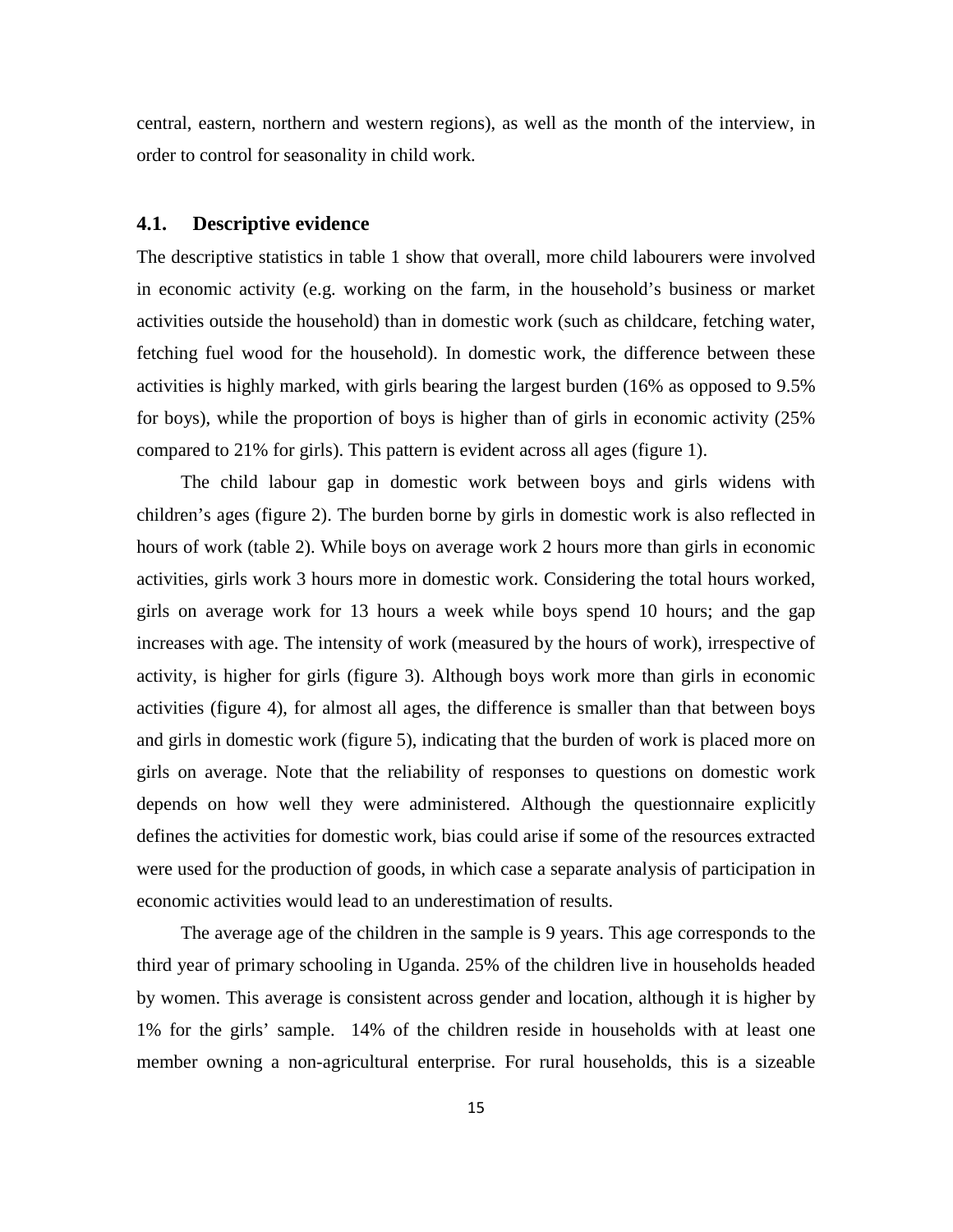estimate, reflecting the potential of the off-farm sector for supporting household livelihoods. However, the farming sector remains substantially significant, with almost 70% of the children living in a household with at least one member engaged in farming. In the event that child labour is evident in economic activities, it is highly likely to be in farming. Indeed, 89% of the children in economically-driven child labour are involved in farming.

Limited consumer markets are closer than other markets. The average travel time to this type of market is one hour, compared to two hours for periodic local markets, and four hours for local cooperatives. This is because the other markets are relatively few. Table 4 provides sample means for children in different activities and travel times to markets. Except for travel time to cooperatives, most children engaged in economic activities, both in terms of thresholds of work and intensity were located close to markets. On the contrary, children residing further away from markets seemed to work more in domestic activities, and this proportion is higher for girls.

#### **5. Methodology**

I first regress the probability of being in child labour  $(y_i;$  domestic activity, economic activity) on the household's self-reported travel time to the market (*Market*), and a vector  $(X<sub>i</sub>)$  of child, household, and community-level controls. This is expressed as:

$$
y_i^* = \beta_o + \beta_{1i} X_i + \beta_{2i} Market_i + u_i
$$
\n(1)

Where  $y_i^*$  is a latent variable, such that;  $y_i = 1$  if  $y_i^* > 0$  and  $y_i = 0$  if  $y_i^* \le 0$ . The use of travel time to the market as a proxy is less prone to errors than estimation of distance. For example, a kilometre traveled from a household located at a hilly terrain may represent significantly greater time costs than the same distance traveled in the plains.

Normally, households could choose to live in areas where returns are higher, in this case, locations served with markets. This could render the measures of market access susceptible to endogeneity. However, rural households in Uganda are less mobile within their localities. Traditional mechanisms of owning land render relocation less feasible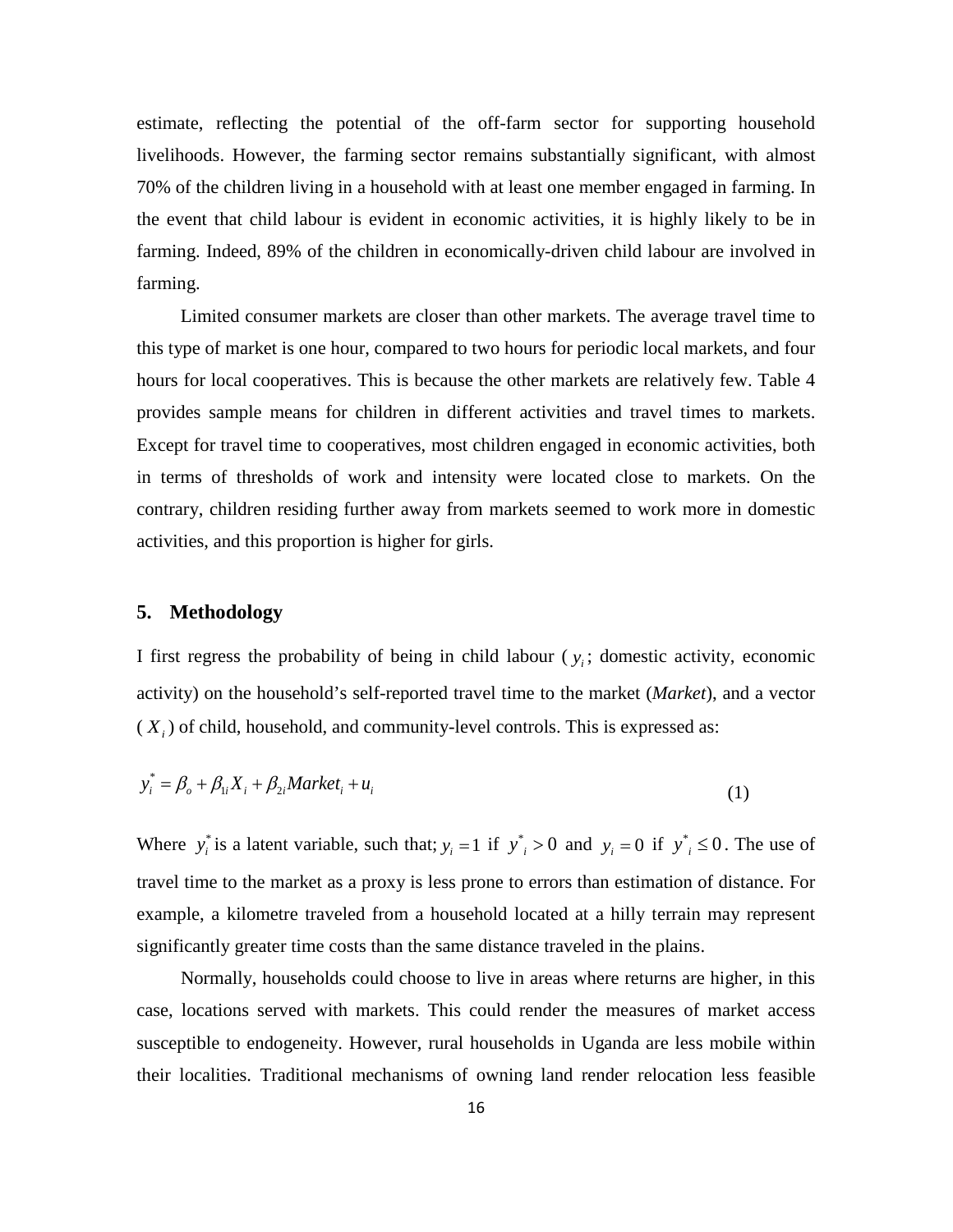within rural areas. For instance, households tend to live on ancestral land, owned through inheritance or clan system (Tukahirwa, 2002; Doss et al., 2011). 97.12% of the sample of children lives on ancestral land. This scenario provides a unique advantage to address the possibility of endogeneity of household location decisions. Additionally, controlling for a number of observable household socio-economic controls, and controls for access to other facilities could clear any non-random assignment of households to different travel times to markets. Kondylisc(2010) uses this approach to study the effect of proximity to school on child labour in Tanzania.

Second, I regress the hours of child work  $(H<sub>i</sub>)$ ; total hours, hours in domestic activity, hours in economic activity) on the same set of variables and specifications. Since the OLS model would produce biased and inconsistent estimates due to the presence of zero hours (in this case, 22.3%), a host of studies have preferred the Tobit model (Tobin, 1958). However, the relevance of the Tobit model has been disputed by a growing body of literature. In addition to its susceptibility to the violation of the homoscedasticity and normality assumptions, it treats all zero values as an outcome of a corner solution. Although some zeros represent a corner solution for children who will never work, this is not applicable for children who would have worked if, for instance, work opportunities existed. In another strand of the literature (Moffatt, 2005; Chiwaula, 2007; Sinning, 2007; Keelan et al., 2008), the double-hurdle model, originally formulated by Cragg (1971) has been estimated as a generalization of the Tobit model. In this framework, observing positive hours of work requires passing two hurdles: first, the participation hurdle (observing positive hours), then the work intensity hurdle (hours of child work). The first stage is modeled as:

$$
W_i^* = Z_i \alpha + \nu_i \tag{2}
$$

Where  $W_i^*$  is a the latent describing the decision to participate, such that  $W = 1$  if  $H_i > 0$ and  $W = 0$  if  $H_i \leq 0$ .  $Z_i$  is a vector of explanatory variables,  $\alpha$  is a vector of parameters, and  $v_i$  is the error term assumed to be normally distributed. In the second stage, the following model of work intensity is estimated: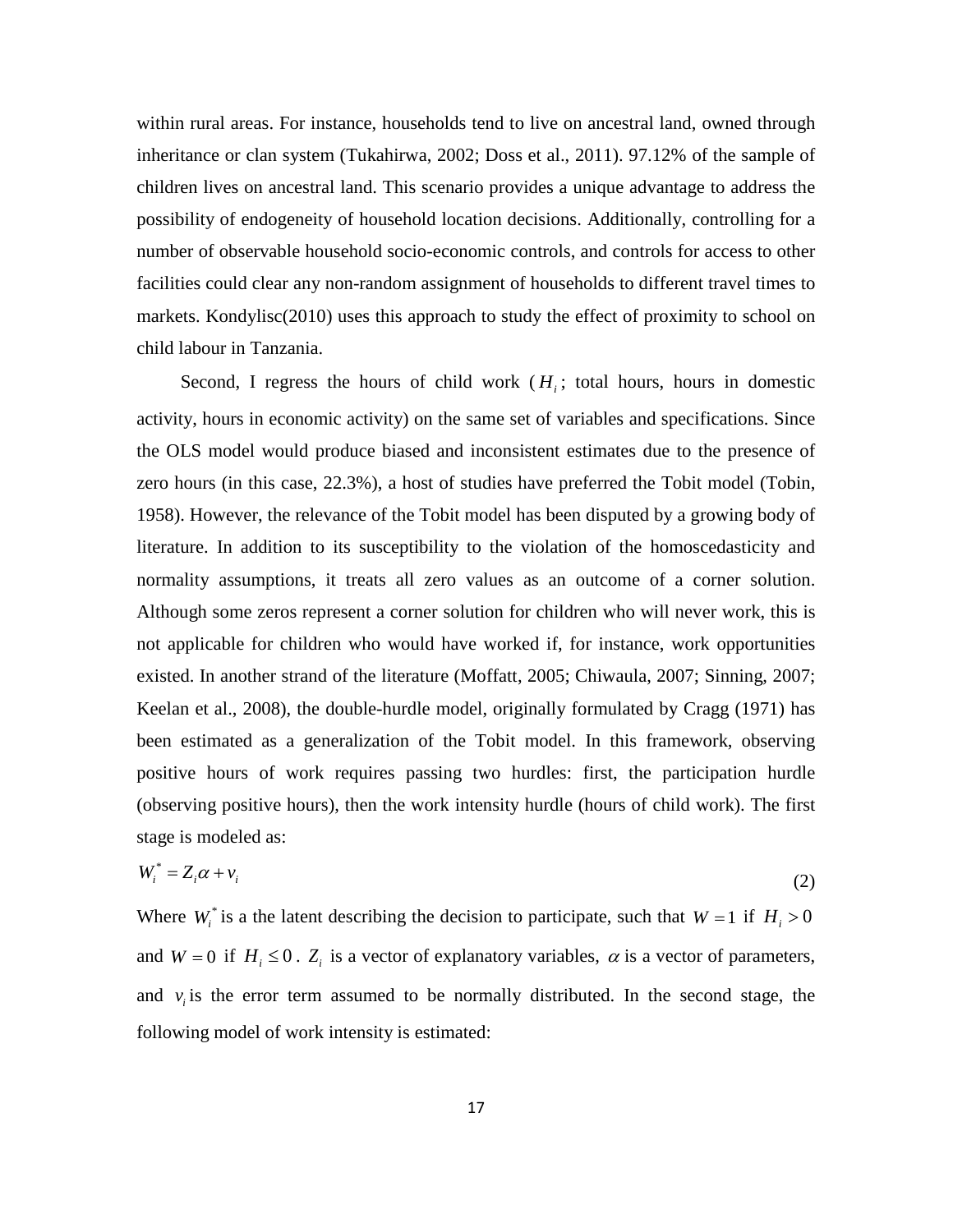$$
H_i^* = \beta_o + \beta_1 X + \beta_2 Market + \varepsilon_i
$$
\n(3)

Where  $H_i = 0$  if  $H^*_i \le 0$ , and  $H_i = H^*_i$  if  $H^*_i > 0$ . X is a vector of explanatory variables. The error term  $(\varepsilon_i)$  follows a bivariate normal distribution. Note that  $v_i$  and  $\varepsilon_i$  are assumed to be independent, leading to an *independent double hurdle model*. Unlike other two-step models, which often require exclusion restrictions, the presence of a continuous dependent variable in this type of model renders exclusion restrictions irrelevant (Blundell and Meghir, 1987).

Because normality is assumed for such models, an inverse hyperbolic sin (IHS) transformation of *Hi* is often applied (Sinning, 2007; Keelan et al., 2008; Chiwaula, 2010). This is continuously defined over positive, zero and negative values. This transformation is defined by:

$$
T(H_i) = \log(\gamma H_i + (\gamma^2 H_i^2 + 1)^{1/2} / \gamma
$$
\n(4)

Where  $\gamma$  is an additional parameter that controls for kurtosis. The variance of  $\varepsilon$  is assumed to vary across observations, in order to take heteroscedasticity into account.

## 6. **Empirical results**

In the rest of this section, I present a number of regressions of child labor and work intensity on travel time to different markets. Regression results are reported in tables 5-18. Each column represents a different specification. The dependent variable is either the indicator of child labour, or the hours of child work. Each specification controls for a separate measure of access to product markets, to avoid colinearity<sup>[4](#page-17-0)</sup>. All specifications control for regional fixed variables and take account of potential seasonality in child work. Standard errors are clustered at enumeration area level.

<span id="page-17-0"></span><sup>&</sup>lt;sup>4</sup> For some cases, it is likely that these markets are positioned in the same area, resulting in more or less that same travel times.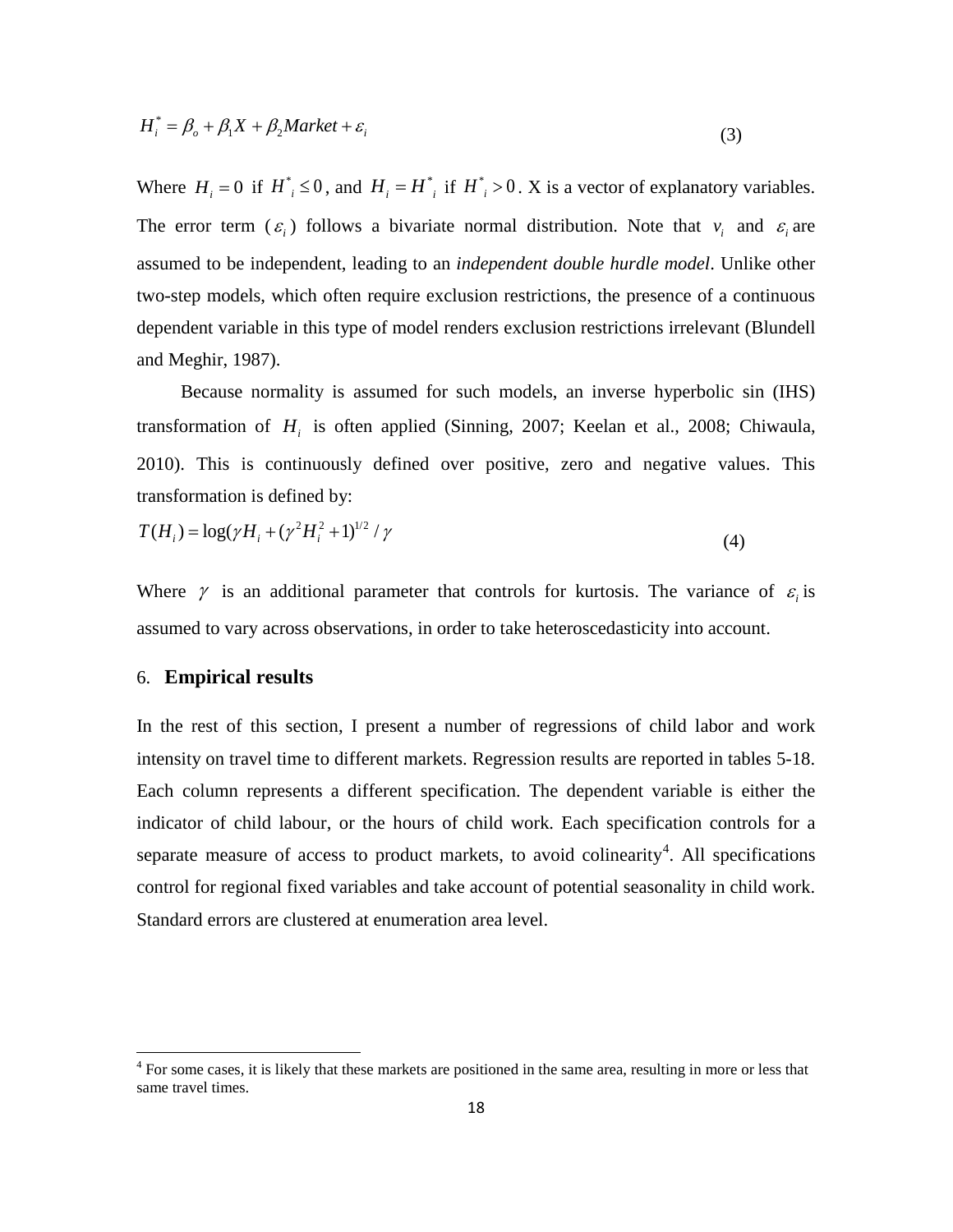#### **6.1. The incidence of child labour**

Tables 4 and 5 present probit estimates for the incidence of child labour. Regarding participation in domestic activity (table 4), an increase in the travel time to the nearest limited consumer market increases the incidence of child labour for girls, but has no effect on boys. While the effect of this type of market is insignificant for boys in domestic work, the market seems to matter more for them with regard to economic activity (table 5). The further away this type of market is from the household, in terms of travel time, the less likely the boys will be in child labour, with regard to economic activity.

Travel time to periodic markets appears to influence strongly child labour across genders. Distant periodic markets result in increase in the likelihood of child labour for both boys and girls in domestic activity. The corresponding marginal effects for boys and girls, respectively, are 0.04 and 0.03, for each extra hour traveled to this type of market. Results also indicate a decline in the probability of both boys and girls engaging in economic work, with marginal effects of 0.13 and 0.07, respectively. A larger marginal effect for boys may reflect their stronger participation than girls in these activities. Access to local cooperatives doesn't appear to significantly affect child labour in either form of activity.

From these results, it is possible to speculate that distant markets may increase the disincentive to engage in economic activity, thus making it less viable to involve children in this type of work. This may induce households to switch child labour from economic activities, to domestic tasks. This finding supports the literature that argues that households in locations remote from markets may be grounded in subsistence production.

Child and household-level controls are in line with the child labour literature. The incidence of child labour in both categories of work increases significantly with child age across gender. This is particularly strong for economic activities. Results for age squared reveal an inverted U relationship with child age and work. The presence of the mother strongly reduces the likelihood of child labour in domestic activities. There is evidence in the literature that mothers are altruistic towards their children (Liu et al., 2000). It is likely that they would be more likely to postpone activities that would jeopardise child welfare.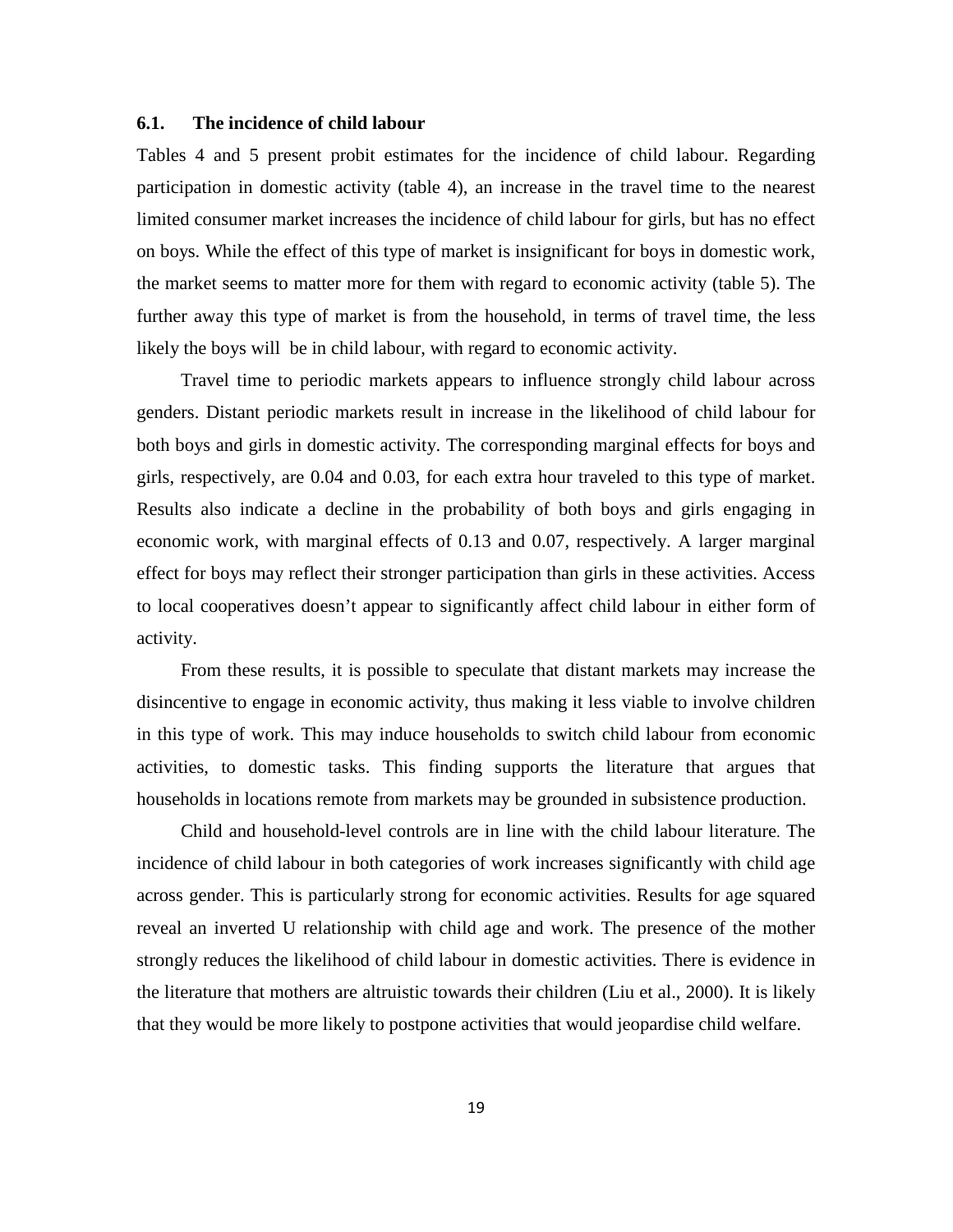The probability of child labour in economic activity increases for children residing in households with a high dependence ratio. A higher number of dependents could increase the demand for childcare time within the household, as well as for replacement of the elderly (above 64 years) in economic activities. In the case of this survey, the finding is likely to apply mostly to young dependents, given that the elderly constitute only 2.49% of the members in the sampled households. The incidence of child labour in domestic activity is low for both boys and girls living in households with older heads. In the survey, families headed by older individuals are larger. Larger household size comes with a larger pool of household labour, such that adult labour is adequate, or work among children is less intense when distributed among members. This also has implications for intrahousehold labour dynamics. In the model for economic activity, the variable is only significant for girls.

Proxies for household income and human capital exhibit varied effects on child labour. A larger number of members with an education level above secondary is strongly associated with a decrease in the incidence of child labour for girls in domestic activities, but is not significant in other specifications. The decline in the incidence of child labour in this category is plausible, given that adult education may increase employment prospects and postpone child involvement in detrimental work.

Not surprising also is that the incidence of child labour in economic activities is high for boys, if they live in households that engage in farming activities. This effect is statistically significant at the 5% level, with a marginal effect of 0.06. I find an equally strong and positive effect (at the 5% level) on boys, if at least one member of the household owns a non-farm enterprise. A possible explanation could be that children are needed to supplement adult labour in economic activities.

Among the community-level variables, high population density is associated with an increase in child labour in domestic work for both boys and girls, and economic work for boys. A large population may increase demand for products, thereby inducing households to highly value child time in production. Travel time to the nearest road is only significant for boys in the model for domestic activity.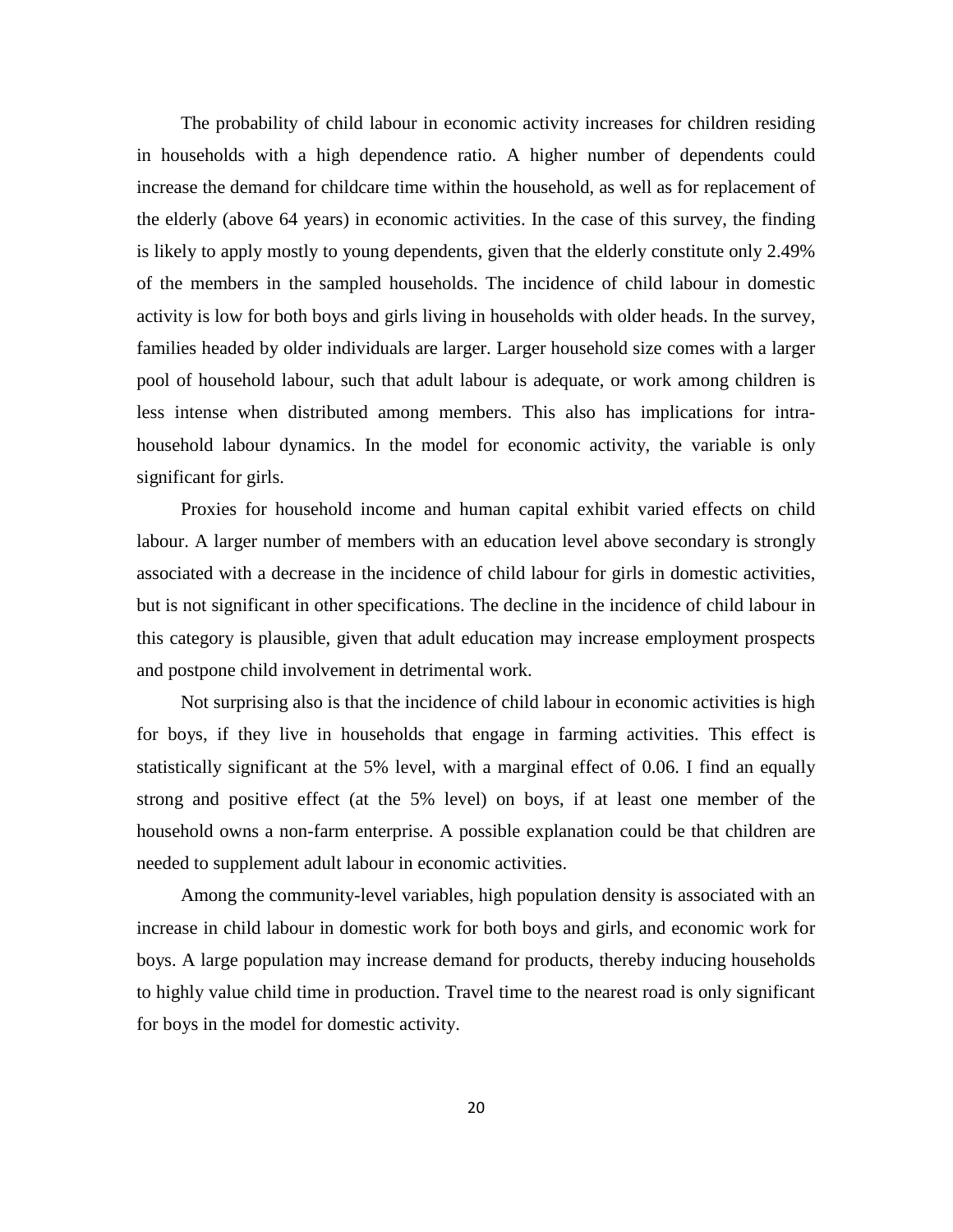## **6.2. Hours of child work**

Results for child hours of work are presented for three categories. In the first, I model total hours of work. I then separately estimate hours of domestic work and economic work. For all specifications, the Likelihood Ratio tests (table 6) reject the null hypotheses that the Tobit model is correctly specified, suggesting that the double hurdle model is a better representation of the data generating process. Therefore, in what follows, I focus my results on the double hurdle model.

In table 7, results appear to show that the hours of child work for both boys and girls increase with the travel to the limited consumer market. Similar effects are evident for domestic activity across gender (table 8). The intensity of economic activity declines with the travel time to this market, particularly for boys (table 9). As noted earlier, distant markets may free up time for children who would have engaged in economic activity, thereby increasing the supply of time for domestic activities.

Just like in the probit model, the periodic market has a significant effect on work intensity. An increase in the travel time to the market increases the hours of child work and the hours in domestic work across gender. However, children work less in economic activity when these markets are distant. It appears that the increase in the hours of child work is largely ascribable to domestic activity, such that the decline in economic activities may not be sufficient to counter an increase in hours of work. The specification for cooperative markets appears to be insignificant.

Results for other controls are also important for work intensity. Age is strongly significant across gender. Children whose mothers reside in the household work few hours. The presence of more dependents induces households to increase child work time overall. A higher proportion of trained adults and household involvement in nonagricultural enterprises are associated with reduced time spent by girls in domestic activities, and reductions for both boys and girls in economic activities. Community-level variables show up strongly in all models. In particular, children spend less time in domestic work when a school is available in the community, reflecting competition for child time between work and schooling.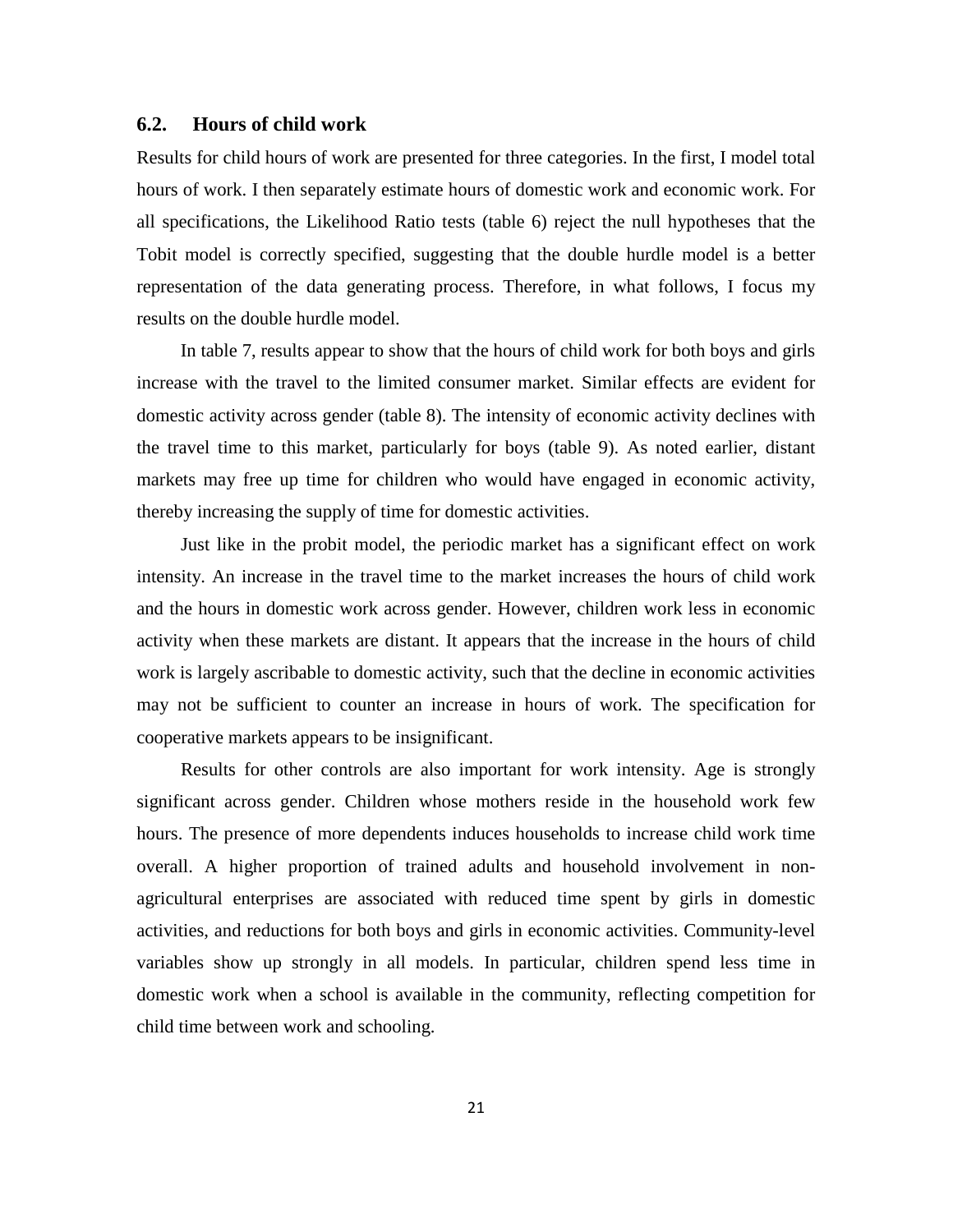## **6.3. Robustness checks**

The preceding results apply to all the children in the sample across the age groups. However, it is likely that markets can affect children differently along the age continuum. To elucidate the age dimension, tables 11 and 12 present estimates of the probit and double hurdle models respectively. I exclude the specification for cooperative markets since they appeared to be insignificant in the preceding regressions. The probit results in table 10 indicate that the effect of limited consumer and periodic markets on domestic work starts taking effect at the age of 12 for boys, while the effect on girls means that they become engaged in labour as early as age 6. This further confirms gender bias in domestic work. The effect of limited consumer markets on child labour in economic activities is significant for boys from the age of 13. This may reflect the possibility that economic work is more demanding in terms of physical effort.

In table 11, results show similar patterns for child hours of work. The total intensity of work for boys increases with the travel time to limited consumer market, starting at age 13. However, for domestic activities, markets are significant for boys starting as early as 9 years of age. For girls, the results show that travel time to consumer markets has a significant effect for domestic work, even when the children are younger. Disaggregation for local periodic markets also reveals significant results for older children. Thus, while isolation from markets increases time in domestic work for boys when they are still young, they enter the child labour category at a later age, contrary to girls who work more intensely quite early.

As an additional check for robustness, I use self-reported distance (in kilometres) to the market. These results are shown in tables 12 and 13. In spite of the susceptibility of this measure to measurement error, the findings turn out to be largely consistent with travel time, except for the probit model of domestic activity.

In tables 14 and 15, I proxy market access with actual physical location of the market. In this case, I construct three dummy variables indicating whether the market is positioned: in the village or in the nearby village, at the nearest trading center, or at the district town or beyond. The results appeared to be consistent only for the periodic market. While this approach could in some way reflect proximity to markets, results cannot be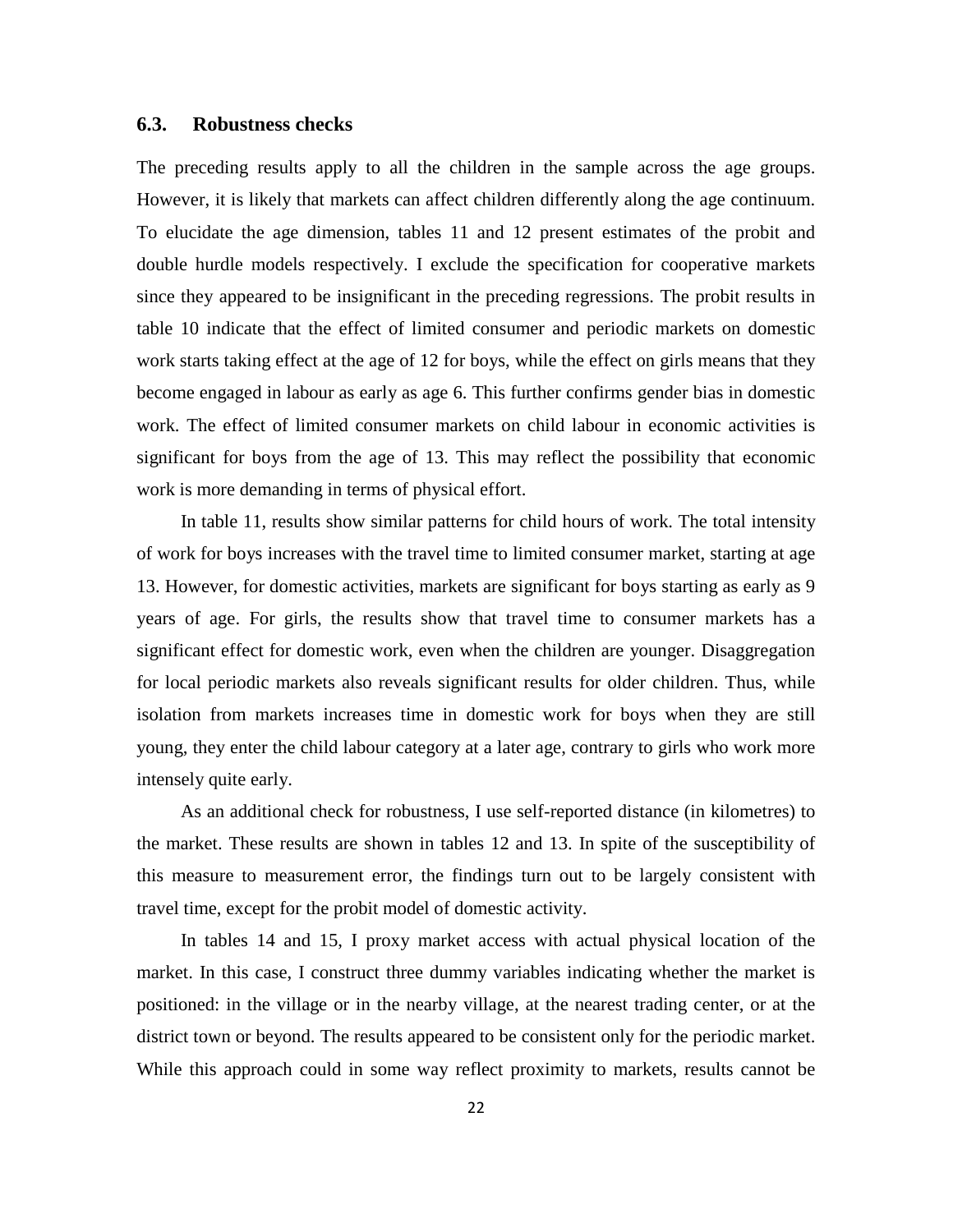relied upon because the measure is less definite. For instance, a market located close to the nearest trading center can be distant for households in certain villages. The trading center might also be located in the same village.

Cooperative markets have appeared insignificant across specifications; I explore this variable further by estimating separate regressions for the western Uganda, eastern Uganda and West Nile districts. As noted earlier, tobacco production is a vibrant activity in western Uganda and West Nile areas, while in the east, the Busoga sub region is active in coffee production. For these locations, given that markets that operate in the form of cooperatives are key players in the purchase of produce in these areas, it is of concern that results based on these locations may show a different picture. Controlling for other potential drivers of child work, I actually find that, while these markets do not matter for the full sample, for these locations, they appear to significantly influence child labour and hours of work in most specifications (tables 16 and 17).

## **7. Discussion and conclusions**

This paper analyses how access to markets affects the incidence of child labour and the intensity of child work. The major contribution to the child labour literature is that I empirically study how actual product markets relate to child involvement in domestic and economic activities.

Using data from rural Uganda, collected in 2005, and focusing on children aged 5- 14, I find that overall, the intensity of child work increases when households are distant, either from small but more frequent markets, and periodic markets that sell a wide range of products. This intensity of work seems to be driven overly by increase in domestic activity, rather than the observed decline in economic activity, when travel time to these markets increases. Consistent with work intensity, longer travel time to the market acts to increase the likelihood of child labour in domestic activity, almost across gender, while child labour in economic work declines. Girls are also observed to work at an earlier age than boys.

One key lesson that shows up in the data is that, when households are exposed to market opportunities, they can be induced to utilize the available resources, one of which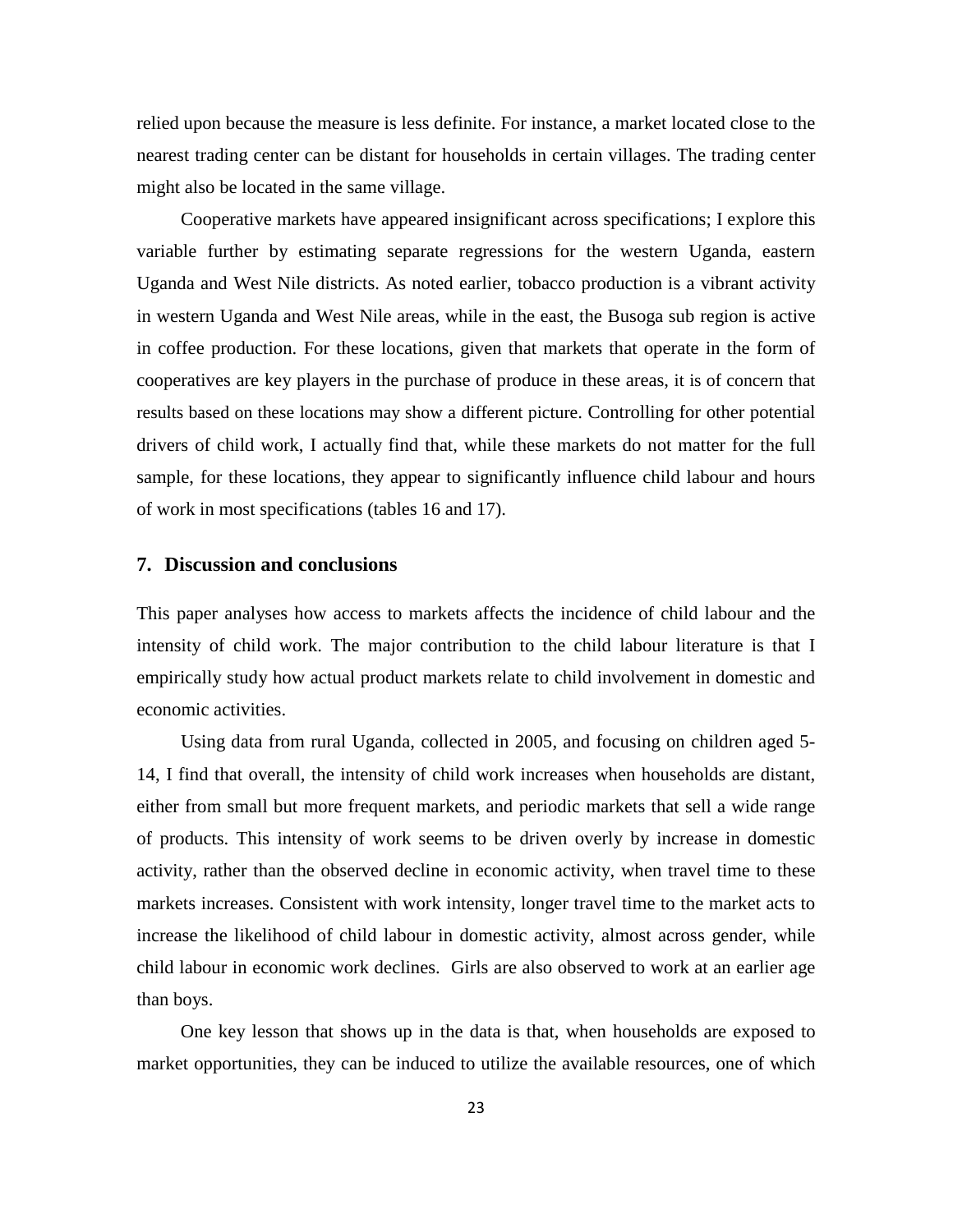is children. When households are isolated, child time is instead switched from economic to domestic production.

It would have been worthwhile investigating how markets would influence both the work and schooling decisions. The challenge is that the data only provide information on whether a child attends school. It is not possible to tell whether the child went to school during the week preceding the survey, and the weekly hours of schooling. It would have been possible to expound further on why domestic work increases for distant markets. It could be that domestic work and schooling increase with a decline in time spent on economic activities. If this were to hold, then, in the absence of schooling, the increase in time allocated to domestic work would have been stronger.

## **References.**

- Afeikhena J. and O. Ogunkola, 2000. Characteristics and behavior of African commodity/product markets and market institutions and their consequences for economic Growth. CID Working Paper No. 35.
- Bagamba, F., 2007. Market access and agricultural production: The case of banana production in Uganda. PhD Thesis, Wageningen University.
- Barrett, C. B., T. Reardon and P. Webb, 2001. Nonfarm Income Diversification and Household Livelihood Strategies in Rural Africa: Concepts, Dynamics, and Policy Implications, Food Policy, 26 (4), pp. 315–331.
- Basu K, P.H. Van, 1998. The economics of child labor. *American Economic Review*, 88 (3), pp. 412–427.
- Berman, T., 2008. Out of work and into school: Action plan for companies to combat child labour. May, 2008.
- Betcherman, G. Fares, J., Luinstra, A. Prouty, R., 2004. Child labour, education and children's rights. World Bank Social Protection Discussion Paper Series No. 0412. World Bank, Washington, DC.
- Blundell, R. W. and C. Meghir, 1987. Bivariate alternatives to the Univariate Tobit Model', *Journal of Econometrics* 34, pp. 179-200.
- Burbidge, J. B., L. Magee, and A. L. Robb, 1988. Alternative transformations to handle extreme values of the dependent variable, *Journal of the American Statistical Association* 83, pp. 123-127.
- Chiwaula, L.S., 2010. Household poverty and child labor decisions in Malawi, in Randall K.Q. Akee, Eric V. Edmonds, Konstantinos Tatsiramos (ed.) *Child Labor and the Transition between School and Work (Research in Labor Economics, Volume 31)*, Emerald Group Publishing Limited, pp.33-51.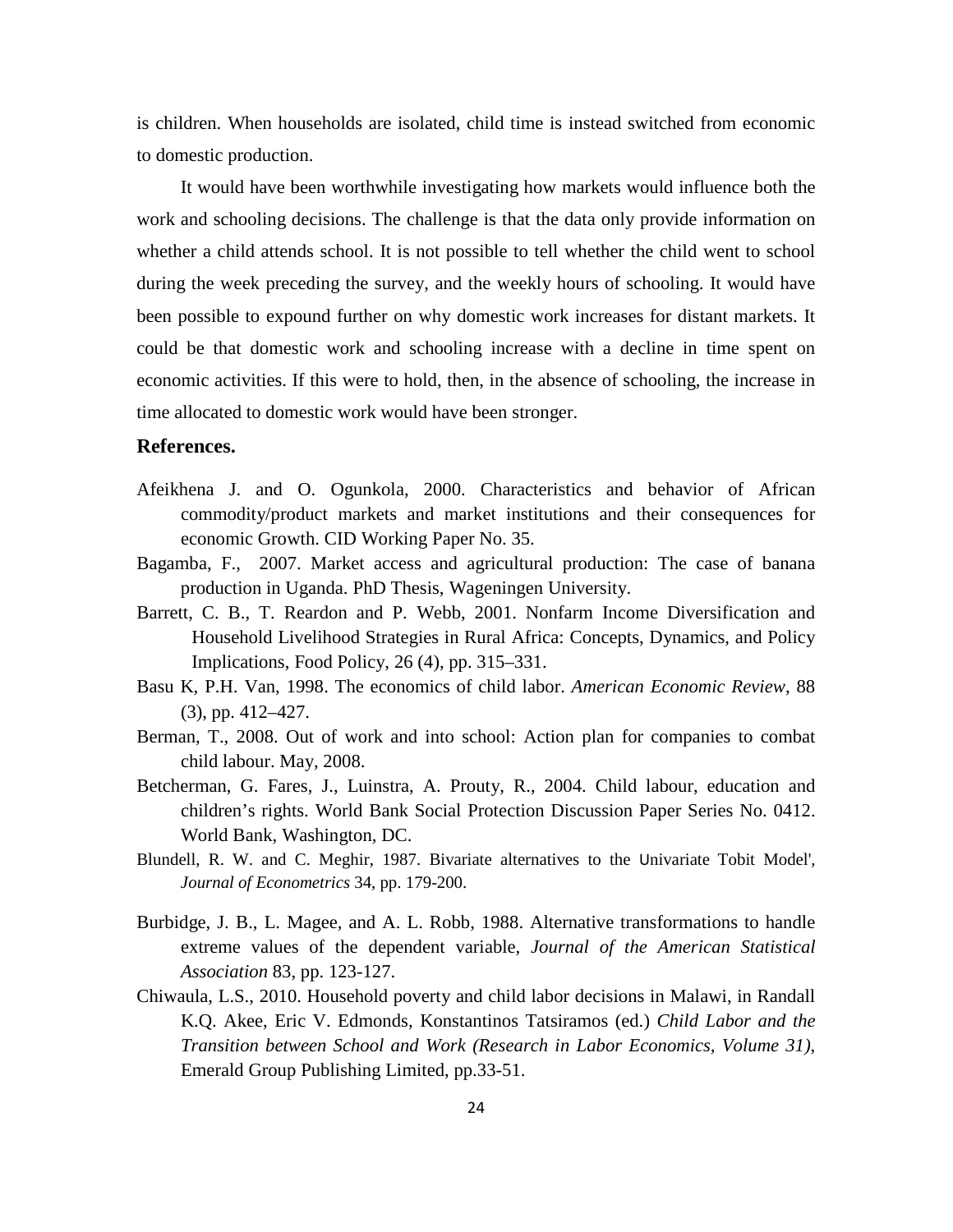- Cigno, A., Rosati, F.C., Guarcello, L., 2002. Does globalization increase child labour? *World Development* 30, pp. 1579–1589.
- Dehejia R. H. and R. Gatti, 2002. Child labor: the role of income variability and access to credit across countries. NBER Working Paper 9018.
- Dercon, S. and J. Hoddinott, 2005, Livelihoods, growth, and links to market towns in 15 Ethiopian villages. IFPRI, FCND Discussion Paper 194.
- Doss, C., M. Truong, G. Nabanoga and J. Namaalwa, 2011. Women, marriage and asset inheritance in Uganda. Chronic Poverty Research Center, Working Paper 184.
- Edmonds, Eric V. and Nina Pavcnik, 2005. "Child labor in the global economy," *Journal of Economic Perspectives,* 19, pp.199–220.
- Eff, E. A. and C.D. Jensen, 2007. The integration of periodic markets in Mayan Guatemala: A gravity approach Department of Economics and Finance Working Paper Series, April, 2007.
- Fafchamps, M., S. Forhad, 2003. The spatial division of labor in Nepal. *Journal of Development Studies,* 39 (6), pp. 23–66.
- Fafchamps, M. and F. Shilpi, 2003. The Spatial division of labor in Nepal. Journal of Development Studies, 39(6), pp. 23.66.
- Fafchamps, M. and F. Shilpi., 2005. .Cities and specialization: Evidence from South Asia..Economic Journal, 115, pp. 477-504.
- Fafchamps, M and J., Wahba, 2006. Child labor, urban proximity, and household composition, *Journal of Development Economics*, 79, pp. 374– 397.
- Fafchamps, M. and R. V. Hill, 2005. Price transmission and trader entry in domestic commodity markets, Global Poverty Research Group, Working Paper Series 038.
- Fally, T, R. Paillacar and C.Terra, 2010. Economic geography and wages in Brazil: Evidence from micro-data. *Journal of Development Economics* 91, pp. 155–168
- Fishe, R. P. H., G. S. Maddala, and R. P. Trost, 1979. *Estimation of a heteroscedastic Tobit model*." University of Florida.
- Gibbons, E.D., F. Huebler and E. Loaiza, 2005. Child labour, education and the principle of non-discrimination. UNICEF, Division of Policy and Planning. Working Paper.
- Gollin, D. and R. Rogerson, 2010. Agriculture, roads,and economic development in Uganda. Mimeo.
- Grossmann,H. and J. Michaelis, 2007. Trade Sanctions and the Incidence of Child Labor, *Review of Development Economics*, 11(1), pp. 49–62.
- Gtustafsson-Wlright, E. and H.H. Pyne, 2002. Child labor and street children in Brazil. World Bank, Policy Research Working Paper 2897.
- Guarcello, L. and S. Lyon, (2004). *Child labour in Bolivia: a comparison of estimates from MECOVI and MICS survey instruments*, Understanding Children's Work Project Working Paper (Rome, University of Rome).
- Guarcello, L., Lyon, S. and F. Rosati, (2004). *Child labour and access to basic services: evidence from five countries,* Understanding Children's Work Project Working Paper (Rome, University of Rome).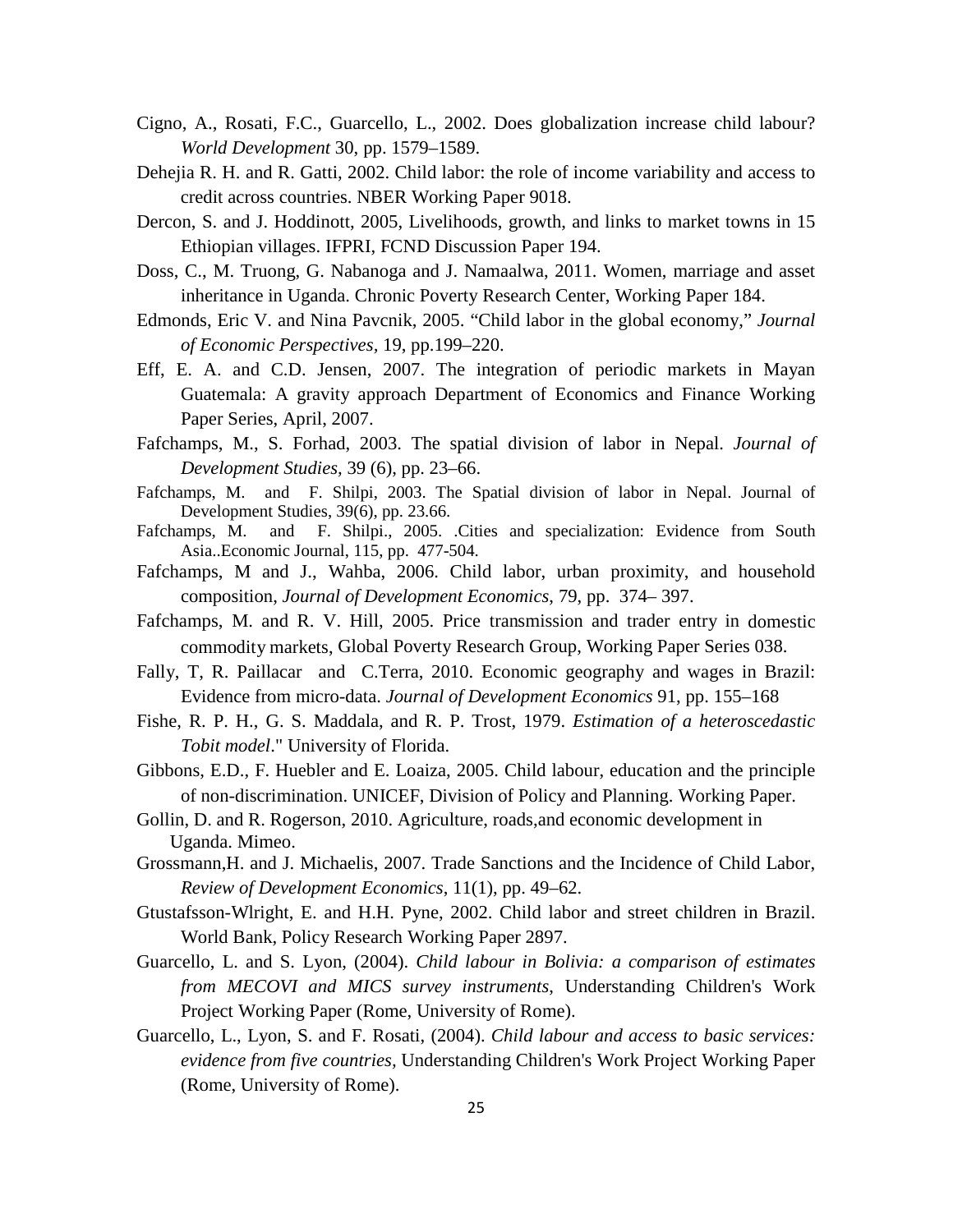- Hazarika G. and Sarangi, 2008. Household access to microcredit and child work in rural Malawi, *World Development* 36 (5), pp.843-859.
- Hill, R. V., T. Bernard, and R. Dewina, 2008. Cooperative behavior in rural Uganda: Evidence from the Uganda National Household Survey 2005
- Hou, Z., 2011b*.* Channels through which market access affects income: Farm vs. nonfarm activities in rural China. National University of Singapore, Mimeo*.*
- Ijaimi, A., 1994. Efficiency and Equity Effects of Market Access on Agricultural Productivity in Sudan: A case study of Smallholders Along the River Nile, North of Khartoum, Dissertation University of Hohenheim, Köster, Berlin.
- Ilahi, N, F. Peter and S. Guilherme, 2001. The Implications of child labor for adult wages, income and poverty: Retrospective evidence from Brazil, Mimeo.
- International Labour Organistion, 2007. Uganda: Decent work Country programme. ILO Office for the United Republic of Tanzania, Kenya, Somalia and Uganda, 2007- 2010.
- International Labour Organistion, 1999. Convention concerning the prohibition and immediate action for the elimination of the worst forms of child labor, International Labor Office, Geneva. 87th Sess. (1999)
- International Labour Organistion, 1973. Convention concerning minimum age for admission to employment, International Labor Office, Geneva CHILDLABOUR, 58th Sess. (1973).
- International Program for Elimination of Child labour and Uganda Bureau of Statistics, 2001. Child labour in Uganda. A report based on the 2000/2001 Uganda Demographic and Health Survey. International Programme on the Elimination of Child LAbour, and the Uganda Bureau of Statistics.
- IPEC (2002). Every Child Counts: New Global Estimates on Child Labour. (Geneva, ILO).
- Jafarey, S. L., S., 2002. Will trade sanctions reduce child labour? The role of credit markets. *Journal of Development Economics,* 68 (1), pp. 137–156.
- Keelan, C., Newman, C., & Henchion, M. (2008). Quick-service expe,nditure in Ireland: Parametric vs. nonparametric analysis. *Journal of Applied Economics* 40, pp. 2659– 2669. Kyomuhendo, S., R.Ssenabulya, M. Matovu, 2004. The nature, prevalence and other dynamics of child labour within the coffee agricultural sector in Uganda: Employers' perspective. Federation of Uganda Employers, Rapid Assessment report.
- Kondylis, F., 2010. School proximity and child Labor evidence from rural Tanzania. CEP Discussion Paper No. 1035.
- Leinyuy, J., 2008. The impact of business opportunities on child Labour and schooling in n economy with incomplete labour market. Toulouse School of Economics, Mimeo.
- Liu, J., J. K. Hammitt, J. Wang and J. Liu, 2000. Mother's willingness to pay for her own and her child's health: A contingent valuation study in Taiwan. *Health Econ*. **9**, pp. 319–326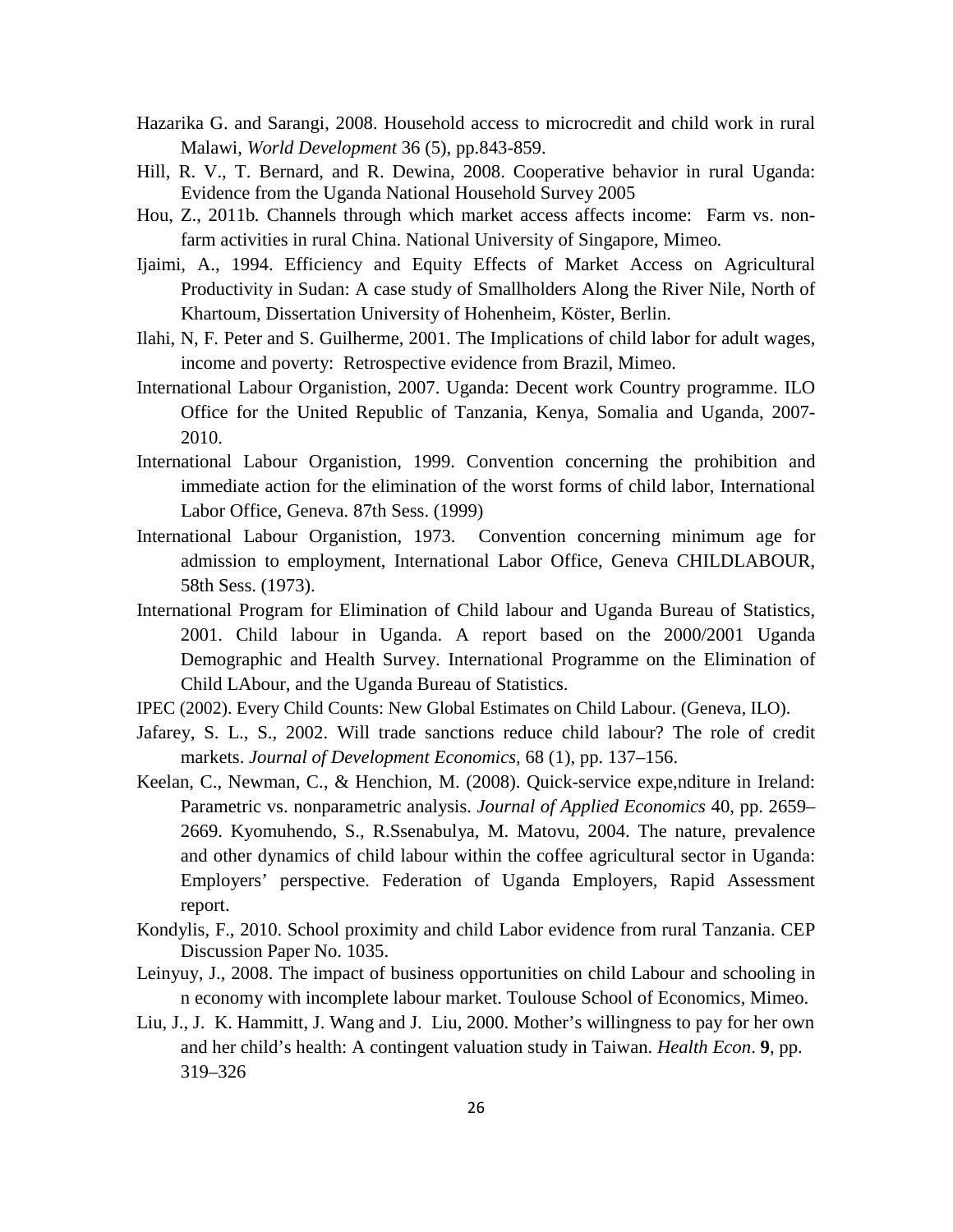- Loury, G. 1981. Intergenerational transfers and the distribution of earnings. *Econometrica*, 49, pp. 843–67.
- Lyon, S and C. Valdivia, 2010. Toward the effective measurement of child domestic workers: Building estimates using standard household survey instruments. Understanding Child Work project, Geneva.
- Nkonya, F., 2002. Uganda crop market characteristics, constraints And opportunities. *The International Food Policy Research Institute, Mimeo.*
- Nugent, J. B. 1985. .The Old-age security motive for fertility. Population and Development Review, 11 (1), pp. 75.97.
- Pouliot, W. 2006. Introducing uncertainty in Baland and Robinson's model of child Labour. *Journal of Development Economics,* 79, pp 264–72.
- Ranjan, P., 2001. Credit constraints and the phenomenon of child labour. *Journal of Development Economics,* 64, pp. 81– 102.
- Rosenzweig, M. R. & R. Evenson, 1977. Fertility, schooling, and the economic contribution of children in rural India: An econometric analysis..Econometrica, 45 (5), pp.1065.1078.
- Rossati, F. and M. Rossi, 2001. Child Labour and human capital accumulation: Evidence from Pakistan and Nicaragua." Understanding Children's Work Research Paper, October 2001.
- Rossati, F.C. and M. Rossi, 2007. Impact of school quality on child labour and school attendance: The case of the CONAFE compensatory education programme in Mexico. Working, Understanding Children's work project.
- Sinning, M. (2007). Determinants of savings and remittances: Empirical evidence from immigrants to Germany. IZA Discussion Paper no. 2966, 32.
- Ssewanyana, S.N, 2009. Chronic poverty and household dynamics in Uganda. Chronic Poverty Re4search Center, Working Paper No. 139.
- Tobin, J., 1958. Estimation of relationships for Limited Dependent Variables, *Econometrica* 26, pp. 24-36.
- Tukahiirwa, J.M.B., 2002. Policies, people and land use change in Uganda. A case study in Ntungamo, Lake Mburo and Sango Bay sites. International Livestock Research Insitute, Nairobi, Kenya.
- Udosen, C. and D. Adams, 2009. A spatio-temporal synchronization of periodic Markets: evidence from the hinterland of Akwa Ibom state, *Journal of Social Sciences*, 8,(1), pp. 27-37.
- Uganda Bureau of Statistics, 2003.Uganda National Household Survey 2002/2003. Report on the labour force survey. Uganda Bureau of Statistics, Kampala.
- Understanding Children's Work, 2010, 2008. Understanding children's work in Uganda. International Labour Office. Report on child labour August 2008.
- Understanding Children's Work, 2010. Joining forces against child labour. Inter-agency report for the Hague Global Child Labour Conference of 2010. Understanding Children's Work programme.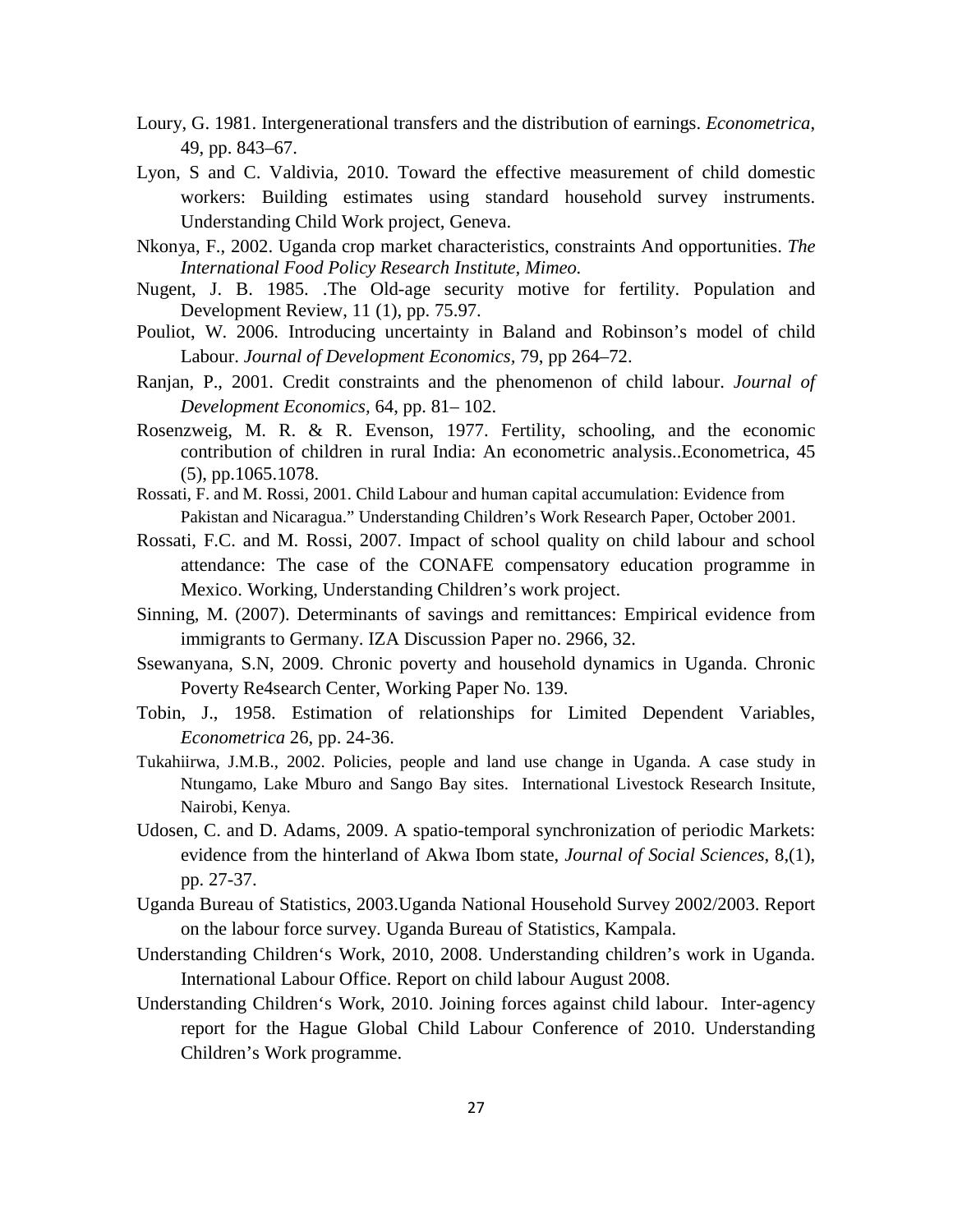- UNCTAD, 2008. Organic agriculture and food security in Africa, UNEP-UNCTAD Capacity-building Task Forceon Trade, Environment and Development, United Nations, New York and Geneva.
- Whetten, R,. L. Messer, J. Ostermann, K.Whetten, B.W. Pence, M. Buckner, N. Thielman, and K. O'Donnell, 2011. Child work and labour among orphaned and abandoned children in five low and middle income countries. BMC International Health and Human Rights 2011.
- Wolpin, K. I. 1984. An estimable dynamic stochastic model of fertility and child mortality..Journal of Political Economy, 22 (5), pp. 852.874.
- Yao, X., 2003. Infrastructure and poverty reduction-making markets work for the poor. ERD policy brief, Serries 14.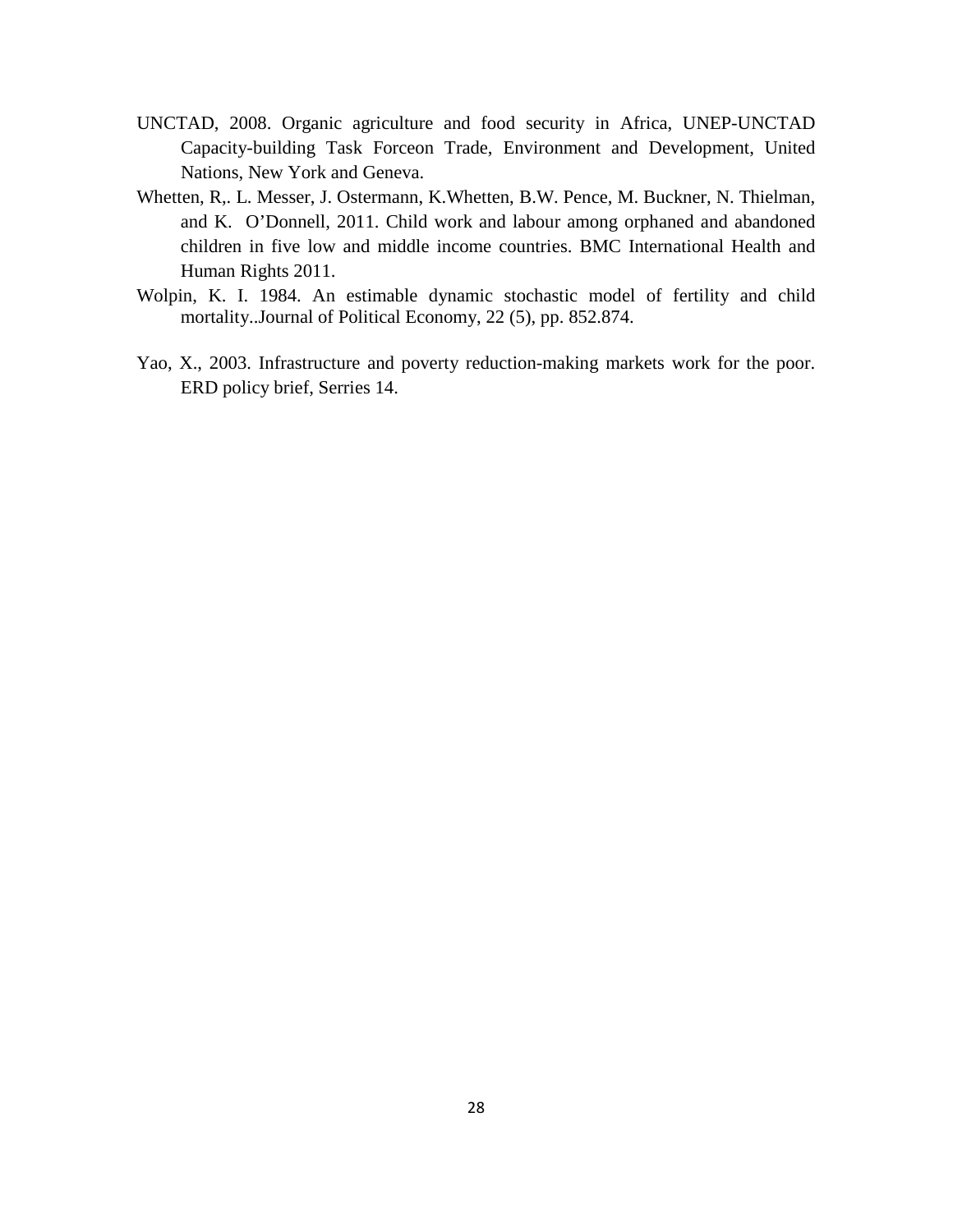

*Figure 1. Proportion of child labourers in economic work* 

*Figure 2. Proportion of child labourers in domestic work* 



*Figure 3. Total hours of child work*

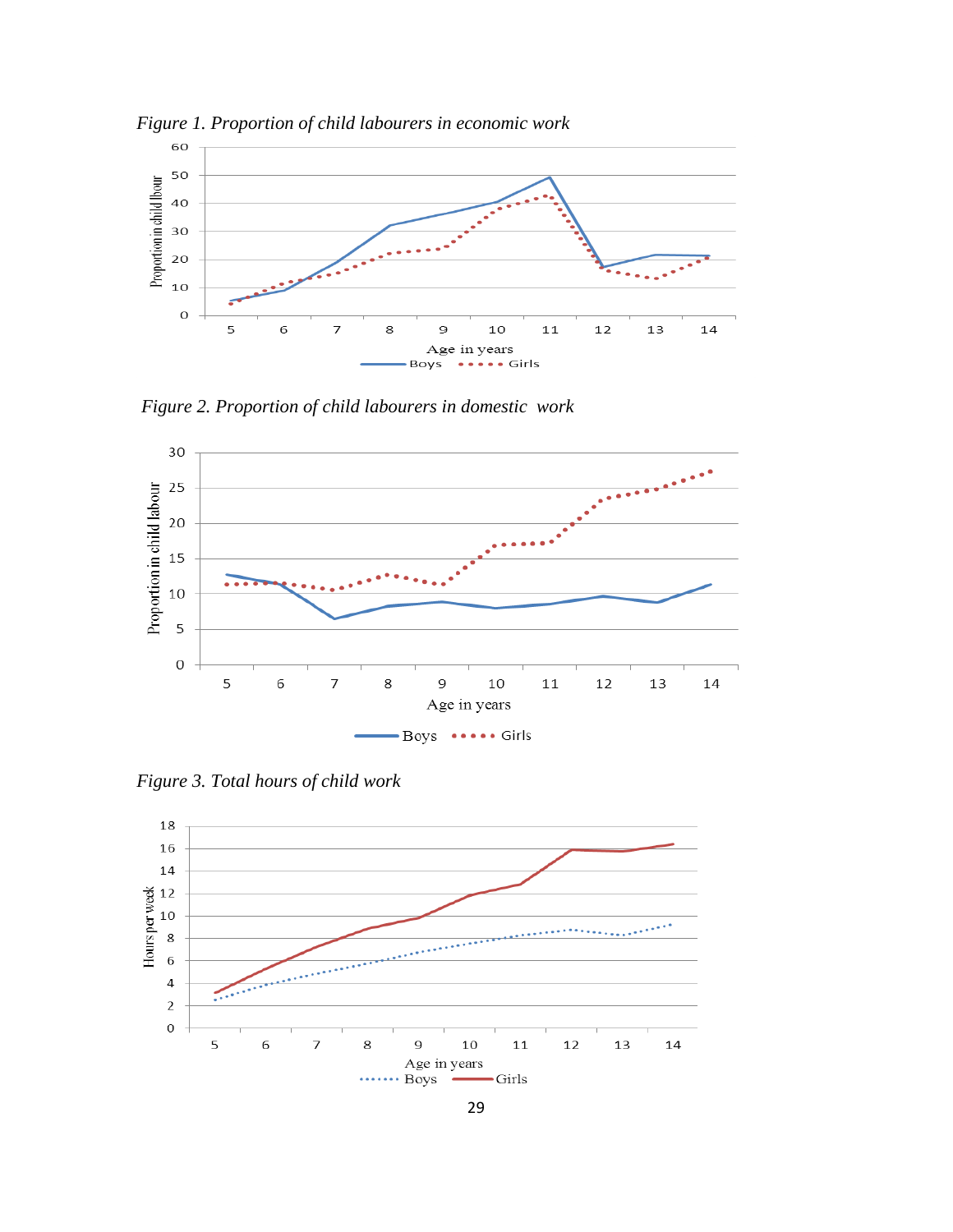*Figure 4. Child hours in economic work*



*Figure 5. Child hours in domestic work*



*Table 1. Proportion of children working*

|               | Domestic | Economic |
|---------------|----------|----------|
|               | %        | $\%$     |
| Boys<br>Girls | 9.48     | 24.65    |
|               | 16.40    | 21.26    |
| All           | 12.93    | 22.96    |

Weighted statistics for rural children between 5-14 years.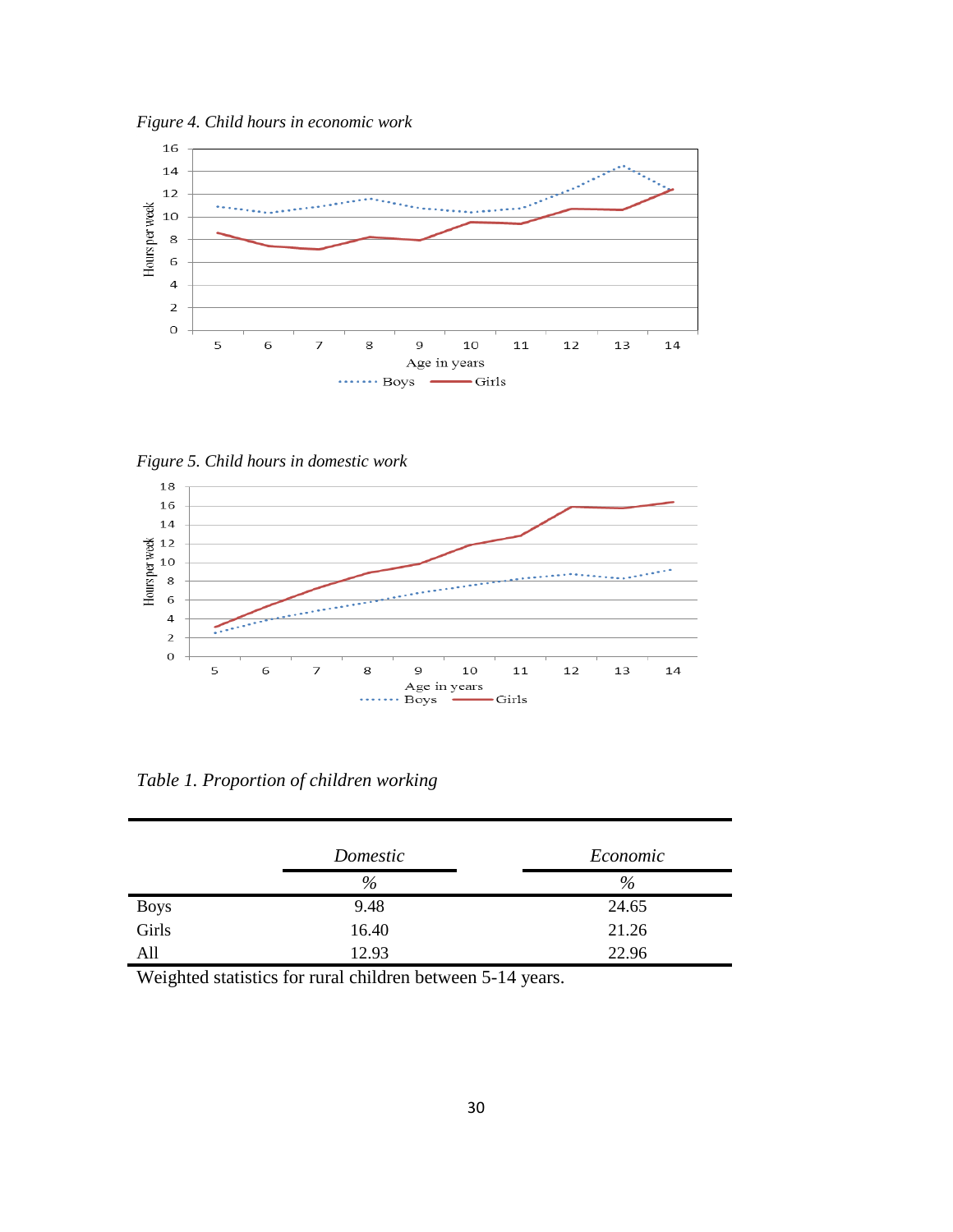## *Table 2. Descriptive statistics*

| <b>Variable</b>                                  | All         |        |             | <b>Boys</b> | <b>Girls</b> |        |  |
|--------------------------------------------------|-------------|--------|-------------|-------------|--------------|--------|--|
|                                                  | <b>Mean</b> | S.D    | <b>Mean</b> | S.D         | <b>Mean</b>  | S.D    |  |
| <b>Child characteristics</b>                     |             |        |             |             |              |        |  |
| Child's age                                      | 9.29        | 2.88   | 9.30        | 2.88        | 9.27         | 2.89   |  |
| Child is female (Yes=1, $No=0$ )                 | 0.50        | 0.50   |             |             |              |        |  |
| Mother lives in the household<br>$(Yes=1, No=0)$ | 0.70        | 0.46   | 0.71        | 0.45        | 0.69         | 0.46   |  |
| <b>Household characteristics</b>                 |             |        |             |             |              |        |  |
| Dependence ratio <sup>5</sup>                    | 0.60        | 0.15   | 0.60        | 0.15        | 0.60         | 0.15   |  |
| Age of the head in years                         | 44.86       | 13.59  | 45.26       | 13.63       | 44.46        | 13.54  |  |
| Head is female $((Yes=1, No=0))$                 | 0.25        | 0.44   | 0.25        | 0.43        | 0.26         | 0.44   |  |
| Prop. adults with<br>schooling>secondary         | 0.17        | 0.52   | 0.17        | 0.51        | 0.17         | 0.52   |  |
| Hh involved in farming (Yes=1,<br>$No=0$         | 0.67        | 0.47   | 0.67        | 0.47        | 0.67         | 0.47   |  |
| Hh has non-farm enterprise (Yes=1,<br>$No=0$     | 0.14        | 0.35   | 0.14        | 0.35        | 0.14         | 0.34   |  |
| Prop. of adult female wage earners               | 0.06        | 0.26   | 0.05        | 0.25        | 0.06         | 0.27   |  |
| Prop. of adult male wage earners                 | 0.16        | 0.42   | 0.15        | 0.40        | 0.17         | 0.44   |  |
| Total value of assets (000 Ug. Shs)              | 7074        | 31600  | 6882        | 30100       | 6868         | 31100  |  |
| <b>Community-level characteristics</b>           |             |        |             |             |              |        |  |
| Primary school in the village (Yes=1,<br>$No=0$  | 0.40        | 0.49   | 0.39        | 0.49        | 0.41         | 0.49   |  |
| Population density                               | 370.71      | 509.30 | 362.68      | 470.39      | 378.81       | 545.62 |  |
| Distance to town (km)                            | 2.04        | 0.03   | 2.04        | 0.04        | 2.04         | 0.04   |  |
| Tr. Time to all-weather road (minutes)           | 7.45        | 0.21   | 7.45        | 0.21        | 7.45         | 0.21   |  |
| <b>Hours of child work</b>                       |             |        |             |             |              |        |  |
| Total hours of child work                        | 11.83       | 13.49  | 10.41       | 12.64       | 13.27        | 14.15  |  |
| Hours in domestic work                           | 8.46        | 10.20  | 6.51        | 8.30        | 10.44        | 11.47  |  |
| Hours in economic work                           | 10.92       | 11.67  | 11.88       | 13.07       | 9.84         | 9.73   |  |
| <b>Travel times to markets</b>                   |             |        |             |             |              |        |  |
| Most limited consumer market<br>(hours)          | 1.23        | 0.17   | 1.24        | 0.17        | 1.23         | 0.16   |  |
| Most periodic local market (hours)               | 2.48        | 0.64   | 2.48        | 0.64        | 2.49         | 0.64   |  |
| Local cooperative market (hours)                 | 4.16        | 0.91   | 4.14        | 0.91        | 4.14         | 0.92   |  |

Note: statistics based on rural children aged 5-17

<span id="page-30-0"></span> $<sup>5</sup>$  Proportion of individuals aged below 18 and above 64 years in the household.</sup>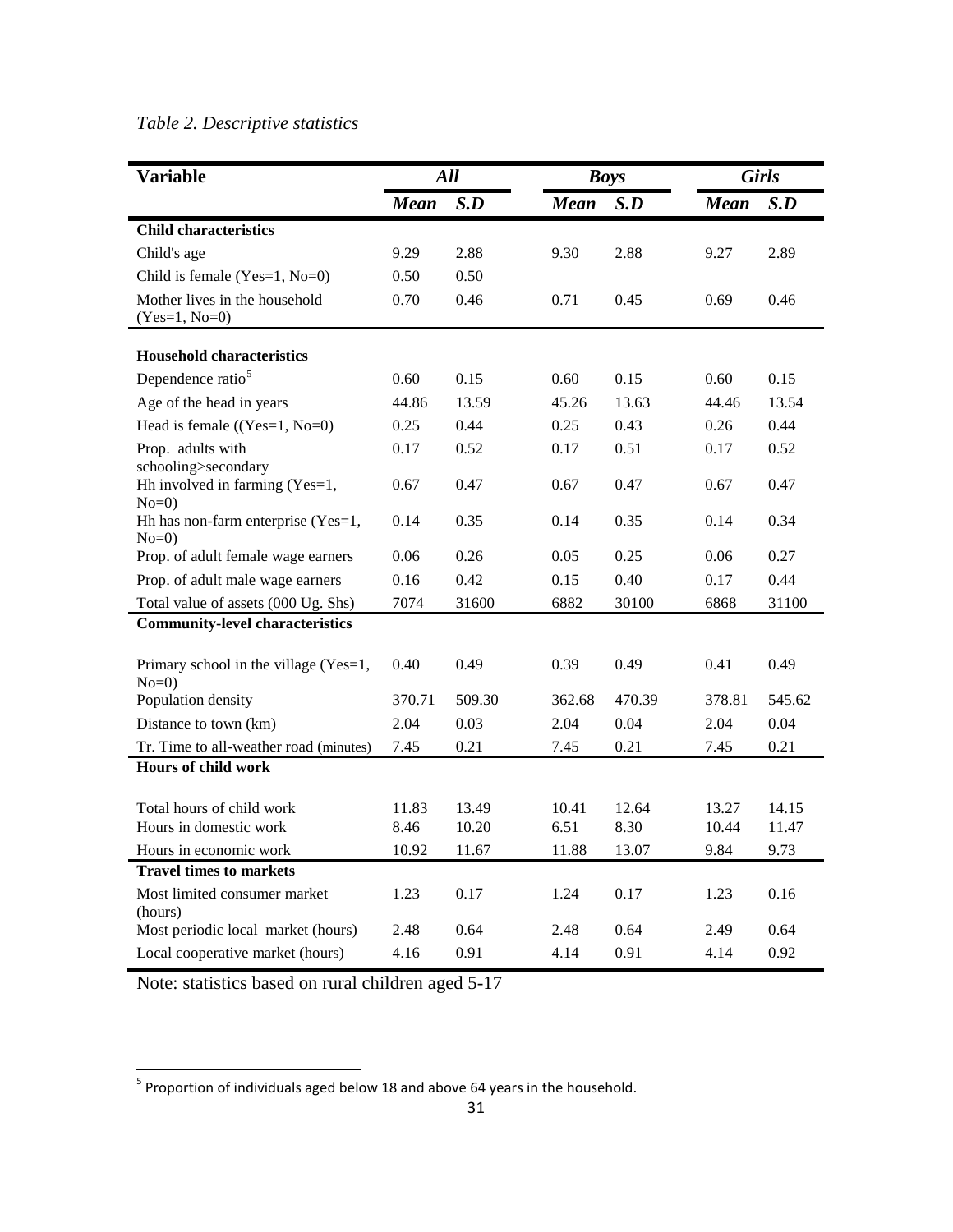|                                        | <b>Economic activity</b> |             |                                  |       | <b>Domestic activity</b> |       |  |
|----------------------------------------|--------------------------|-------------|----------------------------------|-------|--------------------------|-------|--|
| Market proxy                           | Both                     | <b>Boys</b> | Girls                            | Both  | <b>Boys</b>              | Girls |  |
| Travel time to Limited consumer market |                          |             | Proportion in child labour       |       |                          |       |  |
|                                        |                          |             |                                  |       |                          |       |  |
| $<$ 2 hours                            | 20.96                    | 22.61       | 19.29                            | 12.68 | 10                       | 15.37 |  |
| $2\_5$                                 | 20.51                    | 21.75       | 19.32                            | 12.71 | 8.03                     | 17.15 |  |
| >5                                     | 16.16                    | 17.24       | 15.13                            | 13.76 | 9.49                     | 17.87 |  |
| Travel time to periodic market         |                          |             |                                  |       |                          |       |  |
| $<$ 2 hours                            | 21.34                    | 26.46       | 15.32                            | 12.62 | 9.01                     | 16.19 |  |
| $2\_5$                                 | 20.99                    | 22.8        | 19.65                            | 13.51 | 11.5                     | 11.51 |  |
| >5                                     | 19.96                    | 21.28       | 18.65                            | 15.49 | 11.3                     | 19.82 |  |
| Travel time to cooperative market      |                          |             |                                  |       |                          |       |  |
|                                        | 19.69                    | 23.1        | 16.29                            | 14.69 | 10.02                    | 19.34 |  |
|                                        | 24.0                     | 25.41       | 22.41                            | 13.15 | 0.89                     | 17.55 |  |
|                                        | 22.82                    | 24.29       | 21.33                            | 12.5  | 0.99                     | 15.12 |  |
|                                        |                          |             | <b>Intensity (Hours) of work</b> |       |                          |       |  |
| Travel time to limited consumer market |                          |             |                                  |       |                          |       |  |
| $<$ 2 hours                            | 11.11                    | 12.03       | 10.04                            | 7.94  | 6.16                     | 9.72  |  |
| $2\_5$                                 | 11.47                    | 13.49       | 10.37                            | 8.54  | 6.55                     | 10.48 |  |
| >5                                     | 10.0                     | 9.95        | 10.06                            | 7.93  | 5.55                     | 10.24 |  |
| Travel time to periodic market         |                          |             |                                  |       |                          |       |  |
| $<$ 2 hours                            | 12.52                    | 14.03       | 9.74                             | 7.9   | 6.02                     | 9.74  |  |
| $2\_5$                                 | 10.78                    | 11.52       | 9.97                             | 8.06  | 6.15                     | 9.92  |  |
| >5                                     | 8.52                     | 9.07        | 11.45                            | 9.75  | 8.15                     | 11.45 |  |
| Travel time to cooperative market      |                          |             |                                  |       |                          |       |  |
| $<$ 2 hours                            | 9.48                     | 9.45        | 9.42                             | 9.10  | 7.02                     | 11.22 |  |
| $2\_5$                                 | 9.98                     | 10.54       | 9.35                             | 8.68  | 6.53                     | 10.87 |  |
| >5                                     | 11.86                    | 13.31       | 10.26                            | 8.19  | 6.38                     | 10.00 |  |

#### *Table 3. Travel time to markets and child labour*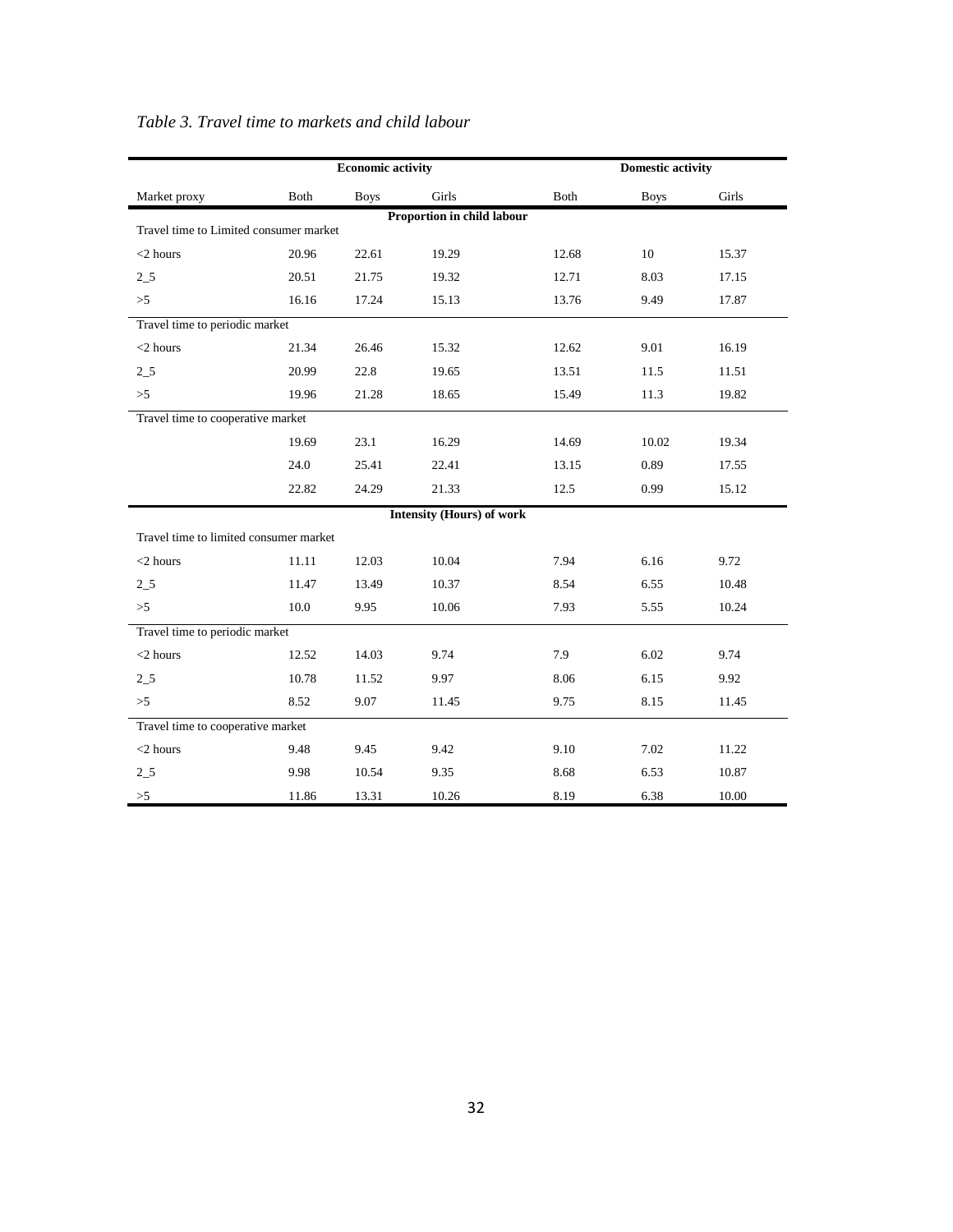|                                                                                                                                | Girls                |  |  |  |
|--------------------------------------------------------------------------------------------------------------------------------|----------------------|--|--|--|
| (i)<br>(ii)<br>(i)<br>(ii)<br>(ii)                                                                                             | (ii)                 |  |  |  |
| <b>CHILD CHARACTERISTICS</b>                                                                                                   |                      |  |  |  |
| $0.035***$<br>$0.034***$<br>$0.035***$<br>$0.037**$<br>$0.034*$<br>Child's age                                                 | $0.035**$            |  |  |  |
| (0.010)<br>(0.010)<br>(0.010)<br>(0.013)<br>(0.013)                                                                            | (0.013)              |  |  |  |
| $-0.003***$<br>$-0.002**$<br>$-0.002**$<br>$-0.002**$<br>$-0.003***$<br>Age Squared                                            | $-0.003***$          |  |  |  |
| (0.001)<br>(0.001)<br>(0.001)<br>(0.001)<br>(0.001)                                                                            | (0.001)              |  |  |  |
| $-0.062***$<br>$-0.062***$<br>$-0.062***$<br>$-0.091***$<br>$-0.090***$<br>Mother lives in the household                       | $-0.089***$          |  |  |  |
| (0.011)<br>(0.011)<br>(0.011)<br>(0.013)<br>(0.013)                                                                            | (0.013)              |  |  |  |
| <b>HOUSEHOLD CHARACTERISTICS</b>                                                                                               |                      |  |  |  |
| $0.080*$<br>Dependence ratio<br>0.036<br>0.042<br>0.042<br>$0.082*$                                                            | $0.087*$             |  |  |  |
| (0.032)<br>(0.032)<br>(0.032)<br>(0.040)<br>(0.040)                                                                            | (0.040)              |  |  |  |
| $-0.001**$<br>Age of the head in years<br>$-0.001*$<br>$-0.001*$<br>$-0.001*$<br>$-0.001*$                                     | $-0.001*$            |  |  |  |
| (0.000)<br>(0.000)<br>(0.000)<br>(0.000)<br>(0.000)                                                                            | (0.000)              |  |  |  |
| Head is female<br>$-0.001$<br>$-0.001$<br>$-0.001$<br>$-0.008$<br>$-0.012$                                                     | $-0.010$             |  |  |  |
| (0.009)<br>(0.009)<br>(0.009)<br>(0.012)<br>(0.012)                                                                            | (0.012)              |  |  |  |
| $-0.030**$<br>$-0.034**$<br>Prop.of adults above sec. sch<br>$-0.011$<br>$-0.012$<br>$-0.012$                                  | $-0.032**$           |  |  |  |
| (0.009)<br>(0.009)<br>(0.009)<br>(0.011)<br>(0.011)                                                                            | (0.011)              |  |  |  |
| Hh involved in farming<br>$-0.007$<br>$-0.007$<br>$-0.006$<br>$-0.003$<br>$-0.008$                                             | $-0.004$             |  |  |  |
| (0.012)<br>(0.012)<br>(0.015)<br>(0.015)<br>(0.012)                                                                            | (0.015)              |  |  |  |
| Hh has non-farm enterprises<br>0.016<br>0.017<br>0.017<br>0.008<br>0.011                                                       | 0.012                |  |  |  |
| (0.016)<br>(0.016)<br>(0.020)<br>(0.020)<br>(0.016)                                                                            | (0.020)              |  |  |  |
| 0.092<br>0.094<br>Prop. female wage earners<br>$-0.077$<br>$-0.071$<br>$-0.071$                                                | 0.096                |  |  |  |
| (0.113)<br>(0.113)<br>(0.113)<br>(0.119)<br>(0.119)                                                                            | (0.119)              |  |  |  |
| $0.203*$<br>$0.203*$<br>0.115<br>0.123<br>0.125<br>Prop. male wage earners                                                     | $0.206*$             |  |  |  |
| (0.072)<br>(0.072)<br>(0.073)<br>(0.092)<br>(0.092)                                                                            | (0.092)              |  |  |  |
| Value of assets<br>0.022<br>0.017<br>0.021<br>$-0.182$<br>$-0.165$                                                             | $-0.157$             |  |  |  |
| (0.079)<br>(0.078)<br>(0.079)<br>(0.101)<br>(0.101)                                                                            | (0.102)              |  |  |  |
| <b>COMMUNITY-LEVEL VARIABLES</b><br>$-0.019*$                                                                                  |                      |  |  |  |
| School in the village<br>$-0.019*$<br>$-0.019*$<br>$-0.009$<br>$-0.005$<br>(0.008)<br>(0.011)<br>(0.008)<br>(0.008)<br>(0.011) | $-0.005$             |  |  |  |
| $-0.014**$<br>$-0.014**$<br>$-0.014**$<br>Population density<br>$-0.011$<br>$-0.015*$                                          | (0.011)<br>$-0.014*$ |  |  |  |
| (0.005)<br>(0.005)<br>(0.007)<br>(0.007)                                                                                       | (0.007)              |  |  |  |
| (0.005)<br>0.100<br>0.101<br>0.281<br>0.113<br>0.248<br>Distance to town                                                       | 0.285                |  |  |  |
| (0.154)<br>(0.154)<br>(0.154)<br>(0.201)<br>(0.200)                                                                            | (0.201)              |  |  |  |
| $0.039*$<br>$0.039*$<br>0.038<br>0.027<br>0.027<br>Time to all-weather road                                                    | 0.016                |  |  |  |
| (0.025)<br>(0.019)<br>(0.019)<br>(0.019)<br>(0.025)                                                                            | (0.026)              |  |  |  |
| $0.075***$<br>0.220<br>Time to limited cons. market                                                                            |                      |  |  |  |
| (0.529)<br>(0.018)                                                                                                             |                      |  |  |  |
| $0.043***$<br>$0.033**$<br>Time to periodic market                                                                             |                      |  |  |  |
| (0.013)<br>(0.010)                                                                                                             |                      |  |  |  |
| $-0.047$<br>Time to cooperative market                                                                                         | 0.224                |  |  |  |
| (0.572)                                                                                                                        | (0.748)              |  |  |  |
| District fixed effects<br>Yes<br>Yes<br>Yes<br>Yes<br>Yes                                                                      | Yes                  |  |  |  |
| Yes<br>Yes<br>Yes<br>Yes<br>Month of survey<br>Yes                                                                             | Yes                  |  |  |  |
| Observations<br>4787<br>4834<br>4730<br>4786<br>4828                                                                           | 4779                 |  |  |  |
| Wald chi2<br>132.7<br>131.4<br>290.0<br>287.1<br>130.9                                                                         | 285.6                |  |  |  |
| 0.0434<br>0.0422<br>0.0732<br>0.0724<br>Rquared<br>0.0423                                                                      | 0.0713               |  |  |  |

*Table 4. Probit regression for domestic activity (Marginal effects)*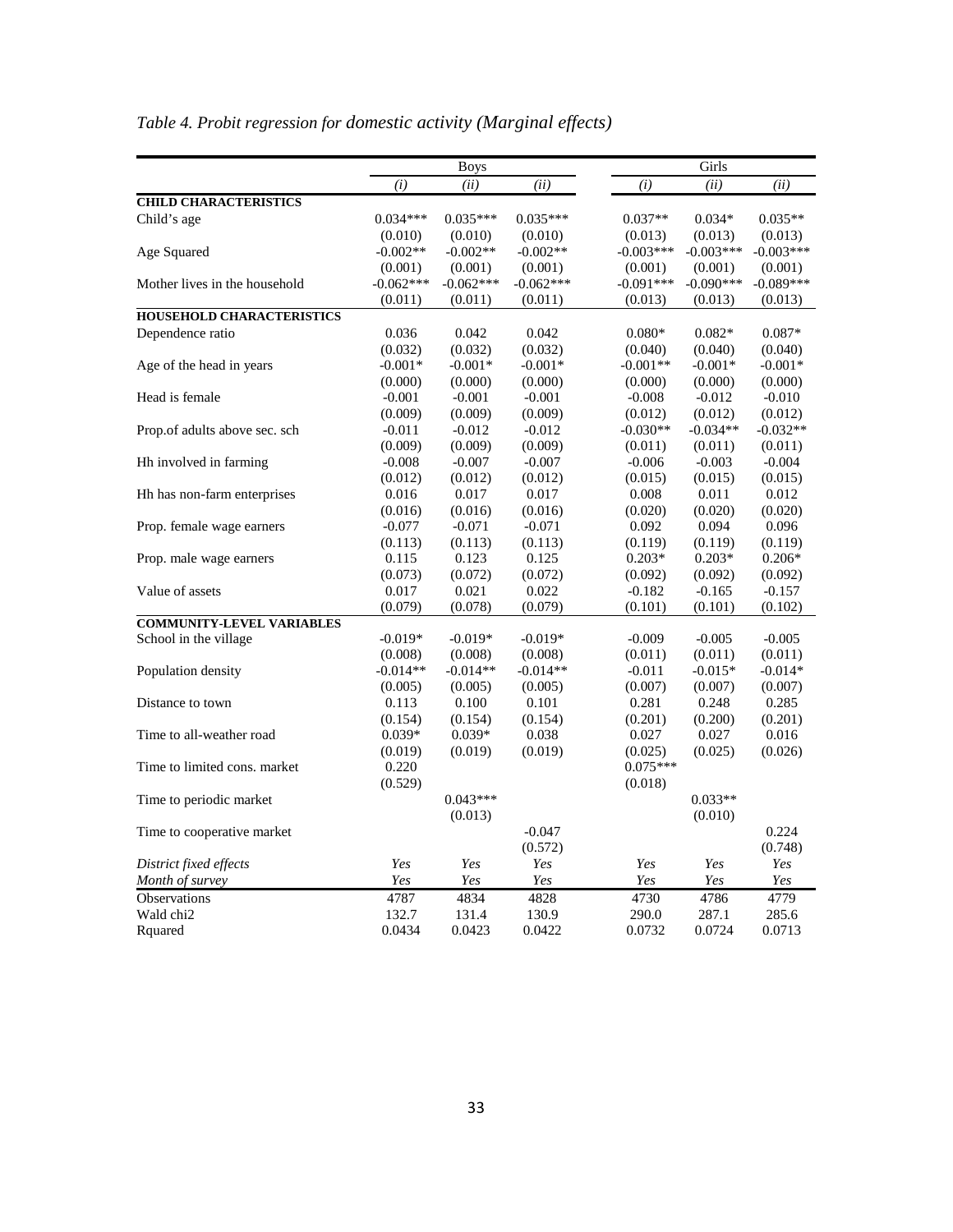|                                  |             | <b>Boys</b> |             |             | Girls       |             |
|----------------------------------|-------------|-------------|-------------|-------------|-------------|-------------|
|                                  | (i)         | (ii)        | (ii)        | (i)         | (ii)        | (ii)        |
| <b>CHILD CHARACTERISTICS</b>     |             |             |             |             |             |             |
| Child's age                      | 0.324***    | $0.325***$  | $0.325***$  | $0.283***$  | $0.285***$  | $0.285***$  |
|                                  | (0.018)     | (0.018)     | (0.018)     | (0.016)     | (0.016)     | (0.016)     |
| Age Squared                      | $-0.016***$ | $-0.016***$ | $-0.016***$ | $-0.014***$ | $-0.014***$ | $-0.014***$ |
|                                  | (0.001)     | (0.001)     | (0.001)     | (0.001)     | (0.001)     | (0.001)     |
| Mother lives in the household    | 0.002       | 0.003       | 0.004       | 0.008       | 0.006       | 0.007       |
|                                  | (0.014)     | (0.014)     | (0.014)     | (0.013)     | (0.013)     | (0.013)     |
| <b>HOUSEHOLD CHARACTERISTICS</b> |             |             |             |             |             |             |
| Dependence ratio                 | $0.163***$  | $0.160***$  | $0.159***$  | 0.064       | 0.068       | 0.065       |
|                                  | (0.047)     | (0.047)     | (0.047)     | (0.044)     | (0.044)     | (0.044)     |
| Age of the head in years         | $-0.001$    | $-0.001$    | $-0.001$    | $-0.002***$ | $-0.002***$ | $-0.002***$ |
|                                  | (0.000)     | (0.000)     | (0.000)     | (0.000)     | (0.000)     | (0.000)     |
| Head is female                   | $0.034*$    | $0.033*$    | $0.032*$    | 0.023       | 0.025       | 0.024       |
|                                  | (0.015)     | (0.015)     | (0.015)     | (0.014)     | (0.014)     | (0.014)     |
| Prop.of adults above sec. sch    | $-0.004$    | $-0.004$    | $-0.003$    | $-0.016$    | $-0.013$    | $-0.016$    |
|                                  | (0.013)     | (0.012)     | (0.012)     | (0.011)     | (0.011)     | (0.011)     |
| Hh involved in farming           | $0.055**$   | $0.056**$   | $0.056**$   | 0.026       | 0.023       | 0.025       |
|                                  | (0.018)     | (0.018)     | (0.018)     | (0.016)     | (0.016)     | (0.016)     |
| Hh has non-farm enterprises      | $0.053*$    | $0.052*$    | $0.052*$    | 0.028       | 0.027       | 0.027       |
|                                  | (0.026)     | (0.026)     | (0.026)     | (0.023)     | (0.023)     | (0.023)     |
| Prop. female wage earners        | $-0.645*$   | $-0.651*$   | $-0.653*$   | $-0.219$    | $-0.219$    | $-0.209$    |
|                                  | (0.325)     | (0.321)     | (0.324)     | (0.166)     | (0.166)     | (0.166)     |
| Prop. male wage earners          | $-0.215$    | $-0.216$    | $-0.216$    | 0.088       | 0.095       | 0.095       |
|                                  | (0.131)     | (0.129)     | (0.129)     | (0.109)     | (0.109)     | (0.109)     |
| Value of assets                  | $0.627***$  | $0.617***$  | $0.619***$  | $0.379***$  | $0.385***$  | $0.381***$  |
|                                  | (0.125)     | (0.125)     | (0.125)     | (0.113)     | (0.112)     | (0.112)     |
| <b>COMMUNITY-LEVEL VARIABLES</b> |             |             |             |             |             |             |
| School in the village            | $-0.022$    | $-0.024$    | $-0.023$    | 0.004       | 0.003       | 0.003       |
|                                  | (0.013)     | (0.012)     | (0.012)     | (0.012)     | (0.011)     | (0.011)     |
| Population density               | $-0.028***$ | $-0.027***$ | $-0.027***$ | $-0.008$    | $-0.007$    | $-0.008$    |
|                                  | (0.007)     | (0.007)     | (0.007)     | (0.008)     | (0.008)     | (0.008)     |
| Distance to town                 | $-0.302$    | $-0.296$    | $-0.313$    | $-0.187$    | $-0.176$    | $-0.215$    |
|                                  | (0.248)     | (0.248)     | (0.249)     | (0.229)     | (0.229)     | (0.229)     |
| Time to all-weather road         | 0.007       | 0.016       | 0.023       | 0.047       | 0.037       | 0.051       |
|                                  | (0.030)     | (0.030)     | (0.031)     | (0.028)     | (0.028)     | (0.029)     |
| Time to limited cons. market     | $-0.049*$   |             |             | 1.006       |             |             |
|                                  | (0.024)     |             |             | (0.818)     |             |             |
| Time to periodic market          |             | $-0.131***$ |             |             | $-0.076**$  |             |
|                                  |             | (0.017)     |             |             | (0.025)     |             |
| Time to cooperative market       |             |             | $-0.911$    |             |             | $-0.206$    |
|                                  |             |             | (0.880)     |             |             | (0.805)     |
| District fixed effects           | Yes         | Yes         | Yes         | Yes         | Yes         | Yes         |
| Month of survey                  | Yes         | Yes         | Yes         | Yes         | Yes         | Yes         |
| Observations                     | 4787        | 4834        | 4828        | 4730        | 4786        | 4779        |
| Wald chi2                        | 536.0       | 544.2       | 542.6       | 538.9       | 542.7       | 539.1       |
| Rquared                          | 0.124       | 0.125       | 0.125       | 0.133       | 0.133       | 0.133       |

## *Table 5. Probit regression for economic activity (Marginal effects)*

Standard errors in parenthesis, \* significant at 10%; \*\* significant at 5%; \*\*\* significant at 1%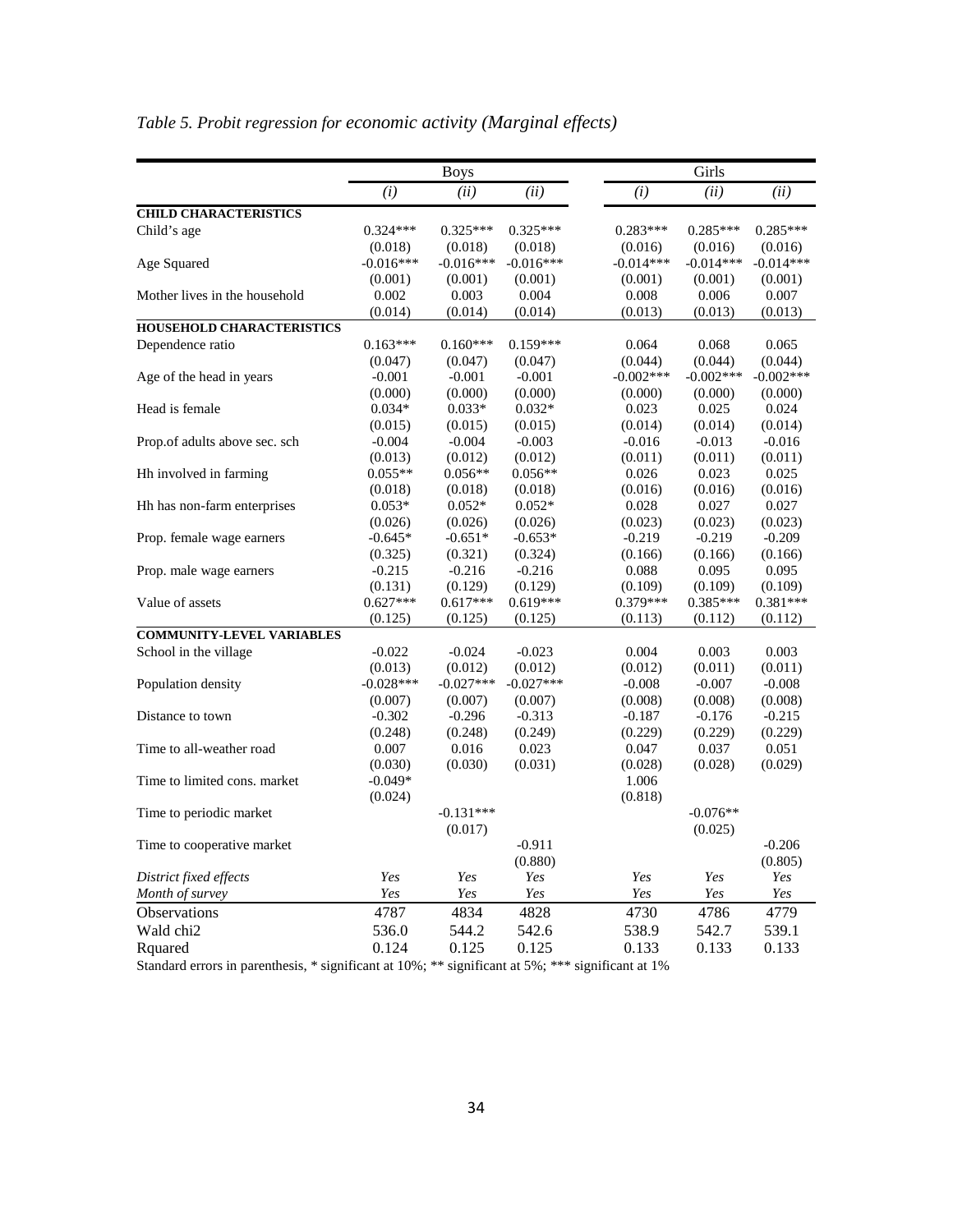| Model                    |             | Test statistic | P-value |
|--------------------------|-------------|----------------|---------|
| Total hours              |             |                |         |
|                          | <b>Boys</b> | 4825.646       | 0.000   |
|                          | Girls       | 5418.737       | 0.000   |
| Domestic activity        |             |                |         |
|                          | <b>Boys</b> | 4986.265       | 0.000   |
|                          | Girls       | 5723.576       | 0.000   |
| <i>Economic activity</i> |             |                |         |
|                          | <b>Boys</b> | 9551.336       | 0.000   |
|                          | Girls       | 9560.11        | 0.000   |

*Table 6. Likelihood Ratio test statistics*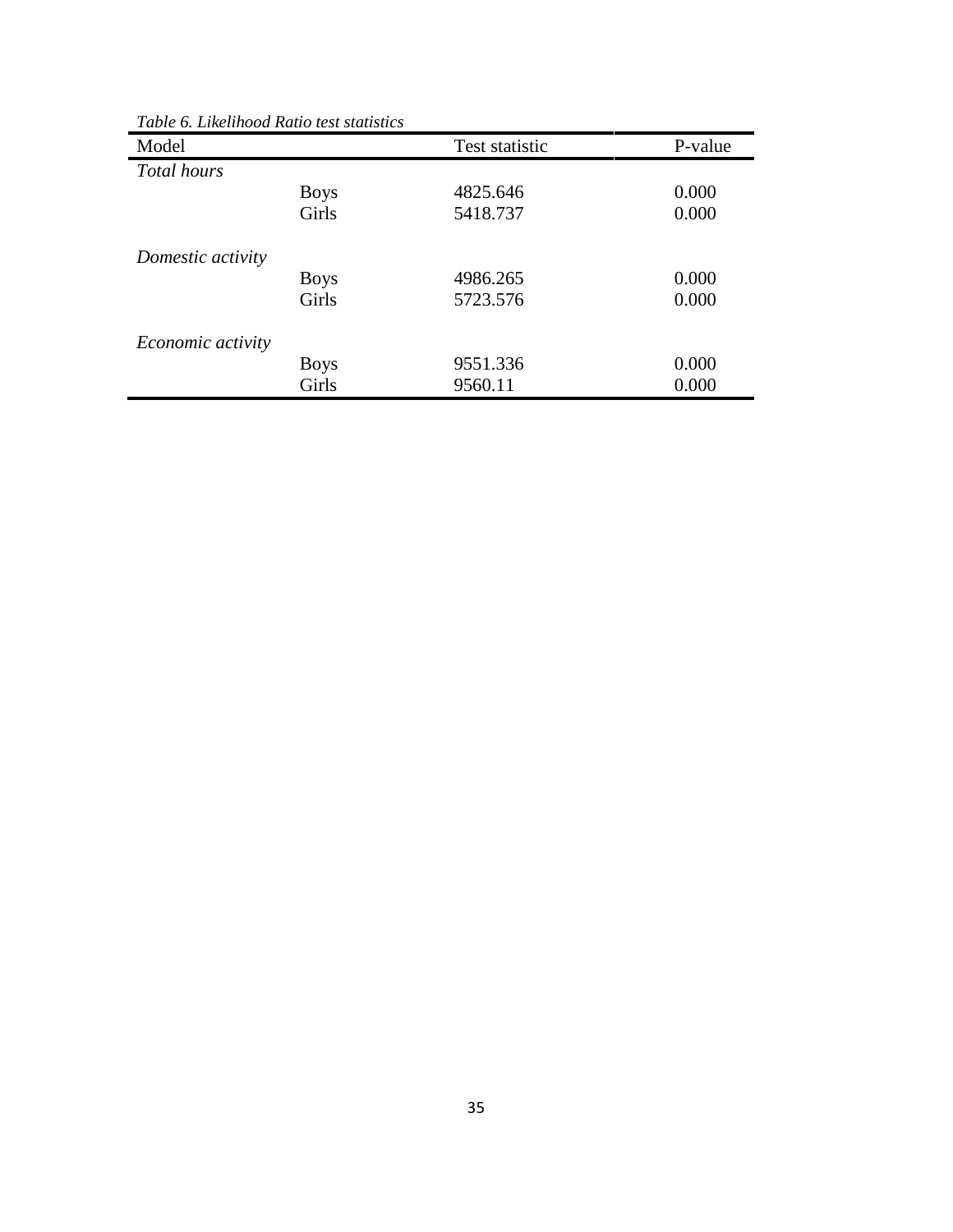|                                                                                                   |                  | <b>Boys</b>      |                  | Girls               |                         |                     |  |
|---------------------------------------------------------------------------------------------------|------------------|------------------|------------------|---------------------|-------------------------|---------------------|--|
|                                                                                                   | (i)              | (ii)             | (iii)            | (i)                 | (ii)                    | (iii)               |  |
| <b>CHILD CHARACTERISTICS</b>                                                                      |                  |                  |                  |                     |                         |                     |  |
| Child's age                                                                                       | $0.281***$       | $0.271***$       | $0.271***$       | $0.223***$          | $0.226***$              | $0.225***$          |  |
|                                                                                                   | (0.048)          | (0.048)          | (0.048)          | (0.045)             | (0.045)                 | (0.045)             |  |
|                                                                                                   | $-0.008***$      | $-0.008**$       | $-0.008**$       | $-0.003$            | $-0.003$                | $-0.003$            |  |
| Age Squared                                                                                       | (0.002)          | (0.002)          | (0.002)          | (0.002)             | (0.002)                 | (0.002)             |  |
|                                                                                                   | $-0.090*$        | $-0.089*$        | $-0.089*$        | $-0.113**$          | $-0.113**$              | $-0.110**$          |  |
| Mother lives in the household                                                                     | (0.038)          | (0.037)          | (0.037)          | (0.035)             | (0.035)                 | (0.035)             |  |
| <b>HOUSEHOLD CHARACTERISTICS</b>                                                                  |                  |                  |                  |                     |                         |                     |  |
| Dependence ratio                                                                                  | $0.368**$        | $0.386**$        | $0.385**$        | $0.272*$            | $0.296*$                | $0.298*$            |  |
|                                                                                                   | (0.120)          | (0.120)          | (0.120)          | (0.120)             | (0.120)                 | (0.120)             |  |
| Age of the head in years                                                                          | $-0.002$         | $-0.002$         | $-0.002$         | $-0.002$            | $-0.001$                | $-0.001$            |  |
|                                                                                                   | (0.001)          | (0.001)          | (0.001)          | (0.001)             | (0.001)                 | (0.001)             |  |
| Head is female                                                                                    | $-0.036$         | $-0.046$         | $-0.046$         | $-0.002$            | $-0.006$                | $-0.005$            |  |
|                                                                                                   | (0.040)          | (0.039)          | (0.039)          | (0.038)             | (0.038)                 | (0.038)             |  |
| Prop.of adults above sec. sch                                                                     | $-0.021$         | $-0.023$         | $-0.022$         | $-0.074*$           | $-0.076*$               | $-0.079*$           |  |
|                                                                                                   | (0.039)          | (0.039)          | (0.039)          | (0.037)             | (0.037)                 | (0.037)             |  |
| Hh involved in farming                                                                            | 0.024            | 0.029            | 0.029            | 0.016               | 0.020                   | 0.022               |  |
| Hh has non-farm enterprises                                                                       | (0.049)          | (0.048)          | (0.049)<br>0.095 | (0.046)<br>$-0.011$ | (0.046)                 | (0.046)<br>$-0.005$ |  |
|                                                                                                   | 0.093<br>(0.065) | 0.095<br>(0.065) | (0.065)          | (0.061)             | $-0.004$<br>(0.061)     | (0.061)             |  |
| Prop. female wage earners                                                                         | 0.752            | 0.751            | 0.754            | 0.084               | 0.045                   | 0.090               |  |
|                                                                                                   | (0.520)          | (0.523)          | (0.522)          | (0.402)             | (0.401)                 | (0.402)             |  |
| Prop. male wage earners                                                                           | $-0.253$         | $-0.175$         | $-0.189$         | 0.607               | $0.624*$                | 0.616               |  |
|                                                                                                   | (0.342)          | (0.334)          | (0.335)          | (0.317)             | (0.314)                 | (0.315)             |  |
| Value of assets                                                                                   | 0.031            | $-0.014$         | $-0.019$         | $-1.115*$           | $-1.157**$              | $-1.139*$           |  |
|                                                                                                   | (0.466)          | (0.465)          | (0.465)          | (0.446)             | (0.443)                 | (0.444)             |  |
| <b>COMMUNITY-LEVEL VARIABLES</b>                                                                  |                  |                  |                  |                     |                         |                     |  |
| School in the village                                                                             | $-0.135***$      | $-0.141***$      | $-0.139***$      |                     | $-0.146***$ $-0.142***$ | $-0.144***$         |  |
|                                                                                                   | (0.034)          | (0.034)          | (0.034)          | (0.032)             | (0.032)                 | (0.032)             |  |
| Population density                                                                                | $0.067**$        | $0.066**$        | $0.066**$        | $0.099***$          | $0.109***$              | $0.100***$          |  |
|                                                                                                   | (0.022)          | (0.022)          | (0.022)          | (0.022)             | (0.022)                 | (0.022)             |  |
| Distance to town                                                                                  | 0.236            | 0.190            | 0.193            | 0.544               | 0.372                   | 0.562               |  |
|                                                                                                   | (0.671)          | (0.671)          | (0.669)          | (0.663)             | (0.663)                 | (0.660)             |  |
| Time to all-weather road                                                                          | $-0.169*$        | $-0.146$         | $-0.141$         | $0.158*$            | $0.146*$                | 0.155               |  |
|                                                                                                   | (0.080)          | (0.077)          | (0.083)          | (0.076)             | (0.074)                 | (0.079)             |  |
| Time to limited cons. market                                                                      | $0.158*$         |                  |                  | $0.199*$            |                         |                     |  |
|                                                                                                   | (0.072)          |                  |                  | (0.080)             |                         |                     |  |
| Time to periodic market                                                                           |                  | $0.528***$       |                  |                     | $0.417***$              |                     |  |
|                                                                                                   |                  | (0.070)          |                  |                     | (0.067)                 |                     |  |
| Time to cooperative market                                                                        |                  |                  | $-0.102$         |                     |                         | $-0.092$            |  |
|                                                                                                   |                  |                  | (0.069)          |                     |                         | (0.076)             |  |
| District fixed effects                                                                            | Yes              | Yes              | Yes              | Yes                 | Yes                     | Yes                 |  |
| Month of survey                                                                                   | Yes              | Yes              | Yes              | Yes                 | Yes                     | Yes                 |  |
| <b>Observations</b>                                                                               | 4537             | 4583             | 4577             | 4470                | 4522                    | 4516                |  |
| Wald chi <sub>2</sub>                                                                             | 655.0            | 667.5            | 664.9            | 663.9               | 673.9                   | 675.1               |  |
| Standard errors in parenthesis, * significant at 10%; ** significant at 5%; *** significant at 1% |                  |                  |                  |                     |                         |                     |  |

*Table 7. Cragg's double hurdle model of total hours of child work (marginal effects)*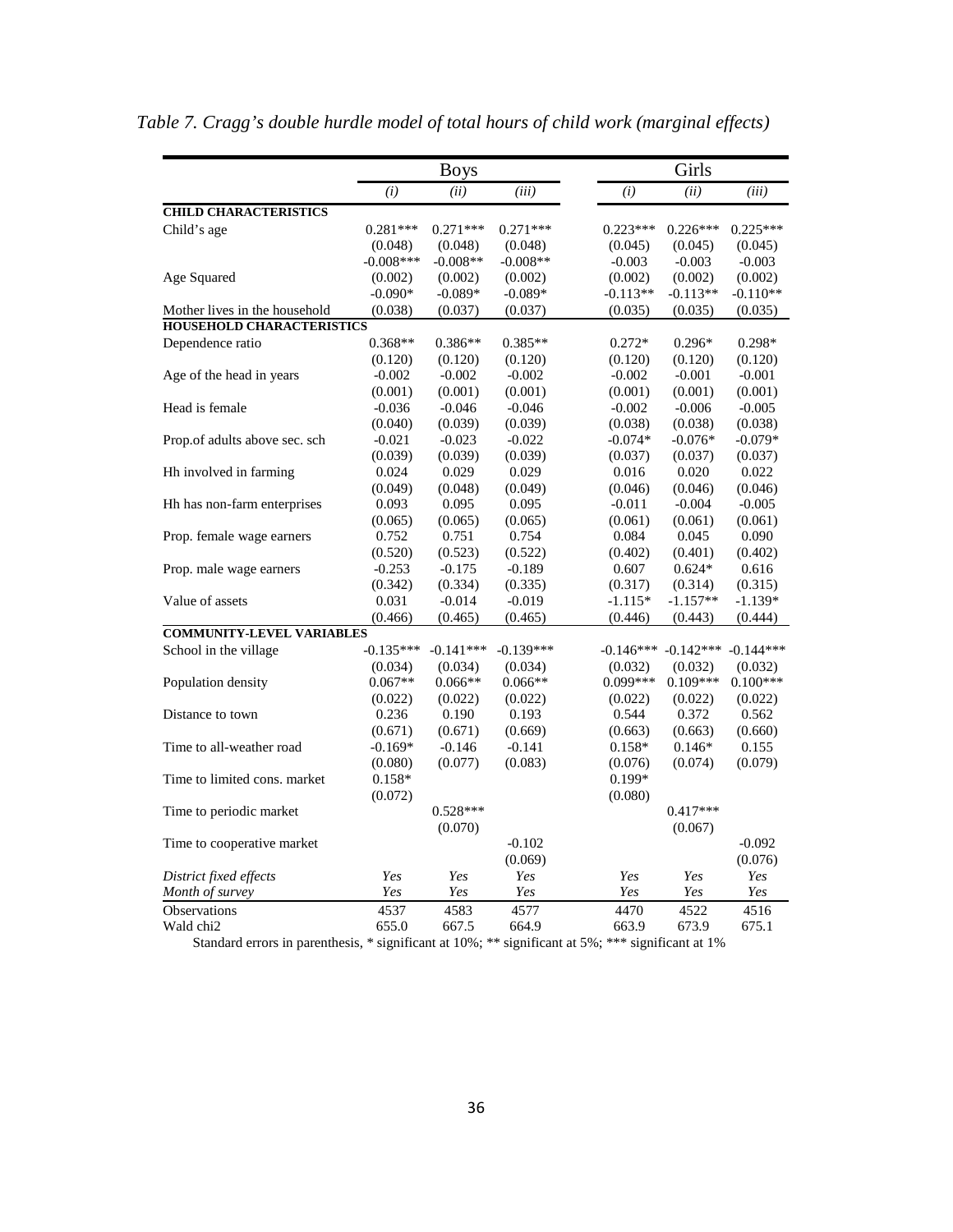|                                  |             | <b>Boys</b> |             |             | Girls       |             |
|----------------------------------|-------------|-------------|-------------|-------------|-------------|-------------|
|                                  | (i)         | (ii)        | (iii)       | (i)         | (ii)        | (iii)       |
| <b>CHILD CHARACTERISTICS</b>     |             |             |             |             |             |             |
| Child's age                      | $0.198***$  | $0.185***$  | $0.186***$  | $0.158***$  | $0.162***$  | $0.160***$  |
|                                  | (0.048)     | (0.048)     | (0.048)     | (0.045)     | (0.045)     | (0.045)     |
| Age Squared                      | $-0.006*$   | $-0.006*$   | $-0.006*$   | $-0.001$    | $-0.001$    | $-0.001$    |
|                                  | (0.002)     | (0.002)     | (0.002)     | (0.002)     | (0.002)     | (0.002)     |
| Mother lives in the household    | $-0.072$    | $-0.074$    | $-0.073$    | $-0.121***$ | $-0.119***$ | $-0.118***$ |
|                                  | (0.038)     | (0.038)     | (0.038)     | (0.036)     | (0.036)     | (0.036)     |
| <b>HOUSEHOLD CHARACTERISTICS</b> |             |             |             |             |             |             |
| Dependence ratio                 | $0.344**$   | $0.366**$   | $0.362**$   | 0.170       | 0.186       | 0.196       |
|                                  | (0.121)     | (0.121)     | (0.121)     | (0.119)     | (0.119)     | (0.119)     |
| Age of the head in years         | $-0.003*$   | $-0.003**$  | $-0.003**$  | $-0.004**$  | $-0.003**$  | $-0.003**$  |
|                                  | (0.001)     | (0.001)     | (0.001)     | (0.001)     | (0.001)     | (0.001)     |
| Head is female                   | $-0.055$    | $-0.064$    | $-0.064$    | 0.000       | $-0.003$    | $-0.003$    |
|                                  | (0.040)     | (0.040)     | (0.040)     | (0.038)     | (0.037)     | (0.037)     |
| Prop.of adults above sec. sch    | $-0.054$    | $-0.059$    | $-0.058$    | $-0.101**$  | $-0.109**$  | $-0.108**$  |
|                                  | (0.039)     | (0.038)     | (0.039)     | (0.036)     | (0.036)     | (0.036)     |
| Hh involved in farming           | $-0.066$    | $-0.059$    | $-0.058$    | 0.016       | 0.027       | 0.024       |
|                                  | (0.049)     | (0.048)     | (0.048)     | (0.047)     | (0.046)     | (0.046)     |
| Hh has non-farm enterprises      | $-0.023$    | $-0.019$    | $-0.018$    | $-0.057$    | $-0.044$    | $-0.049$    |
|                                  | (0.064)     | (0.064)     | (0.064)     | (0.063)     | (0.062)     | (0.063)     |
| Prop. female wage earners        | 0.675       | 0.664       | 0.675       | 0.270       | 0.232       | 0.259       |
|                                  | (0.544)     | (0.544)     | (0.544)     | (0.394)     | (0.393)     | (0.395)     |
| Prop. male wage earners          | 0.121       | 0.232       | 0.221       | 0.540       | 0.590       | 0.556       |
|                                  | (0.348)     | (0.341)     | (0.342)     | (0.317)     | (0.315)     | (0.316)     |
| Value of assets                  | $-1.255**$  | $-1.267**$  | $-1.269**$  | $-1.498***$ | $-1.554***$ | $-1.506***$ |
|                                  | (0.463)     | (0.464)     | (0.464)     | (0.443)     | (0.441)     | (0.443)     |
| <b>COMMUNITY-LEVEL VARIABLES</b> |             |             |             |             |             |             |
| School in the village            | $-0.123***$ | $-0.124***$ | $-0.123***$ | $-0.148***$ | $-0.144***$ | $-0.142***$ |
|                                  | (0.034)     | (0.034)     | (0.034)     | (0.032)     | (0.032)     | (0.032)     |
| Population density               | 0.038       | 0.042       | $-0.039$    | $0.074***$  | $0.086***$  | $0.078***$  |
|                                  | (0.022)     | (0.022)     | (0.022)     | (0.022)     | (0.022)     | (0.022)     |
| Distance to town                 | $2.004**$   | 1.898**     | 1.920**     | 0.879       | 0.674       | 0.907       |
|                                  | (0.662)     | (0.662)     | (0.660)     | (0.683)     | (0.682)     | (0.680)     |
| Time to all-weather road         | $-0.228**$  | $-0.210**$  | $-0.195*$   | 0.144       | 0.133       | 0.154       |
|                                  | (0.082)     | (0.079)     | (0.084)     | (0.077)     | (0.076)     | (0.080)     |
| Time to limited cons. market     | $0.054*$    |             |             | $0.040*$    |             |             |
|                                  | (0.021)     |             |             | (0.018)     |             |             |
| Time to periodic market          |             | $-0.316***$ |             |             | $-0.236***$ |             |
|                                  |             | (0.075)     |             |             | (0.067)     |             |
| Time to cooperative market       |             |             | $-0.054$    |             |             | 0.012       |
|                                  |             |             | (0.066)     |             |             | (0.076)     |
| District fixed effects           | Yes         | Yes         | Yes         | Yes         | Yes         | Yes         |
| Month of survey                  | Yes         | Yes         | Yes         | Yes         | Yes         | Yes         |
| Observations                     | 4515        | 4561        | 4555        | 4458        | 4510        | 4504        |
| Wald chi <sub>2</sub>            | 564.5       | 575.7       | 572.6       | 638.5       | 649.1       | 650.2       |
|                                  |             |             |             |             |             |             |

*Table 8. Cragg's double hurdle model of hours of domestic activity (Marginal effects)*

Standard errors in parenthesis, \* significant at 10%; \*\* significant at 5%; \*\*\* significant at 1%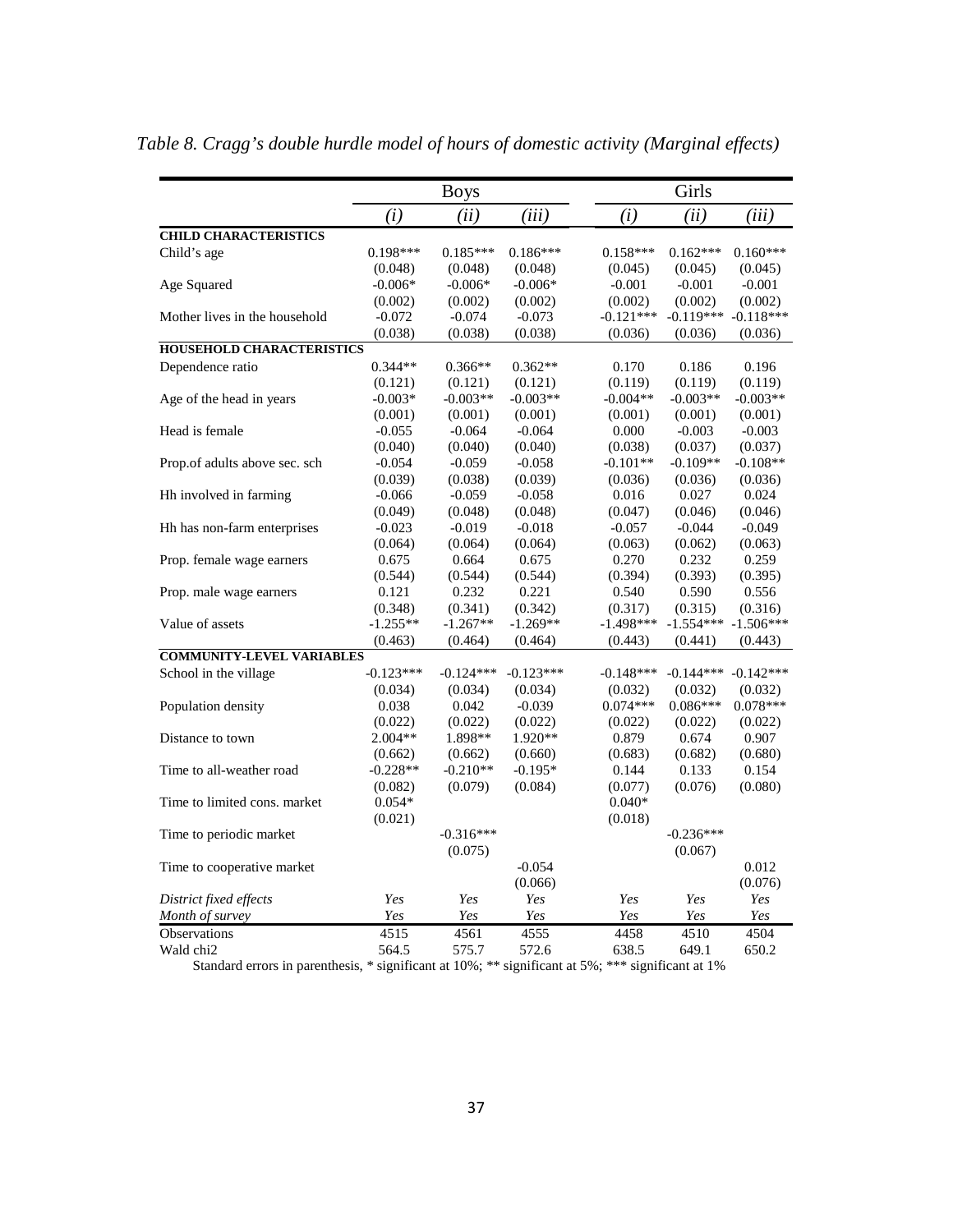|                                  |                  | <b>Boys</b>      |             |                       | Girls            |                       |
|----------------------------------|------------------|------------------|-------------|-----------------------|------------------|-----------------------|
|                                  | (i)              | (ii)             | (iii)       | (i)                   | (ii)             | (iii)                 |
| <b>CHILD CHARACTERISTICS</b>     |                  |                  |             |                       |                  |                       |
| Child's age                      | $0.923***$       | $0.912***$       | $0.915***$  | $0.997***$            | $1.007***$       | 1.005***              |
|                                  | (0.075)          | (0.075)          | (0.075)     | (0.068)               | (0.068)          | (0.068)               |
| Age Squared                      | $-0.037***$      | $-0.036***$      | $-0.036***$ | $-0.038***$           | $-0.038***$      | $-0.038***$           |
|                                  | (0.004)          | (0.004)          | (0.004)     | (0.003)               | (0.003)          | (0.003)               |
| Mother lives in the household    | $-0.259***$      | $-0.268***$      | $-0.267***$ | $-0.237***$           | $-0.238***$      | $-0.243***$           |
|                                  | (0.062)          | (0.062)          | (0.062)     | (0.057)               | (0.056)          | (0.056)               |
| <b>HOUSEHOLD CHARACTERISTICS</b> |                  |                  |             |                       |                  |                       |
| Dependence ratio                 | 0.206            | 0.249            | 0.242       | $0.417*$              | 0.372            | $0.395*$              |
|                                  | (0.200)          | (0.199)          | (0.199)     | (0.191)               | (0.190)          | (0.191)               |
| Age of the head in years         | $-0.004$         | $-0.004*$        | $-0.004$    | $-0.006**$            | $-0.006**$       | $-0.006**$            |
|                                  | (0.002)          | (0.002)          | (0.002)     | (0.002)               | (0.002)          | (0.002)               |
| Head is female                   | $-0.066$         | $-0.072$         | $-0.070$    | $-0.002$              | $-0.009$         | $-0.012$              |
|                                  | (0.065)          | (0.065)          | (0.065)     | (0.059)               | (0.058)          | (0.058)               |
| Prop.of adults above sec. sch    | $-0.132*$        | $-0.139*$        | $-0.135*$   | $-0.303***$           | $-0.316***$      | $-0.305***$           |
|                                  | (0.060)          | (0.060)          | (0.060)     | (0.058)               | (0.058)          | (0.058)               |
| Hh involved in farming           | $-0.079$         | $-0.078$         | $-0.080$    | $-0.084$              | $-0.072$         | $-0.084$              |
|                                  | (0.081)          | (0.081)          | (0.081)     | (0.073)               | (0.073)          | (0.073)               |
| Hh has non-farm enterprises      | $-0.088$         | $-0.092$         | $-0.092$    | $-0.277**$            | $-0.257**$       | $-0.273**$            |
|                                  | (0.107)          | (0.106)          | (0.106)     | (0.098)               | (0.098)          | (0.098)               |
| Prop. female wage earners        | $-0.521$         | $-0.539$         | $-0.525$    | $-0.877$              | $-0.843$         | $-0.884$              |
|                                  | (0.888)          | (0.890)          | (0.889)     | (0.645)               | (0.645)          | (0.644)               |
| Prop. male wage earners          | $-1.594**$       | $-1.481*$        | $-1.481*$   | $-0.245$              | $-0.187$         | $-0.256$              |
|                                  | (0.602)          | (0.594)          | (0.595)     | (0.534)               | (0.530)          | (0.530)               |
| Value of assets                  | $2.182**$        | $2.025**$        | $2.029**$   | 0.352                 | 0.303            | 0.297                 |
|                                  | (0.703)          | (0.697)          | (0.699)     | (0.692)               | (0.687)          | (0.686)               |
| <b>COMMUNITY-LEVEL VARIABLES</b> |                  |                  |             |                       |                  |                       |
| School in the village            | $-0.045$         | $-0.062$         | $-0.063$    | 0.008                 | $-0.003$         | $-0.003$              |
|                                  |                  |                  | (0.043)     | (0.041)               |                  |                       |
| Population density               | (0.044)<br>0.021 | (0.043)<br>0.001 | $-0.014$    | $0.091**$             | (0.041)<br>0.060 | (0.041)<br>0.056      |
|                                  | (0.031)          | (0.031)          | (0.031)     |                       | (0.033)          |                       |
| Distance to town                 | $-2.145*$        | $-1.992*$        | $-2.160*$   | (0.029)<br>$-2.518**$ | $-2.370**$       | (0.032)<br>$-2.398**$ |
|                                  |                  |                  |             |                       |                  |                       |
| Time to all-weather road         | (0.919)          | (0.921)          | (0.916)     | (0.860)               | (0.862)<br>0.082 | (0.855)               |
|                                  | $-0.068$         | $-0.027$         | $-0.061$    | 0.103                 |                  | 0.133                 |
|                                  | (0.095)          | (0.094)          | (0.103)     | (0.094)               | (0.092)          | (0.100)               |
| Time to limited cons. market     | $-0.113***$      |                  |             | $-0.206*$             |                  |                       |
|                                  | (0.019)          |                  |             | (0.089)               |                  |                       |
| Time to periodic market          |                  | $-0.279**$       |             |                       | $-0.243*$        |                       |
|                                  |                  | (0.096)          |             |                       | (0.106)          |                       |
| Time to cooperative market       |                  |                  | $-0.216$    |                       |                  | $-0.042$              |
|                                  |                  |                  | (0.114)     |                       |                  | (0.160)               |
| District fixed effects           | Yes              | Yes              | Yes         | Yes                   | Yes              | Yes                   |
| Month of survey                  | Yes              | Yes              | Yes         | Yes                   | Yes              | Yes                   |
| <b>Observations</b>              | 1576             | 1592             | 1590        | 1408                  | 1425             | 1422                  |
| Wald Chi 2                       | 461.2            | 466.1            | 572.3       | 437.2                 | 441.2            | 443.1                 |

Table 9. Cragg's double hurdle model of hours of economic activity (Marginal effects)

Standard errors in parenthesis, \* significant at 10%; \*\* significant at 5%; \*\*\* significant at 1%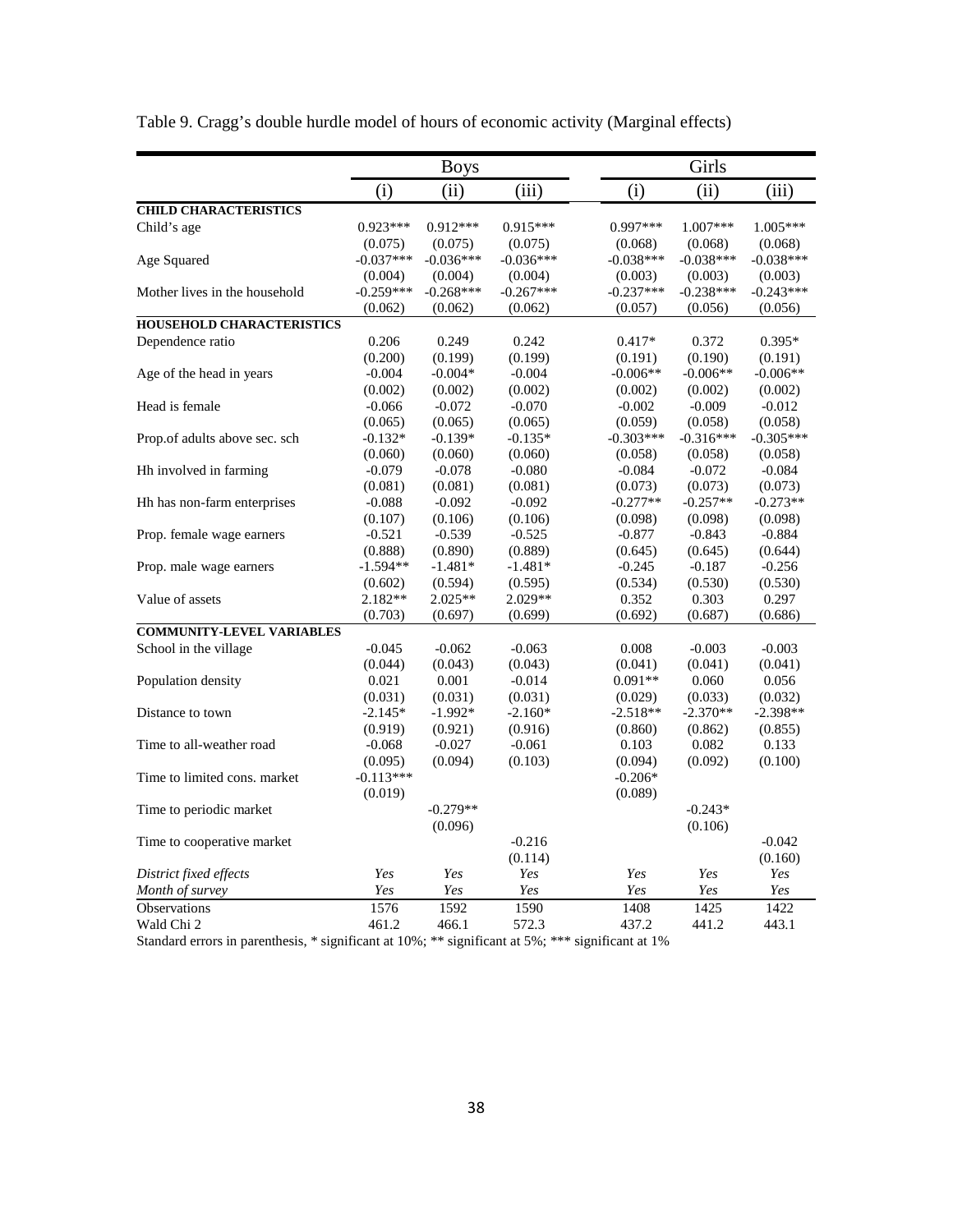|                      |          |          |          |                                                  |           | Child's age |           |           |           |            |
|----------------------|----------|----------|----------|--------------------------------------------------|-----------|-------------|-----------|-----------|-----------|------------|
|                      | 5        | 6        |          | 8                                                | 9         | 10          | 11        | 12        | 13        | 14         |
|                      | $n=1254$ | $n=1118$ | $n=1064$ | $n=1052$                                         | $n = 988$ | $n=1116$    | $n = 954$ | $n=1048$  | $n = 994$ | $n = 886$  |
|                      |          |          |          | Effect of travel time to limited consumer market |           |             |           |           |           |            |
| Domestic work $(=1)$ |          |          |          |                                                  |           |             |           |           |           |            |
| <b>Boys</b>          | 0.0805   | 0.216    | 0.017    | 0.149                                            | 0.313     | 0.036       | 0.087     | $0.496*$  | $0.489*$  | 0.091      |
|                      | (0.154)  | (0.178)  | (0.222)  | (0.182)                                          | (0.212)   | (0.190)     | (0.214)   | (0.201)   | (0.249)   | (0.187)    |
| Girls                | 0.299    | $0.420*$ | 0.232    | $0.363*$                                         | $-0.326$  | $-0.227$    | 0.155     | $0.393**$ | 0.087     | $0.338*$   |
|                      | (0.159)  | (0.167)  | (0.188)  | (0.176)                                          | (0.188)   | (0.161)     | (0.163)   | (0.152)   | (0.151)   | (0.147)    |
| Economic work $(=1)$ |          |          |          |                                                  |           |             |           |           |           |            |
| <b>Boys</b>          | 0.047    | $-0.133$ | $-0.012$ | $-0.139$                                         | $-0.112$  | 0.071       | $-0.090$  | $-0.116$  | $0.073*$  | $0.015**$  |
|                      | (0.203)  | (0.189)  | (0.154)  | (0.131)                                          | (0.139)   | (0.126)     | (0.137)   | (0.169)   | (0.029)   | (0.005)    |
| Girls                | 0.449    | 0.0527   | $-0.186$ | 0.162                                            | $0.054*$  | $-0.0160$   | $-0.185$  | $-0.120$  | $-0.069$  | $-0.0545$  |
|                      | (0.240)  | (0.171)  | (0.167)  | (0.151)                                          | (0.024)   | (0.133)     | (0.134)   | (0.160)   | (0.177)   | (0.165)    |
|                      |          |          |          | Effect of travel time to Periodic local market   |           |             |           |           |           |            |
| Domestic work $(=1)$ |          |          |          |                                                  |           |             |           |           |           |            |
| <b>Boys</b>          | 0.009    | 0.093    | $-0.137$ | 0.041                                            | 0.366     | $-0.086$    | $-0.006$  | $0.392*$  | $-0.144$  | $-0.095$   |
|                      | (0.149)  | (0.169)  | (0.202)  | (0.169)                                          | (0.217)   | (0.182)     | (0.206)   | (0.191)   | (0.174)   | (0.179)    |
| Girls                | 0.264    | $0.399*$ | 0.029    | 0.295                                            | $-0.299$  | 0.004       | $0.293*$  | $0.312*$  | $-0.129$  | 0.035      |
|                      | (0.151)  | (0.178)  | (0.178)  | (0.178)                                          | (0.164)   | (0.153)     | (0.144)   | (0.134)   | (0.144)   | (0.144)    |
| Economic work $(=1)$ |          |          |          |                                                  |           |             |           |           |           |            |
| <b>Boys</b>          | $-0.183$ | $-0.144$ | $-0.007$ | $-0.127$                                         | $-0.208$  | $-0.041$    | $-0.290*$ | 0.026     | $-0.002$  | $-0.157$   |
|                      | (0.185)  | (0.167)  | (0.148)  | (0.112)                                          | (0.136)   | (0.119)     | (0.133)   | (0.171)   | (0.145)   | (0.155)    |
| Girls                | 0.303    | $-0.023$ | $-0.017$ | 0.243                                            | $-0.134$  | $-0.142$    | $-0.218$  | $-0.041$  | $0.054*$  | $-0.639**$ |
|                      | (0.242)  | (0.174)  | (0.161)  | (0.154)                                          | (0.135)   | (0.129)     | (0.121)   | (0.145)   | (0.024)   | (0.244)    |

*Table 10. Probit regressions for different ages (Marginal effects)*

Standard errors in parenthesis, \* implies significant at 10%; \*\* significant at 5%; \*\*\* significant at 1%. Other variables included but not reported are: age, age squared, mother lives in the household, dependence ratio, age of the head, dummy for female head, proportion of adults above secondary schooling, household involved in farming, household has non-farm enterprise, proportion of female wage earners, proportion of male wage earners, value of assets, school available in the village, distance to nearest town, travel time to all-weather road, month of data collection, district fixed effects.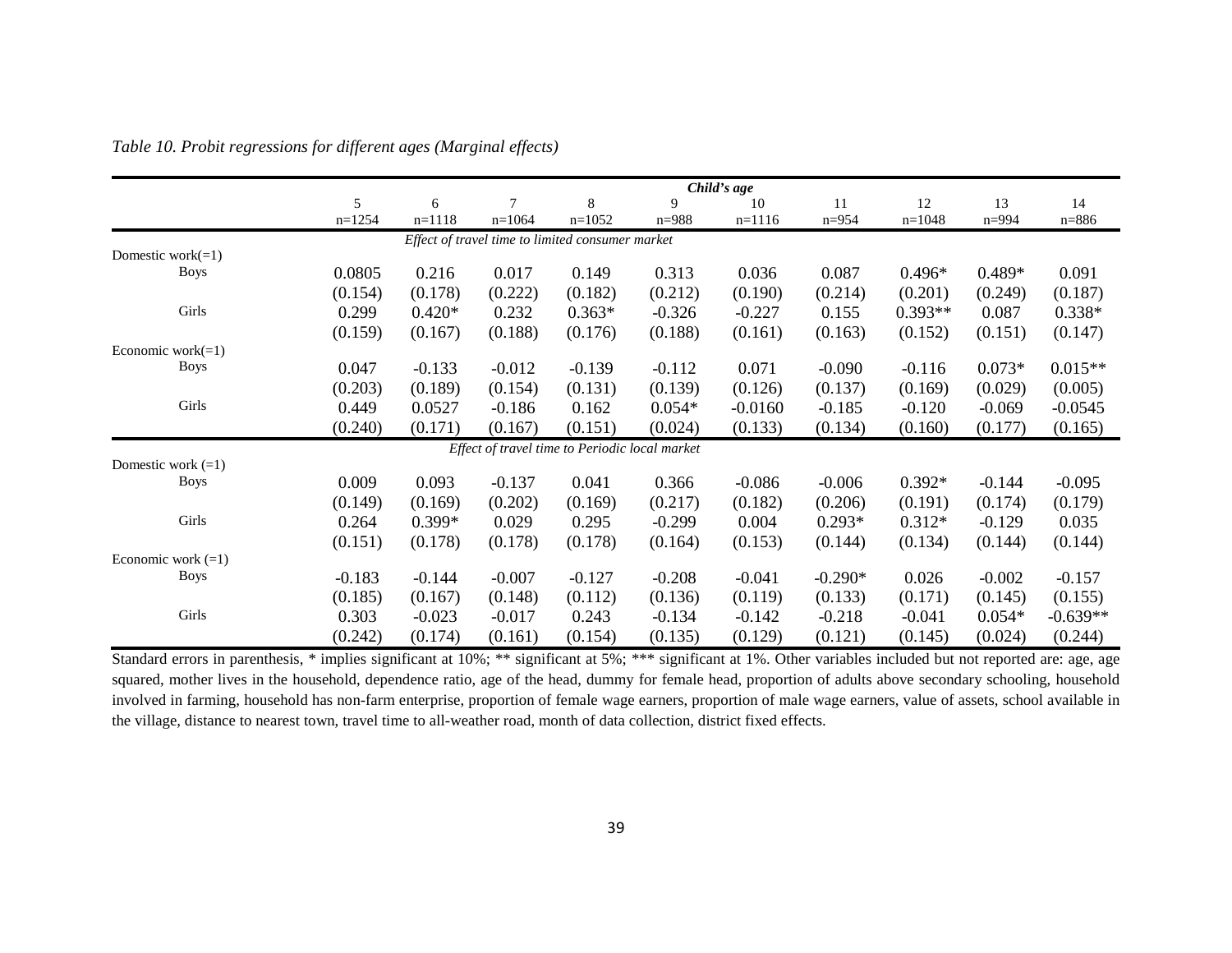|                        |          |                   |                                         |           |                                                  | Child's age |           |                     |           |           |
|------------------------|----------|-------------------|-----------------------------------------|-----------|--------------------------------------------------|-------------|-----------|---------------------|-----------|-----------|
|                        | 5        | 6                 | 7                                       | 8         | $\mathbf Q$                                      | 10          | 11        | 12                  | 13        | 14        |
|                        |          |                   | $n=1254$ $n=1118$ $n=1064$ $n=1052$     |           | $n = 988$                                        | $n=1116$    | $n = 954$ | $n=1048$            | $n = 994$ | $n = 886$ |
|                        |          |                   |                                         |           | Effect of travel time to limited consumer market |             |           |                     |           |           |
| Total hours of work    |          |                   |                                         |           |                                                  |             |           |                     |           |           |
| <b>Boys</b>            | $-0.582$ | $-1.980$ $-1.611$ |                                         | $-0.341$  | $-1.338$                                         | $-0.145$    | $-1.173$  | $-1.326$            | $3.421*$  | $3.309*$  |
|                        |          |                   | $(1.401)$ $(1.413)$ $(1.429)$ $(1.406)$ |           | (1.501)                                          | (1.391)     | (1.489)   | (1.661)             | (1.543)   | (1.335)   |
| Girls                  | 1.992    |                   | $1.951 - 0.0757$ 2.760*                 |           | $-1.636$                                         | $-1.519*$   |           | $-0.4274.533**$     | $-0.915$  | $0.583*$  |
|                        |          |                   | $(1.430)$ $(1.435)$ $(1.382)$ $(1.276)$ |           | (1.333)                                          | (0.752)     |           | $(1.526)$ $(1.650)$ | (1.901)   | (0.282)   |
| Hours of domestic work |          |                   |                                         |           |                                                  |             |           |                     |           |           |
| <b>Boys</b>            | $-1.184$ | $-1.687$          | 2.402                                   | $-0.156$  | $2.191*$                                         | $2.046*$    | 0.293     | $0.423*$            | $0.566**$ | 1.668     |
|                        | (1.165)  | (1.216)           | (2.382)                                 | (1.023)   | (1.076)                                          | (1.033)     | (1.087)   | (0.176)             | (0.172)   | (1.222)   |
| Girls                  | 1.510    | 1.616             | $-0.213$                                | $0.736**$ | $-1.517$                                         | $-0.412*$   | $0.100*$  | $3.168*$            | $-0.836$  | $0.539*$  |
|                        | (1.371)  | (1.295)           | (1.239)                                 | (0.244)   | (1.159)                                          | (0.194)     | (0.043)   | (1.343)             | (1.534)   | (0.247)   |
| Hours of Economic work |          |                   |                                         |           |                                                  |             |           |                     |           |           |
| <b>Boys</b>            | 4.645    | $-5.576$          | 2.522                                   | 3.010     | $-1.890$                                         | $-1.625$    | $-1.793$  | $-0.387$            | $-3.136*$ | $-0.585*$ |
|                        | (2.445)  | (4.802)           | (2.719)                                 | (2.025)   | (4.926)                                          | (1.581)     | (1.801)   | (1.859)             | (1.581)   | (0.292)   |
| Girls                  | 2.540    | 0.871             | $-0.274$                                | $-2.185$  | $-0.0293$                                        | $-2.343$    | 1.614     | $-1.285$            | $-2.660*$ | $-0.929$  |
|                        | (1.306)  | (2.078)           | (1.400)                                 | (1.876)   | (0.052)                                          | (1.492)     | (2.543)   | (1.367)             | (1.110)   | (1.866)   |
|                        |          |                   |                                         |           | Effect of travel time to periodic local market   |             |           |                     |           |           |
| Total hours of work    |          |                   |                                         |           |                                                  |             |           |                     |           |           |
| <b>Boys</b>            | $-1.658$ | $-2.208$          | $-1.122$                                | $-0.133$  | 0.304                                            | $-1.396$    | $-2.120$  | $-1.516*$           | 0.976     | $-1.290$  |
|                        | (1.302)  | (1.272)           | (1.372)                                 | (1.209)   | (1.456)                                          | (1.313)     | (1.411)   | (0.752)             | (1.490)   | (1.592)   |
| Girls                  | 0.655    | 1.468             | $-1.112$                                | $3.971**$ | $-1.606$                                         | $-0.511$    | $-2.892*$ | $-2.494$            | $-1.557$  | $-1.974*$ |
|                        | (1.374)  | (1.399)           | (1.290)                                 | (1.466)   | (1.237)                                          | (1.397)     | (1.276)   | (1.508)             | (1.835)   | (0.998)   |
| Hours of domestic work |          |                   |                                         |           |                                                  |             |           |                     |           |           |
| <b>Boys</b>            | $-2.071$ | $-2.080$          | $-1.521$                                | $-0.445$  | 0.272                                            | 1.467       | 1.426     | $2.311*$            | 0.770     | $0.497*$  |
|                        | (1.076)  | (1.095)           | (1.031)                                 | (0.879)   | (1.078)                                          | (0.928)     | (1.024)   | (1.120)             | (0.947)   | (0.220)   |
| Girls                  | 0.469    | 1.344             | $-1.234$                                | 2.939*    | $-0.985$                                         | 0.676       | $0.757**$ | $-1.947$            | 1.557     | $0.757**$ |
|                        | (1.315)  | (1.261)           | (1.155)                                 | (1.265)   | (1.077)                                          | (1.120)     | (0.244)   | (1.224)             | (1.835)   | (0.244)   |
| Hours of Economic work |          |                   |                                         |           |                                                  |             |           |                     |           |           |
| <b>Boys</b>            | $-0.105$ | $-0.163$          | 1.065                                   | $-2.021$  | 2.542                                            | $-0.745$    | $-0.580*$ | 1.437               | $-0.385*$ | $-2.165$  |
|                        | (0.412)  | (3.825)           | (2.798)                                 | (1.751)   | (1.545)                                          | (1.655)     | (0.293)   | (1.925)             | (0.154)   | (1.351)   |
| Girls                  | 0.345    | 1.179             | $-0.471$                                | $-0.110$  | $-1.531$                                         | $-0.126*$   | 0.728     | $-0.239$            | 1.492     | $-0.807$  |
|                        | (1.935)  | (2.480)           | (1.437)                                 | (2.013)   | (1.304)                                          | (0.049)     | (1.032)   | (1.233)             | (1.359)   | (1.867)   |

Table 11. Crag's Double hurdle model for different child ages (Marginal effects)

Standard errors in parenthesis, \* implies significant at 10%; \*\* significant at 5%; \*\*\* significant at 1%. Other variables included but not reported are: age, age squared, mother lives in the household, dependence ratio, age of the head, dummy for female head, proportion of adults above secondary schooling, household involved in farming, household has non-farm enterprise, proportion of female wage earners, proportion of male wage earners, value of assets, school available in the village, distance to nearest town, travel time to all-weather road, month of data collection, district fixed effects.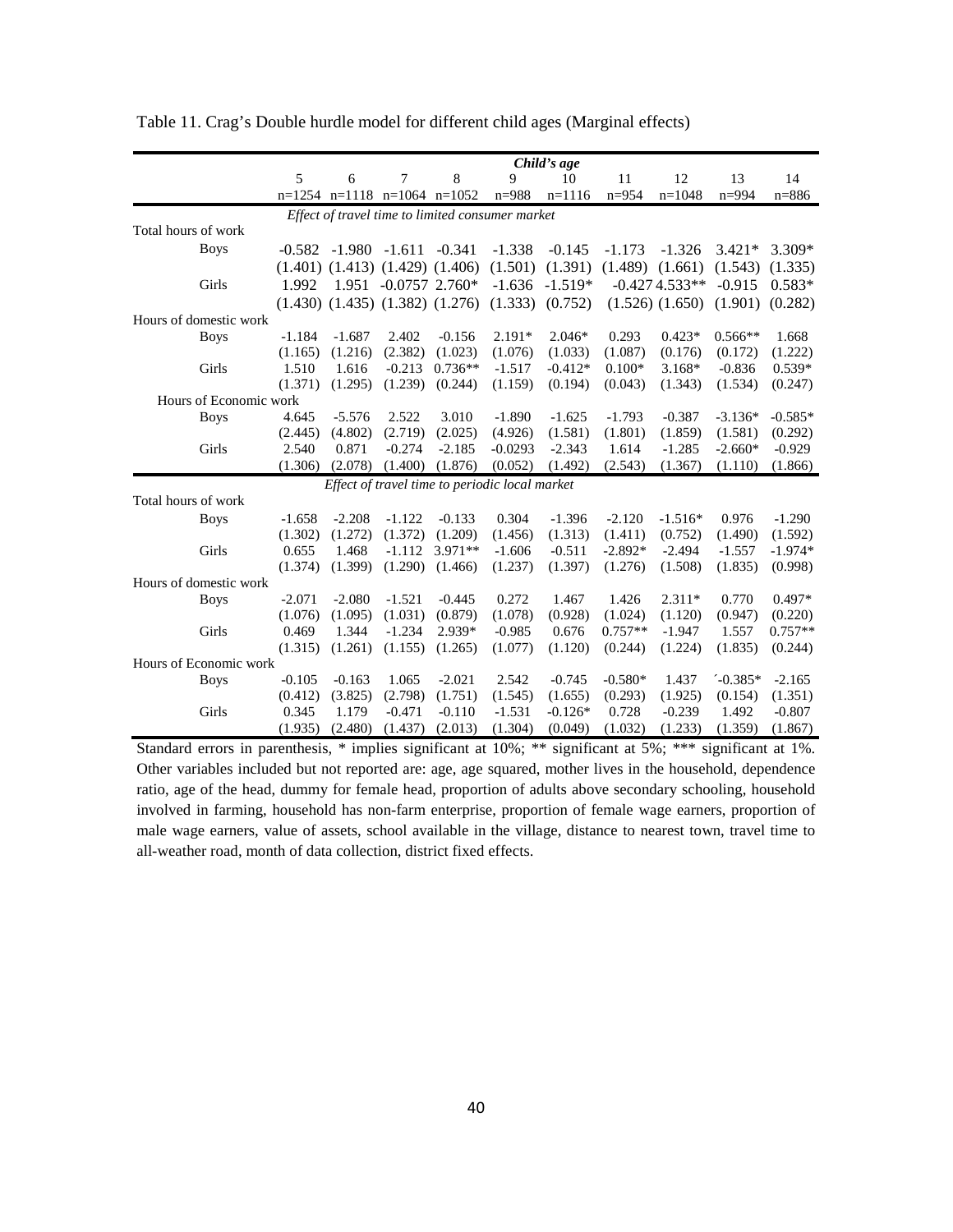|                   | Ltd consumer<br>market | Periodic market | Cooperative market |
|-------------------|------------------------|-----------------|--------------------|
| Domestic activity |                        |                 |                    |
| <b>Boys</b>       | 0.118                  | $-0.211$        | $-0.146**$         |
|                   | (0.104)                | (0.138)         | (0.046)            |
| Girls             | 0.026                  | $-0.014$        | $-0.029$           |
|                   | (0.083)                | (0.087)         | (0.027)            |
| Economic activity |                        |                 |                    |
| <b>Boys</b>       | 0.039                  | $-0.135*$       | $-0.302**$         |
|                   | (0.049)                | (0.061)         | (0.093)            |
| Girls             | $-0.244***$            | $-0.076$        | 0.152              |
|                   | (0.056)                | (0.047)         | (0.102)            |

*Table 12. Probit regressions for distance to market (Marginal effects)*

Standard errors in parenthesis, \* implies significant at 10%; \*\* significant at 5%; \*\*\* significant at 1%. Other variables included but not reported are: age, age squared, mother lives in the household, dependence ratio, age of the head, dummy for female head, proportion of adults above secondary schooling, household involved in farming, household has non-farm enterprise, proportion of female wage earners, proportion of male wage earners, value of assets, school available in the village, distance to nearest town, travel time to all-weather road, month of data collection, district fixed effects.

|                   | Ltd consumer<br>market | Periodic market | Cooperative market |
|-------------------|------------------------|-----------------|--------------------|
| Total             |                        |                 |                    |
| <b>Boys</b>       | $0.211*$               | $0.141*$        | $-0.062$           |
|                   | (0.087)                | (0.055)         | (0.072)            |
| Girls             | 0.091                  | $0.340***$      | 0.033              |
|                   | (0.118)                | (0.049)         | (0.043)            |
| Domestic activity |                        |                 |                    |
| <b>Boys</b>       | $0.070**$              | $0.124***$      | $0.172*$           |
|                   | (0.027)                | (0.024)         | (0.070)            |
| Girls             | 0.025                  | $0.051**$       | 0.113              |
|                   | (0.037)                | (0.016)         | (0.075)            |
| Economic activity |                        |                 |                    |
| <b>Boys</b>       | $-0.654***$            | $-0.020$        | $-0.014$           |
|                   | (0.039)                | (0.028)         | (0.048)            |
| Girls             | $-0.027***$            | $-0.066*$       | $-0.113$           |
|                   | (0.002)                | (0.027)         | (0.059)            |

*Table 13. Double hurdle model for distance to market (Marginal effects)*

Standard errors in parenthesis, \* implies significant at 10%; \*\* significant at 5%; \*\*\* significant at 1%. Other variables included but not reported are: age, age squared, mother lives in the household, dependence ratio, age of the head, dummy for female head, proportion of adults above secondary schooling, household involved in farming, household has non-farm enterprise, proportion of female wage earners, proportion of male wage earners, value of assets, school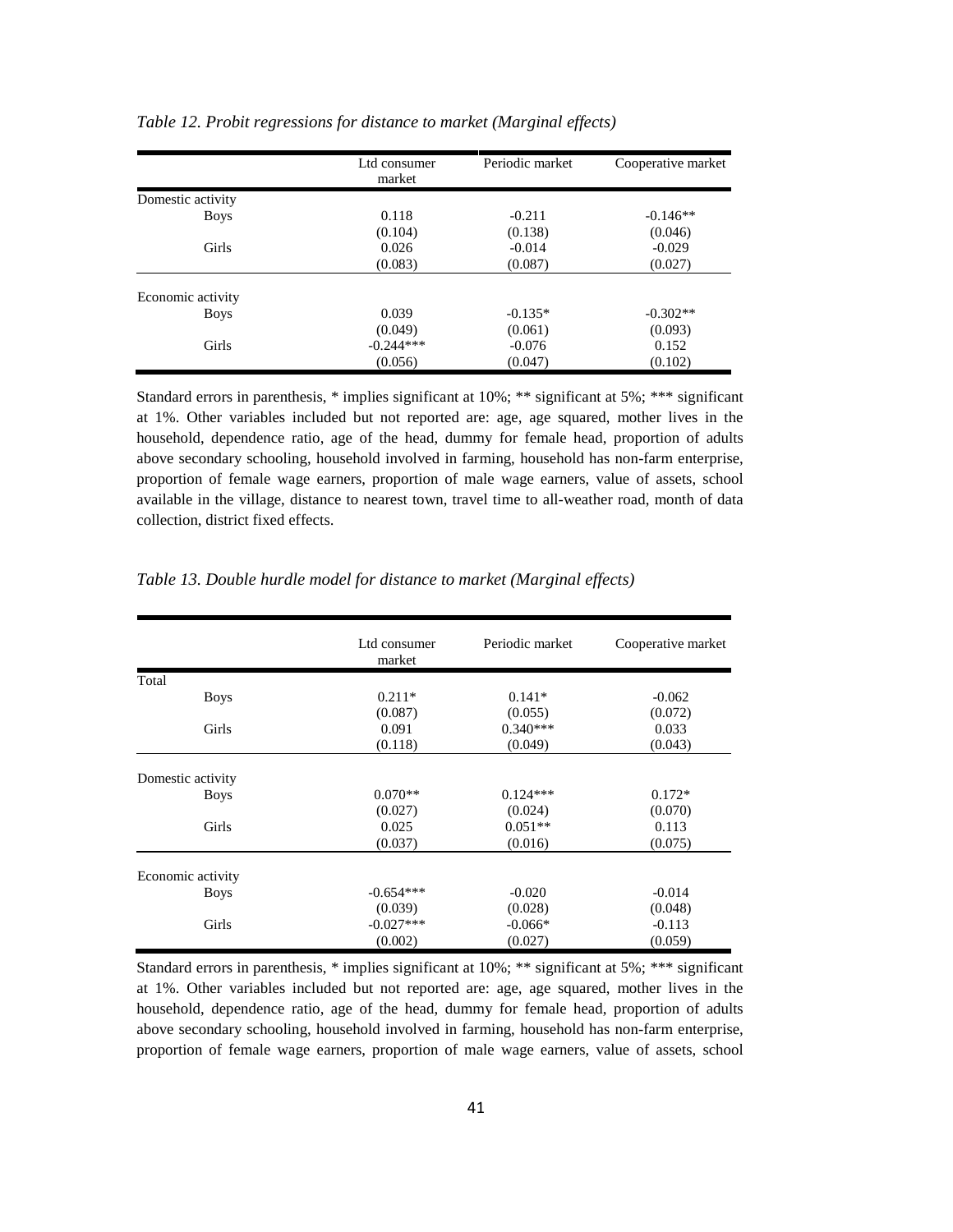available in the village, distance to nearest town, travel time to all-weather road, month of data collection, district fixed effects.

|                         |                          | Dependent variables |                          |           |
|-------------------------|--------------------------|---------------------|--------------------------|-----------|
|                         | <b>Domestic activity</b> |                     | <b>Economic activity</b> |           |
| Market proxies          | Boys                     | Girls               | <b>Boys</b>              | Girls     |
| Limited consumer market |                          |                     |                          |           |
| At the trading center   | $-0.010$                 | $-0.011$            | 0.119                    | $-0.027$  |
|                         | (0.016)                  | (0.025)             | (0.066)                  | (0.022)   |
| At district & beyond    | $-0.002$                 | $-0.026$            | 0.046                    | $-0.035$  |
|                         | (0.018)                  | (0.024)             | (0.109)                  | (0.030)   |
| Periodic market         |                          |                     |                          |           |
| At the trading center   | $0.048**$                | 0.011               | $-0.001$                 | 0.016     |
|                         | (0.016)                  | (0.065)             | (0.012)                  | (0.059)   |
| At district & beyond    | $0.039*$                 | $0.047*$            | $-0.021$                 | $-0.129*$ |
|                         | (0.019)                  | (0.019)             | (0.020)                  | (0.051)   |
| Cooperative market      |                          |                     |                          |           |
| At the trading center   | $-0.012$                 | $-0.086$            | $-0.055*$                | 0.003     |
|                         | (0.026)                  | (0.044)             | (0.027)                  | (0.022)   |
| At district & beyond    | 0.021                    | $-0.030$            | $-0.023$                 | $-0.053$  |
|                         | (0.038)                  | (0.051)             | (0.031)                  | (0.039)   |

*Table 14. Probit regressions for actual location of markets (Marginal effects)*

Reference category: market located in the village or nearby. Rows represent market proxies, Standard errors in parenthesis, \* implies significant at 10%; \*\* significant at 5%; \*\*\* significant at 1%. Other variables included but not reported are: age, age squared, mother lives in the household, dependence ratio, age of the head, dummy for female head, proportion of adults above secondary schooling, household involved in farming, household has non-farm enterprise, proportion of female wage earners, proportion of male wage earners, value of assets, school available in the village, distance to nearest town, travel time to all-weather road, month of data collection, district fixed effects.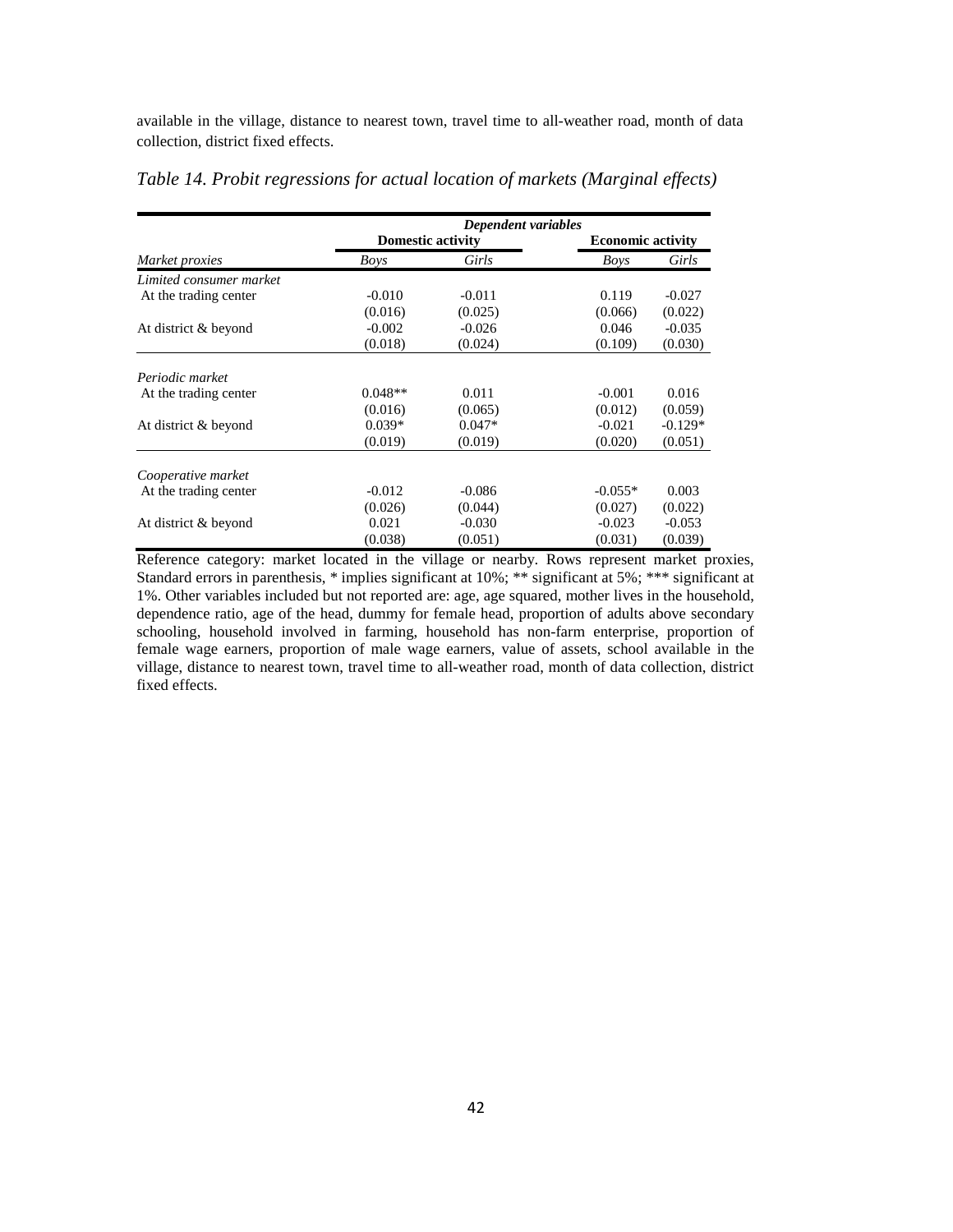|                         | <b>Total</b> |           | <b>Hours of work</b><br><b>Domestic activity</b> |          | <b>Economic activity</b> |             |
|-------------------------|--------------|-----------|--------------------------------------------------|----------|--------------------------|-------------|
|                         |              |           |                                                  |          |                          |             |
|                         | Boys         | Girls     | Boy s                                            | Girls    | Boy s                    | Girls       |
| Limited consumer market |              |           |                                                  |          |                          |             |
| At the trading center   | $-0.003*$    | 0.012     | $-0.002**$                                       | $-0.098$ | $-0.017$                 | $-0.621$    |
|                         | (0.001)      | (0.038)   | (0.001)                                          | (0.064)  | (0.081)                  | (0.443)     |
| At district & beyond    | 0.148        | 0.026     | $-0.028$                                         | 0.051    | $-0.038$                 | $-0.152*$   |
|                         | (0.081)      | (0.059)   | (0.028)                                          | (0.077)  | (0.069)                  | (0.060)     |
| Periodic market         |              |           |                                                  |          |                          |             |
| At the trading center   | 0.061        | $0.042*$  | $-0.157**$                                       | 0.040    | $-0.149*$                | 0.049       |
|                         | (0.046)      | (0.018)   | (0.052)                                          | (0.073)  | (0.059)                  | (0.047)     |
| At district & beyond    | 0.024        | $0.151*$  | 0.105                                            | 1.009*   | $-0.014$                 | 0.029       |
|                         | (0.081)      | (0.059)   | (0.077)                                          | (0.404)  | (0.056)                  | (0.045)     |
| Cooperative market      |              |           |                                                  |          |                          |             |
| At the trading center   | 0.252        | $-0.145*$ | $0.132***$                                       | $-0.035$ | $0.139**$                | $-0.080***$ |
|                         | (0.477)      | (0.059)   | (0.024)                                          | (0.045)  | (0.044)                  | (0.016)     |
| At district & beyond    | 0.017        | $-0.024$  | 0.026                                            | 0.013    | 0.011                    | 0.115       |
|                         | (0.055)      | (0.081)   | (0.059)                                          | (0.060)  | (0.037)                  | (0.089)     |

*Table 15. Double hurdle model for actual location of the market (Marginal effects)*

Reference category: market located in the village or nearby. Rows represent market proxies, Standard errors in parenthesis, \* implies significant at 10%; \*\* significant at 5%; \*\*\* significant at 1%. Other variables included but not reported are: age, age squared, mother lives in the household, dependence ratio, age of the head, dummy for female head, proportion of adults above secondary schooling, household involved in farming, household has non-farm enterprise, proportion of female wage earners, proportion of male wage earners, value of assets, school available in the village, distance to nearest town, travel time to all-weather road, month of data collection, district fixed effects.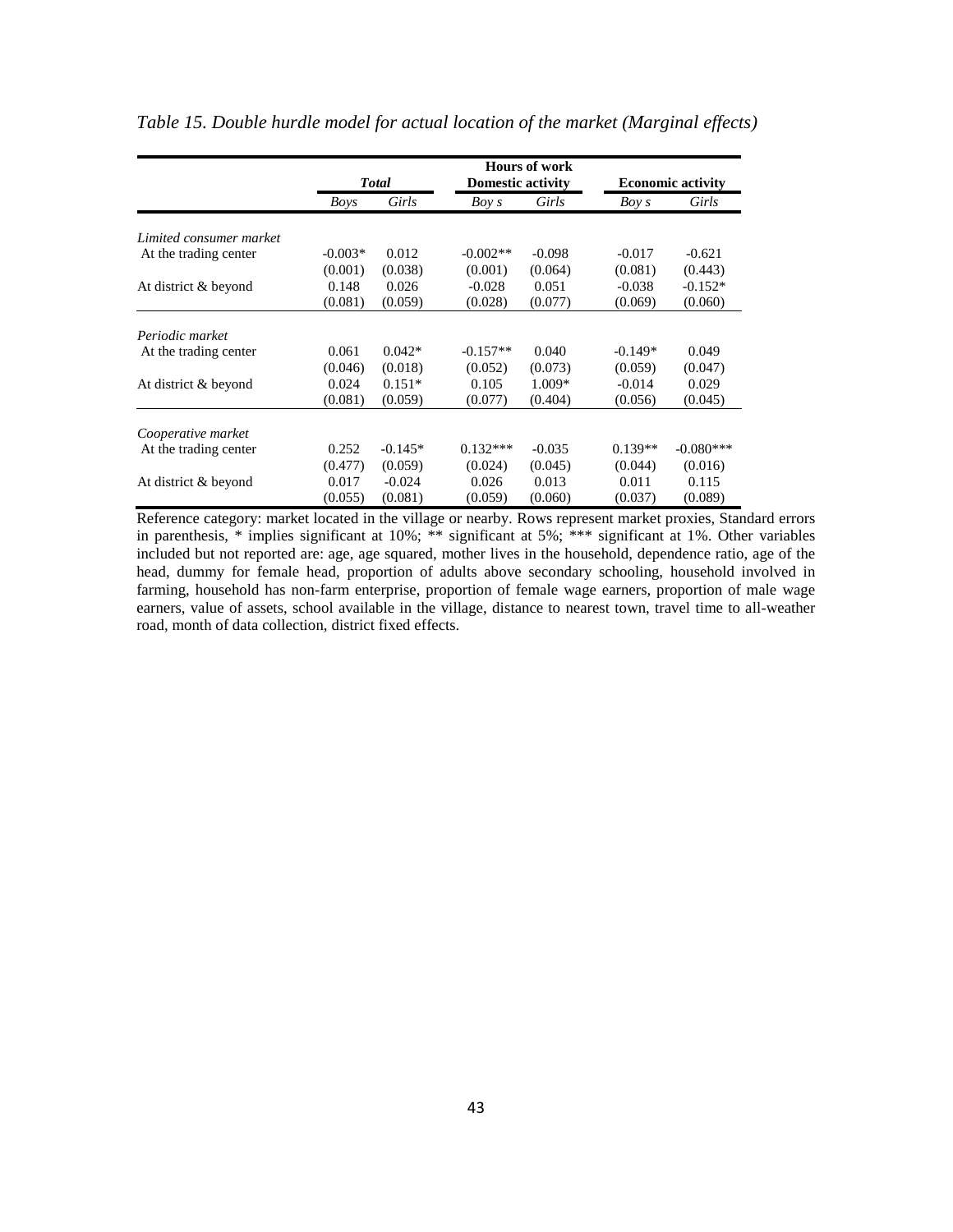|                       | <b>Boys</b>         |                    |                       | <b>Girls</b>        |                    |                       |  |
|-----------------------|---------------------|--------------------|-----------------------|---------------------|--------------------|-----------------------|--|
|                       | Ltd Cons.<br>market | Periodic<br>market | Cooperative<br>market | Ltd Cons.<br>market | Periodic<br>market | Cooperative<br>market |  |
| Westnile <sup>b</sup> |                     |                    |                       |                     |                    |                       |  |
| Domestic activity     | $-0.049**$          | $10.921*$          | $0.078***$            | $0.124*$            | $0.130**$          | 1.795                 |  |
|                       | (0.018)             | (4.454)            | (0.022)               | (0.054)             | (0.040)            | (3.724)               |  |
| Economic activity     | $-1.198**$          | 0.032              | $0.041*$              | $0.263***$          | 0.018              | $0.190*$              |  |
|                       | (0.397)             | (0.133)            | (0.018)               | (0.049)             | (1.993)            | (0.088)               |  |
| Western Uganda        |                     |                    |                       |                     |                    |                       |  |
| Domestic activity     | $-0.015$            | $0.050***$         | $-0.066*$             | 0.214               | $-0.028$           | $0.041*$              |  |
|                       | (0.024)             | (0.015)            | (0.028)               | (0.167)             | (0.032)            | (0.018)               |  |
| Economic activity     | 0.954               | 0.037              | $-0.127**$            | 1.089               | $0.073*$           | $-0.745$              |  |
|                       | (1.833)             | (0.059)            | (0.044)               | (1.561)             | (0.036)            | (2.107)               |  |
| Eastern Uganda        |                     |                    |                       |                     |                    |                       |  |
| Domestic activity     | 0.503               | $0.045*$           | $-0.184$              | $0.193*$            | $0.054**$          | $3.555*$              |  |
|                       | (0.930)             | (0.020)            | (0.207)               | (0.081)             | (0.017)            | (1.561)               |  |
| Economic activity     | $-0.064**$          | $-0.090*$          | $-0.037$              | 0.190               | $0.163***$         | $-0.020$              |  |
|                       | (0.023)             | (0.037)            | (0.052)               | (1.597)             | (0.026)            | (0.054)               |  |

*Table 16. Probit regressions for selected districts (marginal effects)*

Standard errors in parenthesis, \* implies significant at 10%; \*\* significant at 5%; \*\*\* significant at 1%,  $<sup>b</sup>$ .</sup> Westnile includes Adjumani, Arua, Nebbi district, Yumbe and Moyo districts. Other variables included but not reported are: age, age squared, mother lives in the household, dependence ratio, age of the head, dummy for female head, proportion of adults above secondary schooling, household involved in farming, household has non-farm enterprise, proportion of female wage earners, proportion of male wage earners, value of assets, school available in the village, distance to nearest town, travel time to all-weather road, month of data collection, district fixed effects.